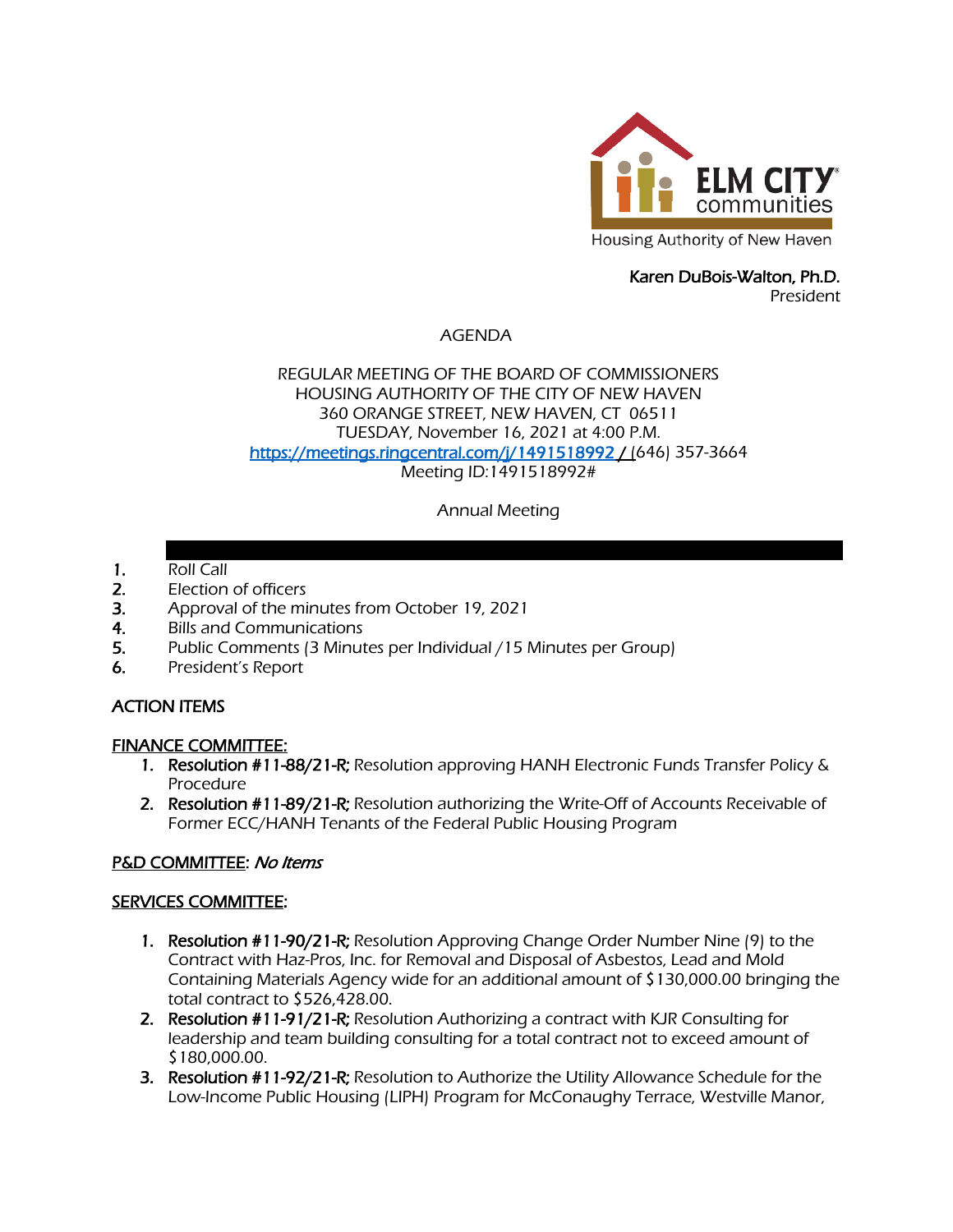Scattered Site, Quinnipiac Terrace, Brookside Estates, William T. Rowe, and Rockview I from January 1, 2022 to December 31, 2022

- 4. Resolution #11-93/21-R; Resolution Authorizing second year option Patterson and Associates for Electronic Document Management System (EDMS) in the amount of \$49,140.00 for one year with three remaining renewal options, beginning January 1, 2022 and ending December 31, 2022
- 5. Resolution #11-94/21-R; Resolution Approving second year renewal option with The Computer Company for Outsourcing of IT Infrastructure and Help Desk in the amount of \$298,150 for the second year beginning January 1, 2022 with three remaining renewal options at HANH's discretion.
- 6. Resolution #11-95/21-R; Resolution to Authorize the Utility Allowance Schedule for the Section 8 Housing Choice Voucher Program to include Tenant Based Vouchers (TBV), Project Based Vouchers (PBV), Low Income Housing Tax Credit Properties (LIHTC) and Rental Assistance Demonstration Properties (RAD/PBV) from January 1, 2022 to December 31, 2022.

## ADJOURNMENT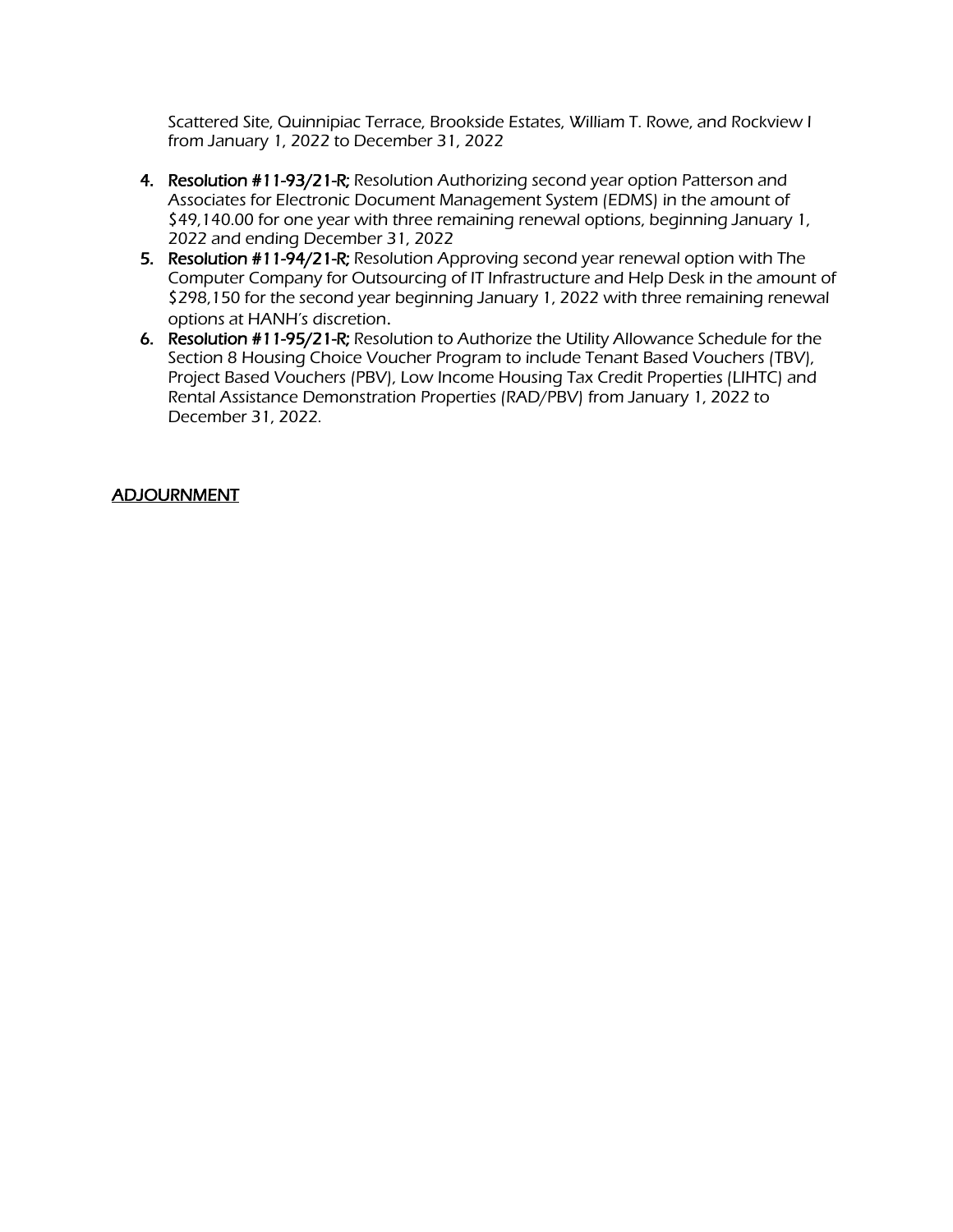To: ECC/HANH Board of Commissioners

From: Karen DuBois-Walton, Ph.D., President

Date: November 16, 2021

## **RE: President's November 2021 Report—Annual Meeting**

## **I. Administrative**

Per Conn. Gen. Stat. §8-41 governing Housing Authority Tenant-Commissioner Selection Policy, a resident election and vote count was held on October 27, 2021 to fill the expiring term of Commissioner Foluke Morris. The election count was overseen by Ms. Patricia Rossi of the League of Women Voters. There was much interest in this position this year as several residents indicated their interest and launched a campaign. Ms. Alberta Witherspoon of 358 Orange St. Unit 509, New Haven, CT 06510 has been elected by her peers to serve as the Resident Commissioner on the Board of Commissioners for the Elm City Communities/Housing Authority of the City of New Haven. Her name has been forwarded to the Mayor for his consideration. We thank all who expressed their interest in serving in this way.

Commissioner Morris continues to serve until a new appointment is made. We have enjoyed working with her and value her contributions as she has advocated for residents and participants working to ensure that their needs are met.

Yesterday we hosted (virtually) the HUD MTW and Hartford Field Office staff for our Moving to Work site visit. During these annual visits we are able to highlight successes and progress made on our various MTW initiatives. It is also a time to address areas for improvement and to learn more from our partners at HUD. Thank you to all who work to support our MTW status. Being an MTW agency has been instrumental in our achieving:

- Exceptional development capability enabling the redevelopment of over 2,000 units to date
- Innovative self-sufficiency and resident services programs including our CARES program which is serving to accelerate residents' move toward living wage incomes, saving and benefits; our ECC Believes initiative which serves to ensure that all our youth have access to the resources and tools needed to be successful adults; and our supportive housing programs that support hundreds of seniors, families living with disabilities, reentry, formerly unhoused and other special populations
- Create cost efficient programs such as our rent simplification and alternate inspection programs.

ECC/HANH was invited to be a sponsor of this year's CT Affordable Housing Conference going on November  $15<sup>th</sup>$  through  $17<sup>th</sup>$ . For more information on the conference, please click this link. <https://www.pschousing.org/CAHC2021>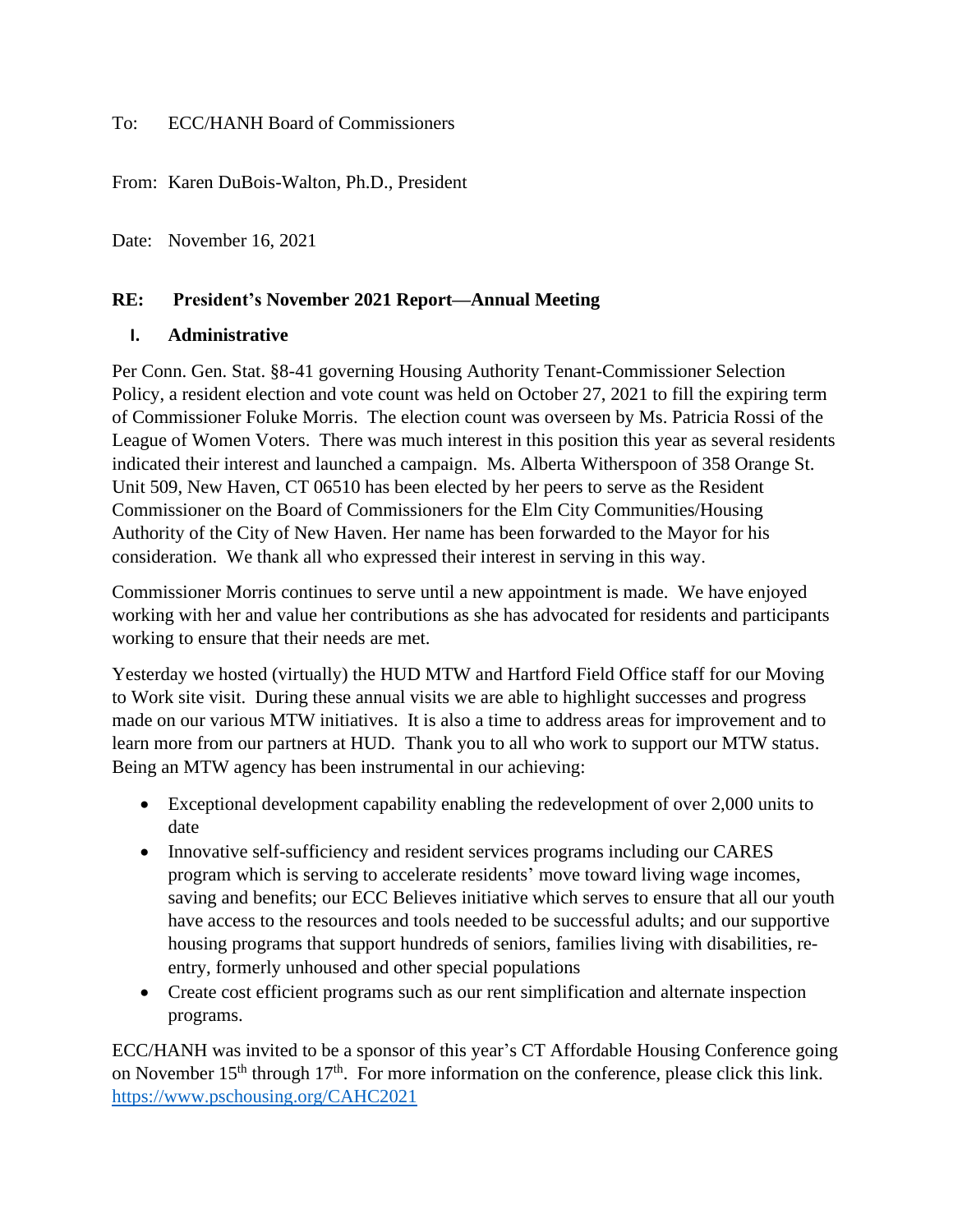Union negotiations with both 713 and 818 continue with good progress being made. We look forward to mutually beneficial negotiations and fair settlements in the coming months.

On Thursday November 4, a construction accident occurred on site at Mill River development. The site is under the control of Haynes Construction and the employee of a subcontractor fell from a third floor window. After a period of hospitalization, the employee was discharged and is recovering.

#### *Time Extension Granted per Resolution #02-25/10-R*

| September 2021                                        |                              |                |               |                                      |                          |                       |                               |                                     |                          |                                    |                |                          |
|-------------------------------------------------------|------------------------------|----------------|---------------|--------------------------------------|--------------------------|-----------------------|-------------------------------|-------------------------------------|--------------------------|------------------------------------|----------------|--------------------------|
|                                                       | <b>MTW Budget MTW Actual</b> |                | Variance      | <b>NON-MTW Budget NON-MTW Actual</b> |                          | Variance              | <b>ELIMS</b><br><b>Budget</b> | <b>ELIMS</b><br><b>Actual</b>       |                          | Variance Total Budget Total Actual |                | <b>Total</b><br>Variance |
| <b>70500 TENANT REVENUE</b>                           | 1,650,637                    | 2,247,913      | 597,275       | $\overline{\phantom{a}}$             | $\overline{\phantom{a}}$ |                       | $\blacksquare$                | $\blacksquare$                      | $\overline{\phantom{a}}$ | 1,650,637                          | 2,247,913      | 597,275                  |
| 70600 HUD REVENUE                                     | 98,698,599                   | 98,620,563     | (78, 037)     | 454,344                              | 167,915                  | (286, 429)            |                               |                                     |                          | 99,152,943                         | 98,788,477     | (364, 466)               |
| 70000 OTHER REVENUE                                   | 457,101                      | 7,517,830      | 7,060,729     | 17,501,010                           | 21,714,187               | 4,213,177             | (9,337,886)                   | $(9,486,544)$ 148,658               |                          | 8,620,225                          | 19,745,473     | 11,125,248               |
| <b>70000 TOTAL REVENUE</b>                            | 100,806,338                  | 108,386,305    | 7,579,968     | 17,955,354                           | 21,882,102               | 3,926,748             | (9.337.886)                   | $(9,486,544)$ 148,658               |                          | 109,423,806                        | 120,781,863    | 11,358,057               |
| 91000 OPERATING ADMINISTRATIVE                        | 13,325,180                   | 15,595,021     | (2, 269, 841) | 7,768,935                            | 5,827,891                | 1,941,044             | (9,337,886)                   | (9,486,544)                         | 148,658                  | 11,756,229                         | 11,936,368     | (180, 139)               |
| 92500 TENANTS SERVICES                                | 265,000                      | 670,554        | (405, 554)    | 2,488,070                            | 1,923,802                | 564,268               | $\blacksquare$                |                                     | $\cdot$                  | 2,753,070                          | 2,594,355      | 158,715                  |
| 93000 UTILITIES                                       | 2,285,034                    | 2,673,663      | (388, 629)    | 158,642                              | 163,891                  | (5, 249)              |                               |                                     |                          | 2,443,677                          | 2,837,554      | (393,878)                |
| 94000 MAINTENANCE                                     | 3,498,034                    | 5,517,076      | (2,019,043)   | 588,794                              | 262,510                  | 326,284               | $\blacksquare$                | $\blacksquare$                      | ٠                        | 4,086,828                          | 5,779,586      | (1,692,758)              |
| 95000 PROTECTIVE SERVICES                             | 172,050                      | 361,634        | (189, 584)    | 25,824                               | 32,633                   | (6,809)               | $\overline{\phantom{a}}$      | $\overline{\phantom{a}}$            | ۰.                       | 197,874                            | 394,267        | (196, 393)               |
| 96000 GENERAL EXPENSE                                 | ٠                            | $\blacksquare$ | $\mathbf{r}$  | 243,987                              | 318,109                  | (74, 122)             | $\sim$                        | $\blacksquare$                      | $\overline{\phantom{a}}$ | 243,987                            | 318,109        | (74, 122)                |
| 96100 INSURANCE PREMIUMS                              | 650,585                      | 963,431        | (312, 846)    | $\overline{\phantom{a}}$             | 219,043                  | (219, 043)            | $\overline{\phantom{a}}$      |                                     | $\blacksquare$           | 650,585                            | 1,182,474      | (531,889)                |
| <b>96200 OTHER</b>                                    | 1,907,001                    | 1,921,645      | (14, 644)     |                                      | ä,                       |                       |                               |                                     |                          | 1,907,001                          | 1,921,645      | (14, 644)                |
| <b>96800 SEVERANCE EXPENSE</b>                        |                              |                |               | $\overline{\phantom{a}}$             | ٠                        |                       |                               |                                     |                          |                                    |                |                          |
| 96900 TOTAL OPERATING EXPENSES                        | 22,102,883                   | 27,703,024     | (5,600,140)   | 11,274,253                           | 8,747,878                | 2,526,374             |                               | $(9,337,886)$ $(9,486,544)$ 148,658 |                          | 24,039,250                         | 26,964,358     | (2,925,108)              |
| 97100 EXTRAORDINARY MAINTENANCE                       | 966,986                      | 614,189        | 352,797       | $\blacksquare$                       | 29,608                   | (29, 608)             | $\overline{\phantom{a}}$      | $\overline{\phantom{a}}$            | $\blacksquare$           | 966,986                            | 643,797        | 323,189                  |
| 97200 CASUALITY LOSSES - NON CAPITALIZED              |                              |                |               | ٠                                    | ٠                        |                       |                               | $\blacksquare$                      | ٠                        |                                    |                |                          |
| <b>97300 HAP EXPENSE</b>                              | 65,393,290                   | 61,629,444     | 3,763,846     | ä,                                   | ٠                        |                       | $\sim$                        | $\blacksquare$                      | $\blacksquare$           | 65,393,290                         | 61,629,444     | 3,763,846                |
| <b>97400 DEPRECIATION EXPENSE</b>                     | 4,927,935                    | 2,155,387      | 2,772,548     | 147,758                              | 379,173                  | (231, 415)            |                               | $\blacksquare$                      | ٠                        | 5,075,693                          | 2,534,560      | 2,541,133                |
| <b>90000 OTHER EXPENSES</b>                           | 71,288,211                   | 64,399,020     | 6,889,191     | 147,758                              | 408,780                  | (261, 022)            |                               |                                     |                          | 71,435,969                         | 64,807,801     | 6,628,168                |
| <b>TOTAL EXPENSES</b>                                 | 93,391,094                   | 92,102,044     | 1,289,050     | 11,422,011                           | 9,156,659                | 2,265,352             | (9,337,886)                   | (9,486,544)                         | 148,658                  | 95,475,219                         | 91,772,159     | 3,703,061                |
| <b>RAD/DEV - MTW Fund Expenditures</b>                | (3,850,000)                  | (2,658,795)    | (1, 191, 205) | (7,866,698)                          | (12, 861, 583)           | 4,994,885             |                               |                                     |                          | (11,716,698)                       | (15, 520, 378) | 3,803,680                |
| Investment in the financing of affordable housing Dev |                              |                |               |                                      |                          |                       |                               |                                     |                          |                                    |                |                          |
| Reserve for interest on N/R                           |                              |                |               | (6,641,118)                          | (7, 351, 127)            | 710,009               |                               |                                     |                          | (6,641,118)                        | (7, 351, 127)  | 710,009                  |
| 10010 Operating Transfer In                           | 870,812                      | 893,680        | (22, 868)     | 5,413,438                            | 12,332,651               | (6,919,213)           |                               |                                     |                          | 6,284,250                          | 13,226,331     | (6,942,081)              |
| 10020 Operating Transfer Out                          | (6, 284, 250)                | (13, 138, 605) | 6,854,355     | ٠                                    | (87, 726)                | 87,726                |                               |                                     |                          | (6, 284, 250)                      | (13, 226, 331) | 6,942,081                |
| 10000 EXCESS OF REVENUE OVER (UNDER) EXPEI            | (1,848,195)                  | 1.380.541      | (3, 228, 736) | (2, 561, 035)                        | 4,757,658                | (7,318,693)           |                               |                                     | $\bullet$                | (4,409,229)                        | 6,138,199      | (10, 547, 428)           |
| <b>ADJ FOR DEPREICATION EXPENSE</b>                   | 4,927,935                    | 2,155,387      | 2,772,548     | 147,758                              | 379,173                  | (231, 415)            | $\blacksquare$                | ٠                                   | $\blacksquare$           | 5,075,693                          | 2,534,560      | 2,541,133                |
| <b>Fixed Assets Disposal</b>                          |                              | 1,527,017      | (1,527,017)   |                                      |                          |                       |                               |                                     |                          |                                    | 1,527,017      | (1,527,017)              |
| 350 SURPLUS / (DEFICIT)                               | 3.079.740                    | 5.062.946      | (1,983,205)   | (2,413,277)                          |                          | 5,136,831 (7,550,107) |                               | $\blacksquare$                      | <b>COL</b>               | 666,464                            | 10,199,776     | (9,533,313)              |

## **II. Finance-September 2021 YTD Financials**

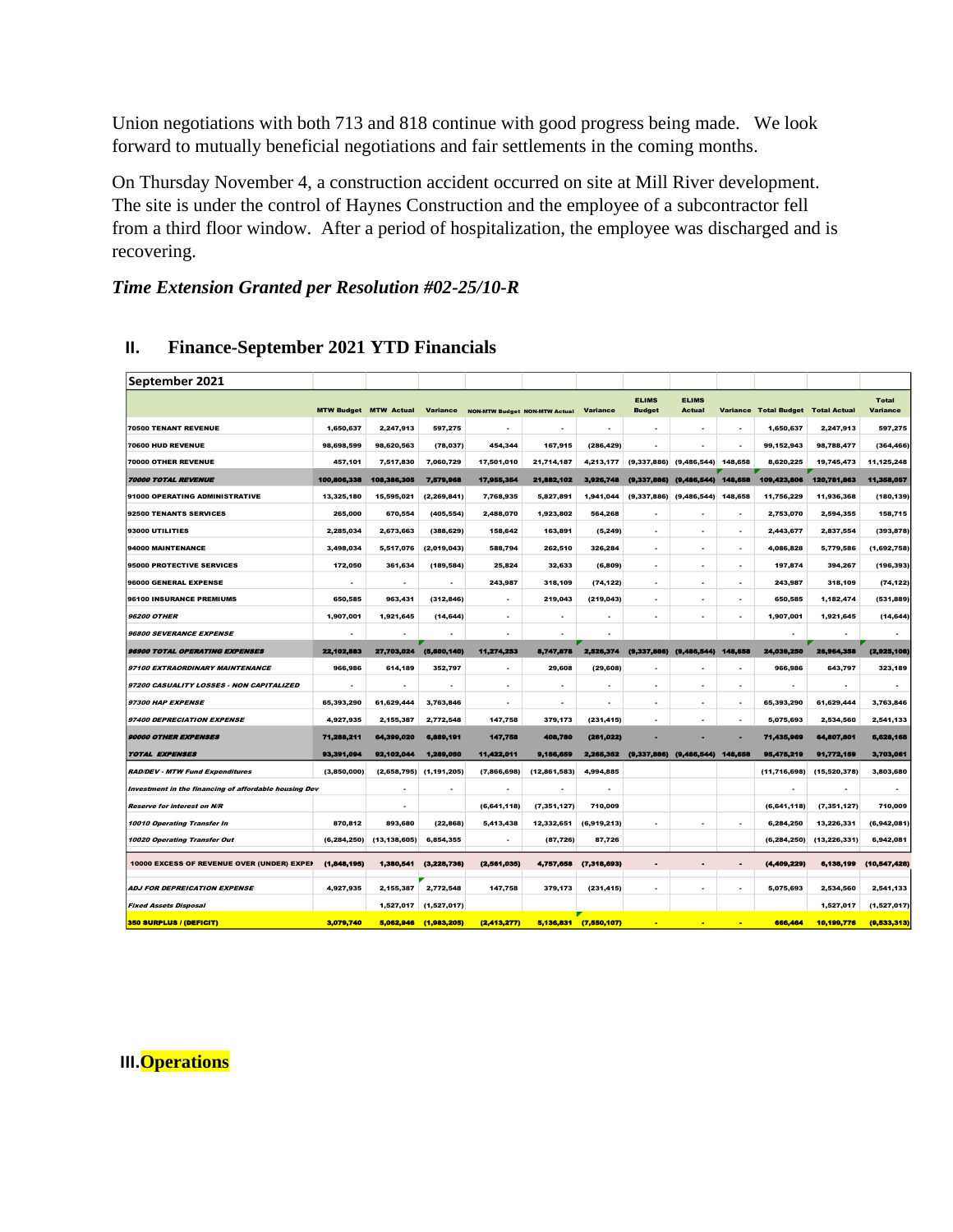## **A. Vacancy Rate**

HANH's current occupancy rate for the month for October 2021 is 93%. The agency goal is 96.00%. Attainment of this goal remains the primary objective for the Operations Department.

# **B. Rent Collection**

*Rent Collection –* HANH's rent collection for the year to date ending the month of October 2021 is 72%. The agency goal is 95%. After many months of successfully reducing the TAR from a high in 2014, HANH saw the TAR reduced by over 75% prior to the COVID-19 pandemic. Rent collection has been poor over the past year and a half, however, staff is working with residents to get into compliance and to obtain rent relief resources through the city and state.

|                 | <b>CY 2020</b> | <b>CY 2021</b> | <b>Variance</b> |
|-----------------|----------------|----------------|-----------------|
| <b>January</b>  | 79.40%         | 75.69%         | $-3.71$         |
| <b>February</b> | 78.40%         | 76.19%         | $-2.21$         |
| <b>March</b>    | 72.77%         | 80.67%         | 7.9             |
| <b>April</b>    | 70.27%         | 83.27%         | 12.5            |
| <b>May</b>      | 79.95%         | 82.07%         | 2.12            |
| June            | 81.17%         | 73.96          | $-7.21$         |
| <b>July</b>     | 100%           | 75.22%         | $-24.78$        |
| <b>August</b>   | 79.11%         | 68.87%         | $-10.24$        |
| September       | 76.04%         | 72.80%         | $-3.24$         |
| <b>October</b>  | 76.16%         | 71.75%         | $-4.41$         |
| <b>November</b> | 75.98%         |                |                 |
| <b>December</b> | 76.46%         |                |                 |
| Average         | 78.07%         | 76.04%         | $-2.02$         |

# **Total Collected**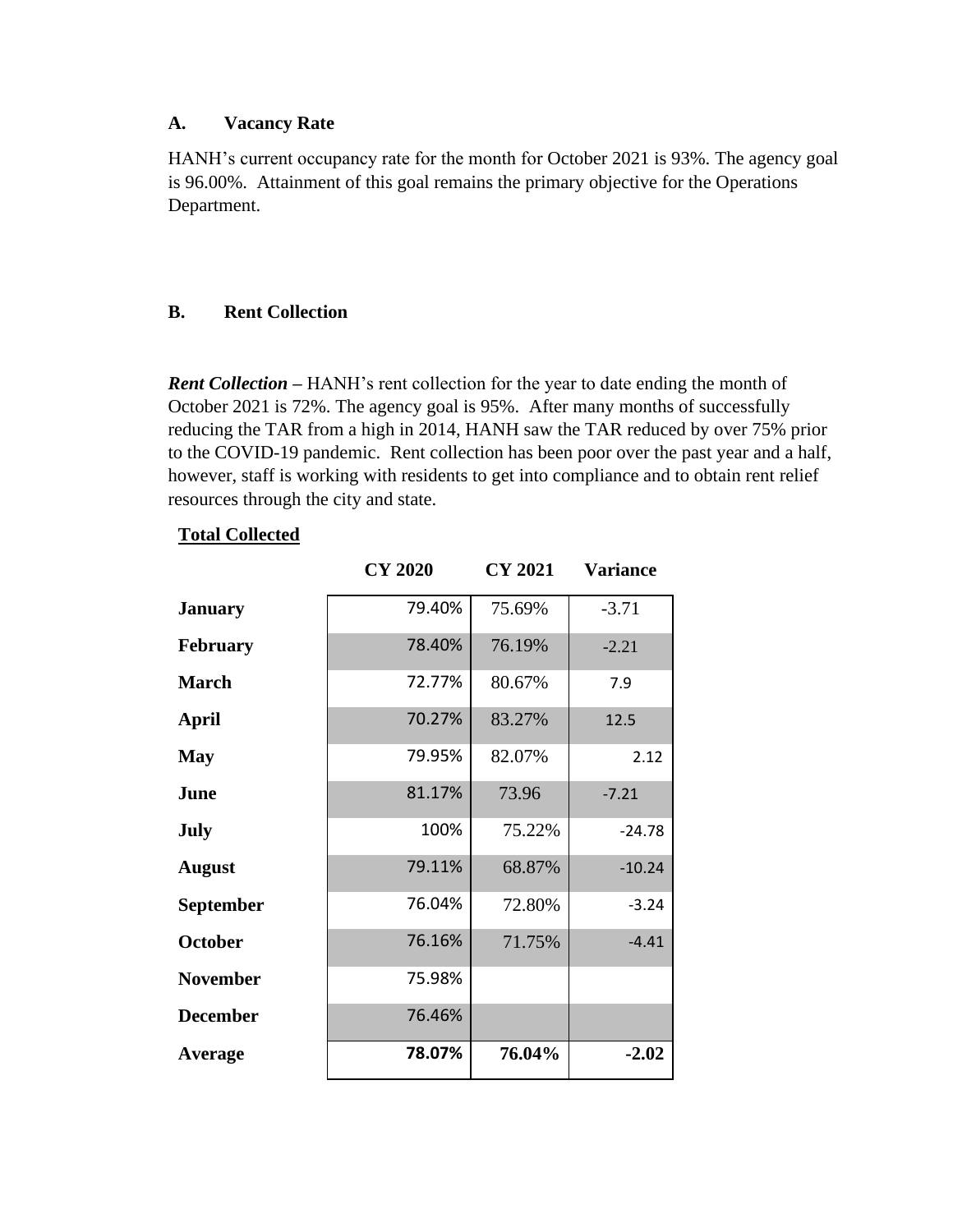# **Community and Economic Development (CED) Monthly Report**

# **CARES Program Highlights**

Another CARES participant graduated from the CARES program this month. He closed on a home located in West Haven for him and his family. During his time in CARES, he worked on paying down debt and minimized overspending by creating a budget. In addition to saving \$1,000 a month in money previously spent on collector's items, the family sold many of their existing collector's items. The money saved assisted the family in paying down debt. In addition, this resident was promoted 3 times at work and increased his credit score. Congratulations!

Additionally, FSS celebrated the success of another graduate who leaves the program with full time living wage employment and an escrow amount of \$27,337.

The team continues to assist residents in rental arrears with financial planning, accessing rent relief funds and entering into repayment agreements.

Youth partnerships were launched and began on site programming at Valley Townhouses with the Bridges of Hope afterschool program and Youth Without Limits at Eastview Terrace. With the support of CED, two ECC/HANH resident leaders were hired as site coordinators for the Boys and Girls Program and will begin supporting the program for ECC/HANH youth available through our existing partnership.

Over 652 rent rebate applications were processed yielding over \$326,000 for our residents. Additionally we are working to support families during the holiday season with food and other resources.

# **Planning and Modernization**

## *Lead-Based Paint Capital Fund Program—Lead Grant Funding Years 2017 and 2020*

## **HUD Housing Related Hazards 2020**

• P&M responded to the HUD NOFA for the Housing Related Hazards for Fiscal Year 2020, due May 25, 2021. On September 29, 2021, ECC was awarded \$3,999,993., the highest amount to a Housing Authority, in the nation, to address the following Hazards at Scattered Sites, Essex, Crawford Manor, Wolfe: Smoke and Carbon monoxide, Radon, Mold and Vermin (high-rise buildings). Work will include inspections, testing, installation of equipment, treatments and post-abatement testing, as required. The grant covers abatements in buildings encompassing 402 units.

## **HUD Lead Grant 2017**

• On January 16, 2018, HUD issued a NOFA for competitive grant applications under its Lead-Based Paint Capital Fund Program to identify and eliminate lead-based paint hazards in public housing. HUD announced 20 awards nation-wide on September 5,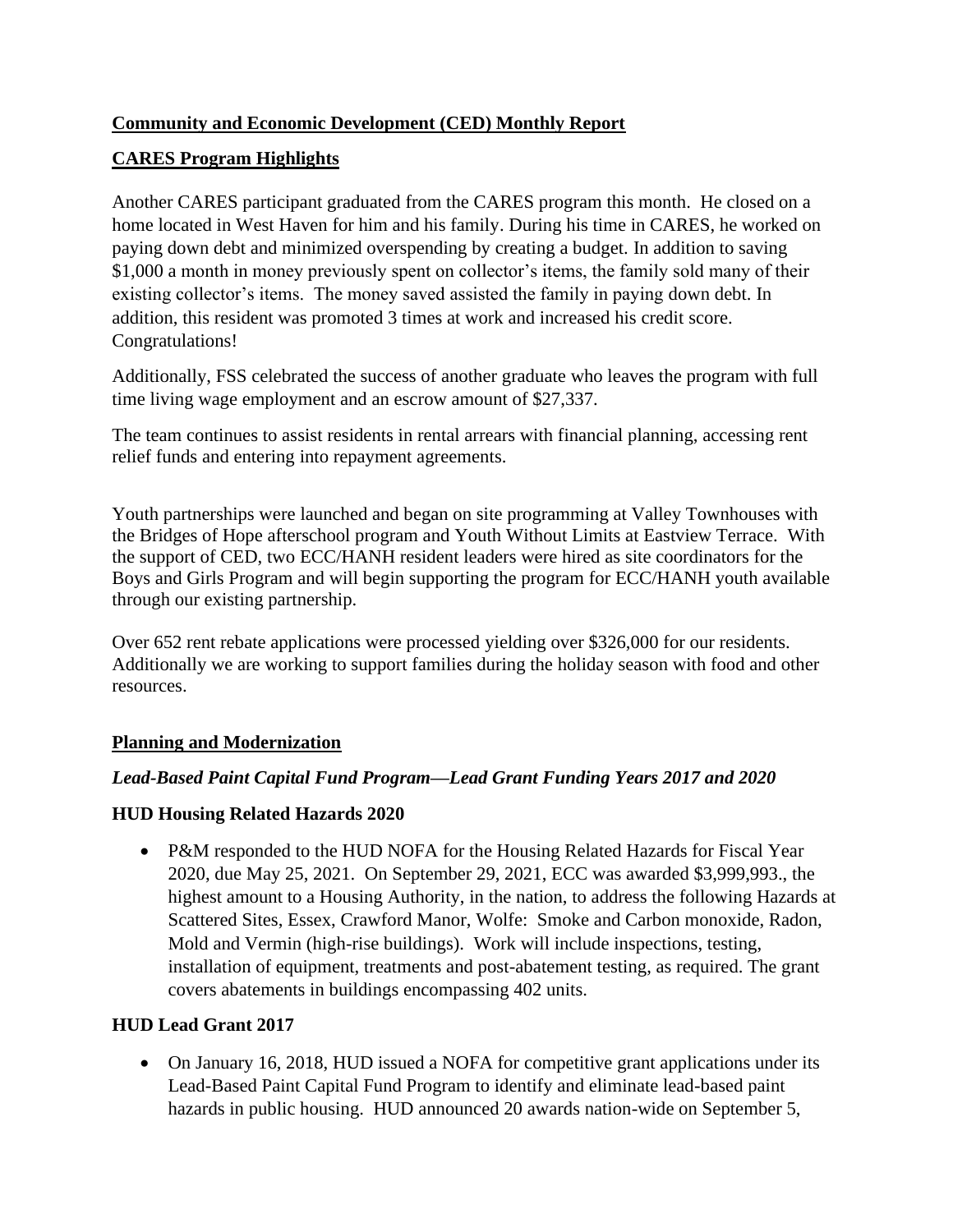2018. ECC/HANH received \$986,260, the amount requested. The identified properties are McConaughy Terrace, Essex Townhouses, and multiple Scattered Site East and Scattered Sites West properties. Properties will be remediated, abated or encapsulated, as recommended by the selected Design team. The grant funds have been used to inspect and test ECC's portfolio properties which were built before 1978, the date when lead was no longer used in residential house paint. Project encompassing abatement in 299 units of housing went out to bid in one package November 25, 2019 P&M has been in communication with the CTDPH and NHDPH and the HUD Field Office, Office of Healthy Homes and HUD National office on our progress, as per requirement of the Grant and HUD and State of Connecticut and Local Regulations. Only one (1) bid came in and it was not deemed responsive. P&M revised a Request for Proposals for Indefinite Quantities Hazmat Contractors to enable ECC to address the required abatement which was to go to the July Board meeting. This solicitation resulted in 2 proposals which were deemed non responsive. P&M is currently addressing all units, the highest priority units first, by repackaging the work in 9 smaller solicitation packages. P&M met with our Procurement Director and the HUD Lead team in Washington, and they are in agreement with this approach. In the interim, P&M and Operations departments are continuing to perform HUD Guidelines-recommended interim control measures to temporarily remove lead hazards until Lead abatement contractors are on board. Regulation required testing after Interim Controls is being performed. We are proceeding according to our prioritization algorithm to address the units with greatest need (children under 6 years, and a lead finding). Due to the COVID, we have restricted our scheduled Interim Control Measures to exterior work, only, so as not to expose residents to workers within their homes. We will return to the interior prioritization list as soon as it is deemed safe to do so.

- Groups 1 & 2 contracts for Scattered Sites West properties, awarded. Group 1 construction completed, and Group 2 will be completed in August.
- Group 3 solicited 2 times. Contract awarded; Bid protest, contract pulled; Contract being extended after protest resolved. Notice to proceed September 1, 2021
- Group 4 and Group 5, insufficient competition for award; To be resolicited.
- Group 6, McConaughy, will be reworked for Interim Control Measures. Abatement will be conducted in conjunction with the Development project.
- Group 9, Essex, Contract awarded; work complete.
- Groups 7 was put out for quotes, February, 2021, and did not receive responsive quotes. This will be resolicited as part of the HUD Grant 2020 redesign.
- Group 8 is pending solicitation as part of the HUD Grant 2020 redesign.
- P&M hosted pre-solicitation informational sessions to increase interest in the work, have contacted many contractors by email and by telephone to raise awareness. Solicitation packages are being staggered to allow time for smaller contractors to have time to respond. We brought the scopes down in size to attract more response from contractors.
- Given the new funding through HUD Lead Grant 2020, Planning & Modernization is reworking the abatement design in the above mentioned Lead solicitation Groupings to include removal of the lead instead of encapsulation, which will be the difference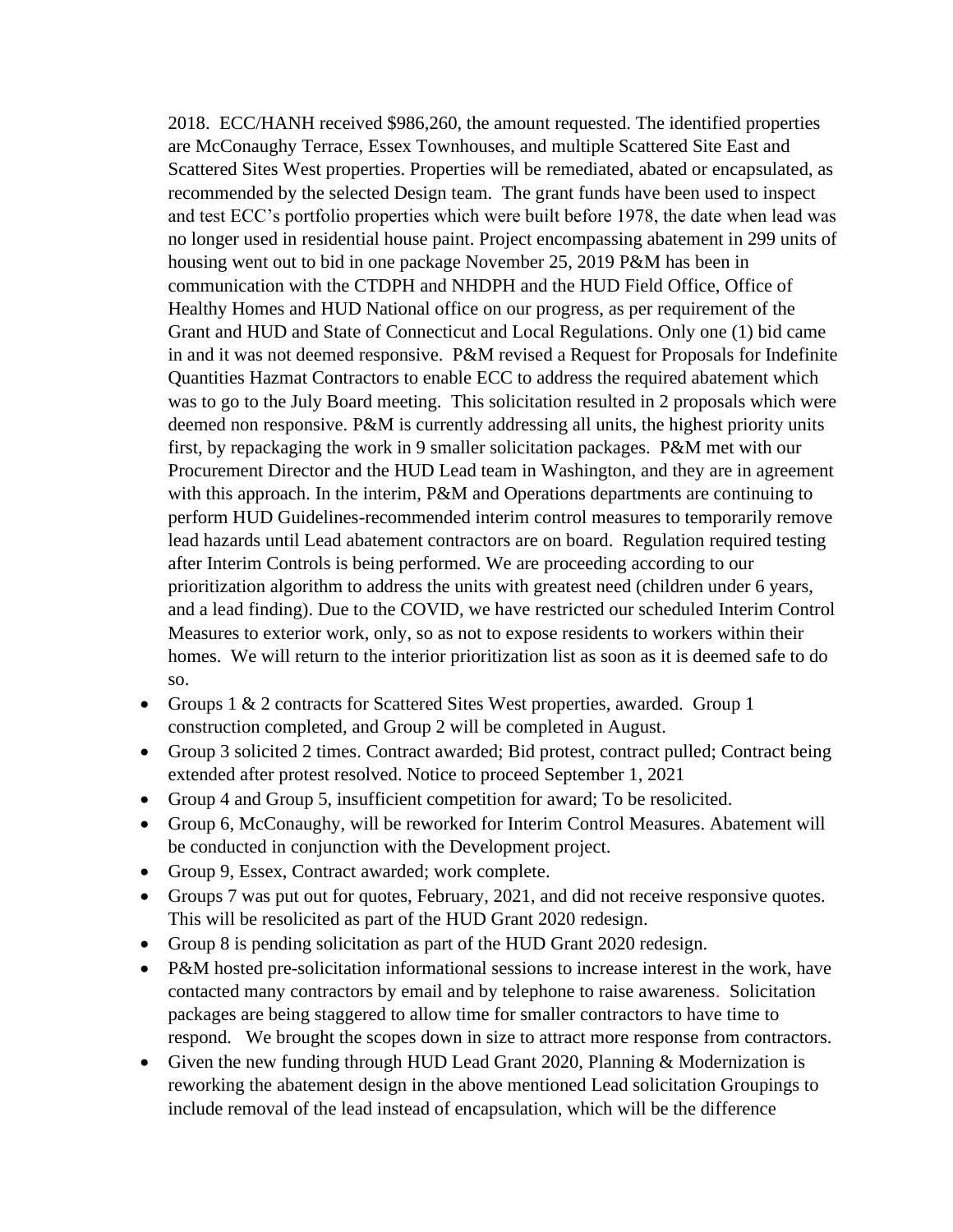between Lead Safe and Lead Free in many units. We are very fortunate to have the funding to make our Scattered Sites homes even safer.

## **HUD Lead Grant 2020**

• P&M responded to a NOFA for an additional **\$3,700,000** in Lead Abatement funds to heal the gap in funding from the original grant, and to be able to approach the abatement by removal of the lead as opposed to encapsulation, in many units. On May 11, 2021, HUD announced lead grant awards. ECC/HANH received the full **\$3,700,000** requested. This funding will permit replacement of degraded Lead based paint siding on multiple scattered site homes and the replacement of lead painted windows and interior construction components, making our homes healthier for families. Removal instead of encapsulation will permanently remove the Lead risk. P&M selected an Architect and Environmental consultant. Exterior and Interior property inspections were completedIn October, 2021. Design development drawings are underway, prioritizing units with children under 6 and units with higher lead content.

## **CFP Tasks**

## *P&M Projects 2020-2022*

- **Scattered Sites: Heating and Gas Conversion:** Contract Documents completed. Contract out to bid in September 2019, yielded only one bid, 40% over cost estimate. Re-procurement yielded responsive bid approved by the Board. Construction started April 15, 2021 and original Scope of Work is, 100% complete. Related change order work completed pending environmental testing for closeout.
- **Crawford Manor: ADA Entrance and Access Improvements and Fire Panel and Fire Pump Replacement:** ECC rescinded previously awarded contract due to COVID considerations. Project was repackaged to perform PH1- ADA entry and fire pump renovations. PH 2, Fire Panel replacement work which requires entry into resident units in an Elderly development, was postponed until deemed safe to proceed, due to COVID. Seven (7) bids were received for Phase 1 vestibule and fire pump replacement. In March 2021, Board approved contract award. ADA entry vestibule is completed, and in use. The fire pump, is on site. Fire Marshal requireda change in electrical panels, a change order whichadded time. A portion of the work has been paid for by CARES funding. Work now anticipated to be complete before the end of 2021.
- **Robert T. Wolfe Renovations:** A team of architects, engineers, environmental consultants, Operations and Planning and Modernization staff completed a survey of critical needs, health, life and safety considerations. Cost estimates were evaluated, and prioritized projects selected for design; bids were solicited and 2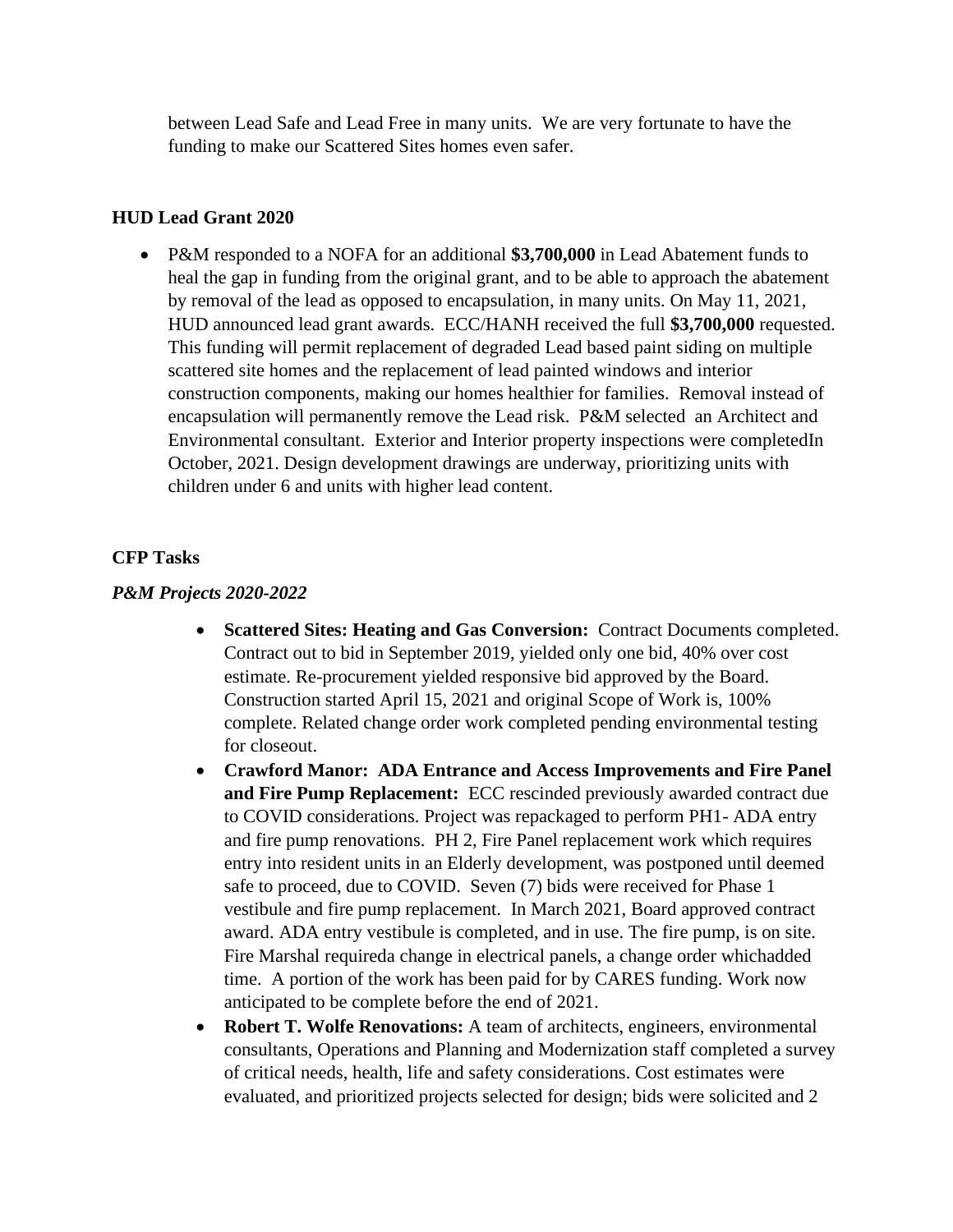non-responsive bids submitted. Project resolicited. **An elevator consultant** was procured to design for elevator repairs, which were procured separately; ECC Indefinite Quantities Architect assisted in approaching repairs in a novel way saving ECC almost \$500,000 on the repairs. Currently both elevators are running. Due to COVID. Wolfe Phase 1 excludes work requiring entry into resident units or requiring relocation of residents in an elderly and disabled population; Construction on the community room and corridors has begun. A contract for Phase 2, for resident interior improvements has been awarded, and preconstruction surveys are being performed. 10 unit bathrooms will be replaced and miscellaneous other life health and safety improvements throughout the majority of the residential units.

- **McConaughy Terrace:** Sanitary and Storm Sewer Improvements; Two (2) bids were received, and the contract was awarded to the lowest responsible bidder. Construction started August, 2020, replacing sanitary and storm sewers in sequence; delayed start due to COVID planning for safety of the community. Construction proceeded on schedule, however due to discovery and removal of contaminated soils, a wintertime extension has been given. Additional soil disposal costs and general conditions cost are coming before the BOC this month. Substantial completion was reached 5/19/2021, with only minor punchlist items remaining. This project has replaced all of the damaged and failing storm and sanitary sewer lines which were 70 years old, vastly improving health and safety for the 198 families and 3 communal areas at McConaughy Terrace. Project is closed out.
- **Physical Needs Assessments:** P&M solicited the services of architects and engineers to provide Physical Needs Assessments (PNAs) and Capital Needs Assessments for RAD which are recommended for planning capital and development projects. Procurement scheduled virtual interviews with both respondents. A contractor has been selected and approved by the BOC, June, 2021. All site inspections for the original scope have been completed. Reports are under review. Resident youth has been hired as part of the consultants' Section 3 commitment to assist on the project.
- **Essex Envelope and Site Fencing:** Project design completed. Scope of project included roof, gutter, siding, window, AC sleeve, asbestos pipe insulation abatement and fencing replacement. Project scope revised to include only Site fencing and asbestos pipe insulation, as these portions can be addressed without unit entry during COVID. Bids solicited in March for fencing and basement pipe abatement. Six bids received. Scope of work was rebid. Project awarded and pipe insulation abatement is scheduled for early November.
- **Essex Envelope and Bathroom and Flooring Upgrades:** Project design is completed and was out for bid. Covid Cares funding is available for a portion of the work. This project will replace Roofs, Siding, Windows, Gutters and downspouts, provide code required AC sleeves, replace all bathrooms, and some flooring which are all beyond their Estimated Useful Life. This is a major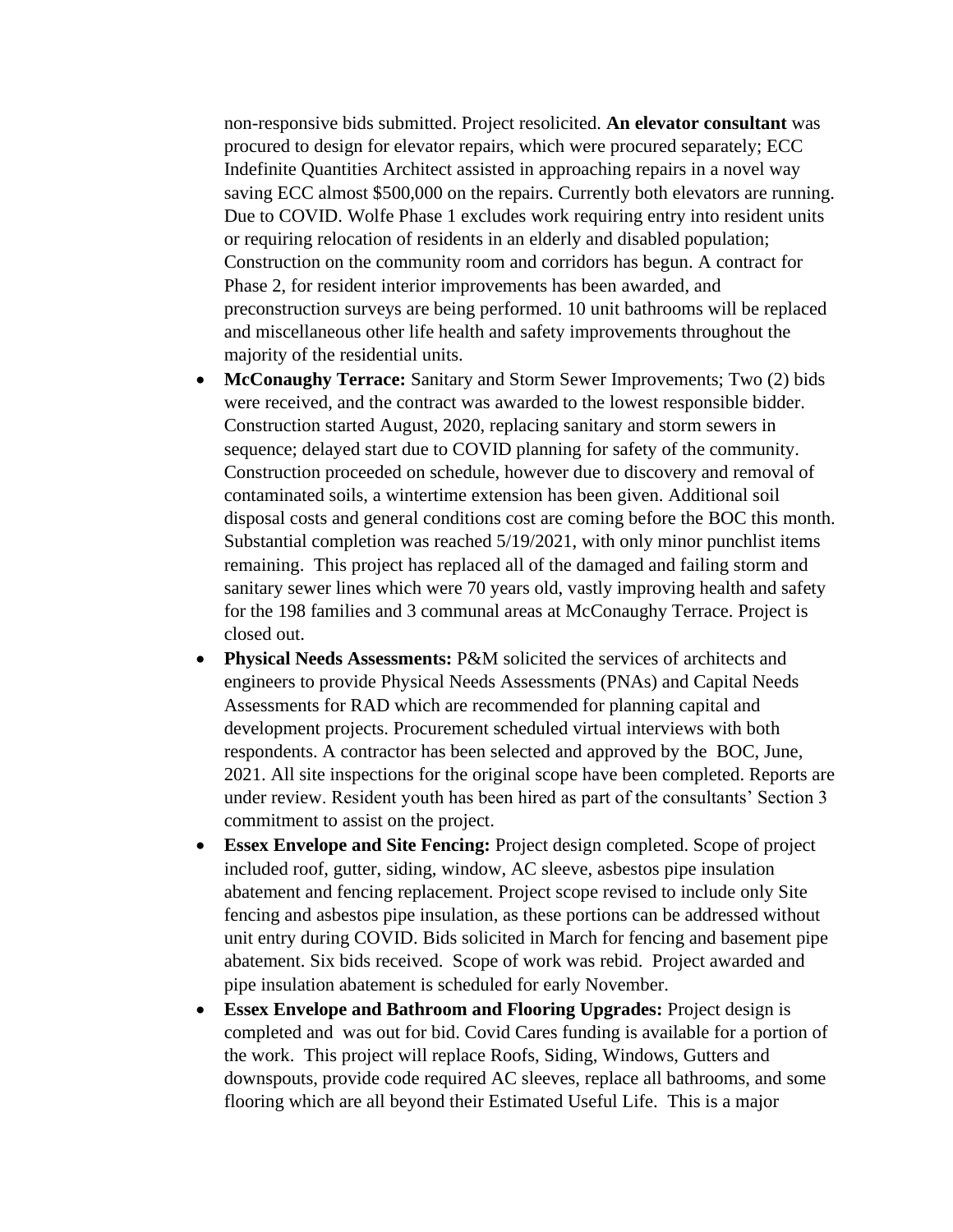improvement for residents of Essex Townhouses. Due to procurement issues the solicitation was cancelled, and the project put out to bid, again. Project awarded, and anticipated start of construction in November, 2021.

- **ECC Design Standard Specifications:** P&M has updated the standard design and construction specifications in a comprehensive manner, soliciting input from the Glendower Group, Operations and 360 Management, to create a practical document for in-house and Consultant use. Project is completed.
- **425B Eastern Street:** P&M solicited A&E and environmental design services for a vacancy rehabilitation project. 425B Eastern Street sustained significant structural and cosmetic damage due to a fire. Solicitation received several bids; contract awarded. ECC's insurance company contacted and monies will be available for a portion of the repairs. Under Construction. Change orders anticipated to include Fire Marshal request and to cover damage to building subsequent to design.
- **IQC Vacancy Contractor:** P&M and Operations working together to support vacant unit upgrade needs through management of 2 IQC painting and clean out contracts, one for high rise units and one for units with residential rates. Current contracts expired; Operation solicited quotes for new contracts which will be managed by Operations with Operations funding.
- **295 Wilmot Road—West Rock Community Center:** Structural Engineering study and cost estimate solicited to support Operations. Two areas identified requiring structural shoring. Shoring bids anticipated mid-November, with shoring anticipated to be installed by November 30.

# **The Glendower Group**

- **Farnam Courts Phase II**
	- o For the purpose of Financing Glendower bifurcated the redevelopment of Phase II into two phases – 4% and 9%.
	- o Glendower Farnam Courts 4% , LLC (closest to Farnam 1), will consist of 45 units and Glendower Farnam Courts 9%, LLC will consist of 66 units including 52 affordable, a community building, and a park.
	- o 100% drawing completed on January 24, 2020.
	- o Haynes Construction has been selected to be the General Contractor for Phase II.

# ▪ **Farnam Courts Phase II 4%**

- o Successfully closed on July 7, 2020.
- o Notice to proceed issued to begin work on July 13, 2020
- o Construction completed and keys turned over on 10/13/21.
- **Farnam Courts Phase II 9%**
	- o Successfully closed on December 17, 2020
	- o Notice to proceed issued to begin vertical and demolition work on December 18, 2021.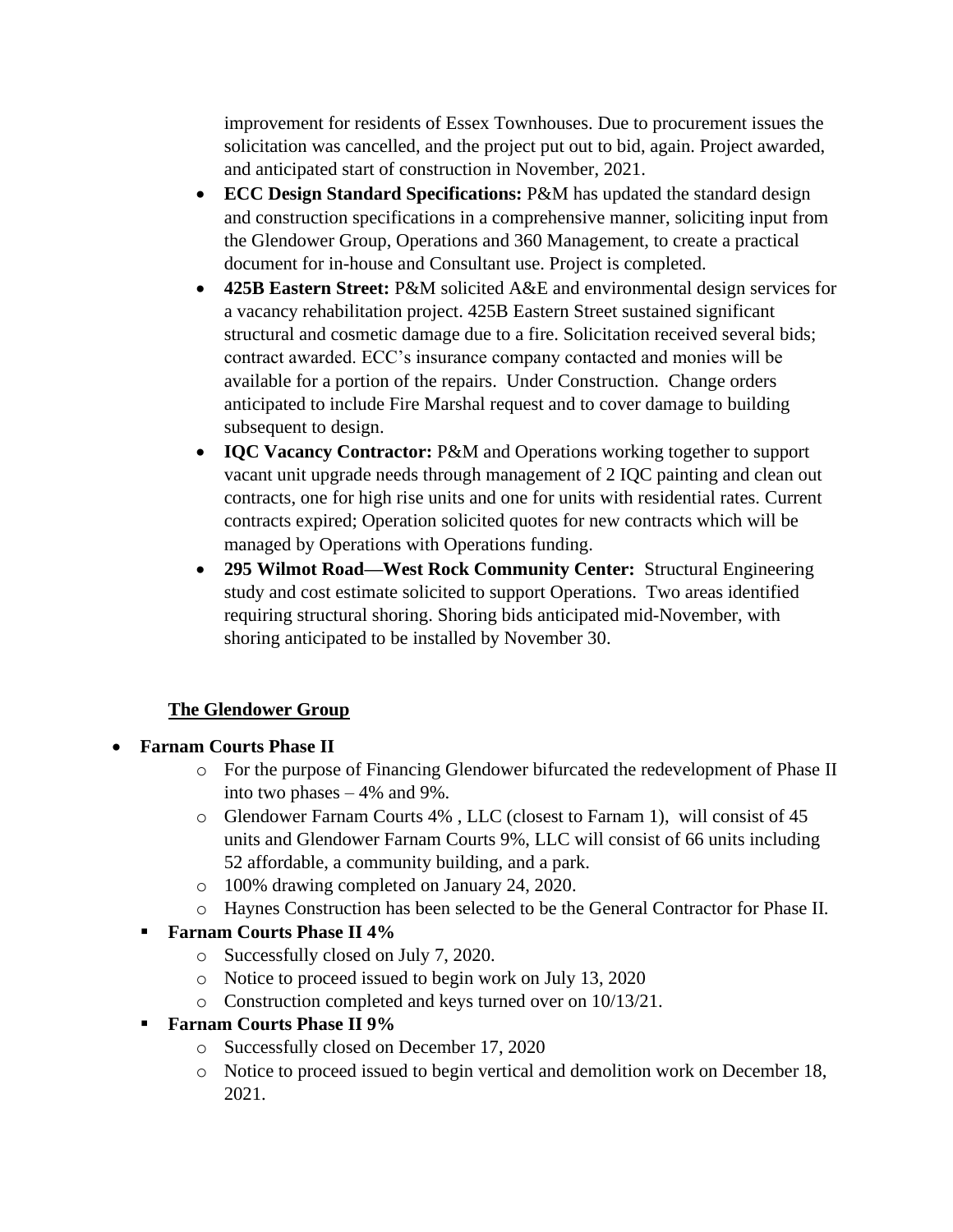- o Construction is ongoing and on schedule.
- o Vertical and infrastructure to be completed by April 30, 2022
- o Demolition of former Farnam buildings completed.
- $\circ$  HTCC application submitted on June 1, 2021, for additional funding in the amount of \$500,000 due to offset the cost of the sharp increase in lumber pricing across construction nationally caused by the Covid pandemic. Awarded the full amount on October 8, 2021.
- o Substantial completion by April 6, 2022.

# **Westville Manor**

- The Authority submitted a 9% LIHTC application in November 2016 to complete the offsite component on the Rockview Phase II site and was awarded. - Contract closing for Rockview Phase 2 occurred on June 20, 2019.
- The Authority issued an RFO for a Master Planner for Westville Manor and selected a team composed of Ken Boroson Architects and Torti Gallas Planners.
- The planning team has begun scheduling the necessary steps to prepare for the first application for on-site redevelopment with a target of January, 2022. This application will address the first phase of Westville Manor consisting of 50 total units and will include the 21 unit 3-story main building.
- It is anticipated that funding for the final Westville Manor on-site phase consisting of 59 units will be submitted under the 9% LIHTC CHFA round in 2022 or 2023.
- The master Planning Team held a series of meetings and charrettes in September 2018 and will completed a final recommendation to stakeholders in January 2019. The Authority submitted a RAD application for Westville Manor and was awarded.
- It was determined that a Planned Development District (PDD) was the best approach to the redevelopment of the site. A PDD application was submitted to the City of New Haven in January 2019 that will include the redevelopment of 109 units on site of which 80% will be RAD replacement units and 20% unrestricted. The Board of Alders approved the PDD in April 2019.
- Submitting LIHTC application on January 12, 2022.
- Anticipated closing in  $1<sup>st</sup>$  quarter of 2023.

# **RAD Portfolio Award**

- The Authority received a portfolio award, inclusive of 13 developments, detailed herein. They have been grouped as follows:
	- Group I: Motley, Bush, Harvey and Newhall Garden
		- o Development completed and leased.
	- Group IIA: Waverly and Stanley Justice and Fulton Park
		- o Development completed and leased.
	- Group IIB: Valley Townhomes
		- o Closing anticipated by September 30,2021.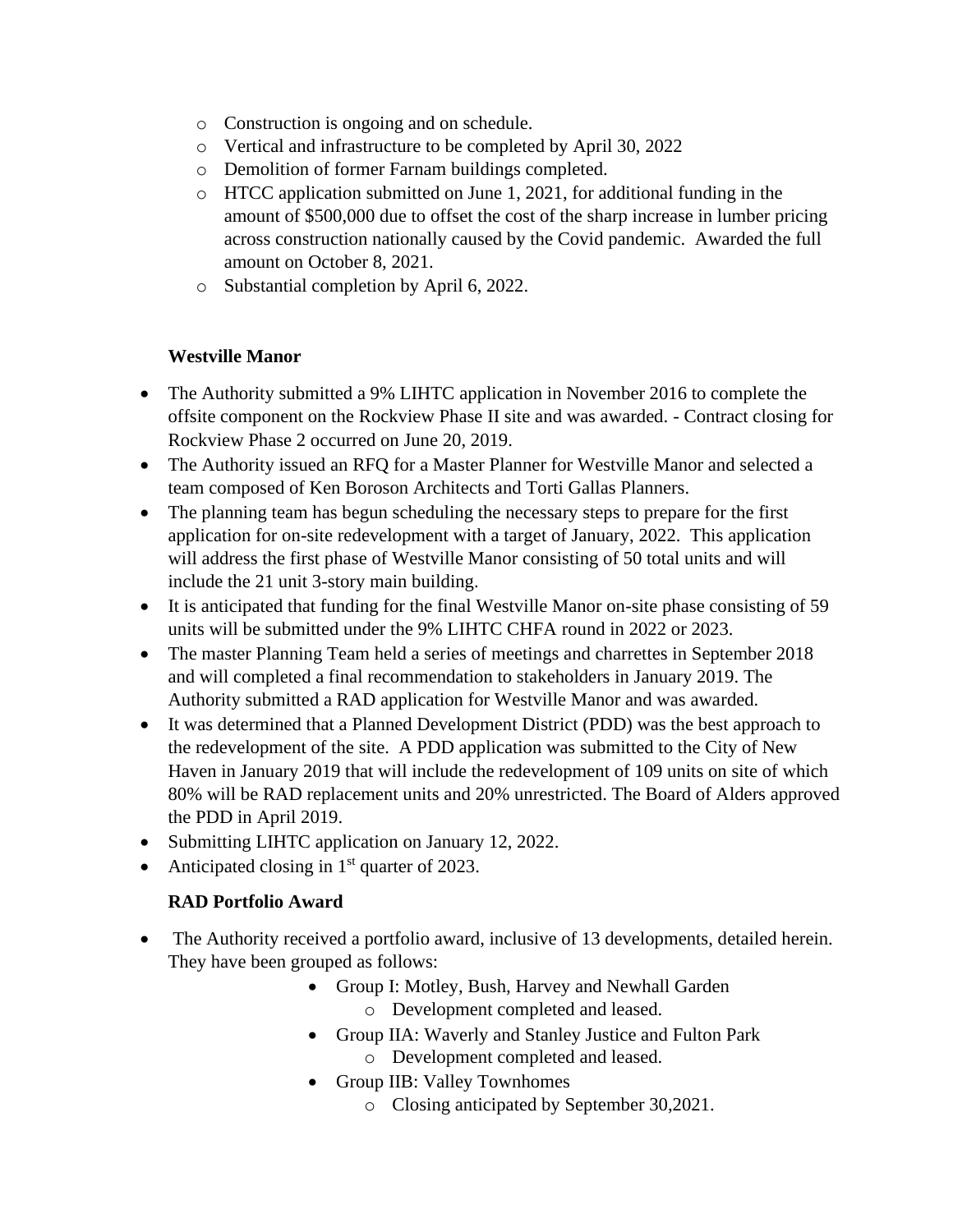- o Submitted financing template to the Resource desk on November 2, 2021
- o HUD concept call completed on October 7, 2021.
- o Closing anticipated to be the March 1, 2022.
- Group III: McQueeney, and Celentano
	- o Closed February 27, 2020.
	- o Construction began on March 9, 2020.
	- o Construction activities are COVID delay of 8 weeks. State and nationwide slowdowns and shutdowns are being monitored for possible schedule overruns.
	- o Final completion for McQueeney October 31, 2021
	- o Final completion for Celentano October 31, 2021
- Group IV: Ruoppolo and Fairmont,
	- o Closed on March 11, 2021.
		- o Construction began March 15, 2021
		- o Final completion for Fairmont Heights May 31, 2022
		- o Final completion for Ruoppolo Manor May 31, 2022.

## **McConaughy Terrace**

- o For the purpose of Financing Glendower bifurcated the redevelopment into two phases – 4% and 9% Low Income Housing Tax Credit applications.
- o Glendower McConaughy Terrace 4%, LLC will consist of 92 affordable units and Glendower McConaughy Terrace 9%, LLC will consist of 104 affordable and 26 market rate units.
- o 90% drawing completed on October 31, 2021 for the 9% phase.
- o LaRosa Building Group, LLC has been selected to be the General Contractor for the Development.
- **McConaughy Terrace 4%** 
	- o Submitted a LIHTC application to CHFA on November 12, 2021. Application awarded in conjunction with the 9% award identified below.
	- $\circ$  Closing anticipated to be on the 3<sup>rd</sup> quarter of 2022.
- **McConaughy Terrace 9%**
	- o Submitted a LIHTC application to CHFA on November 12, 2020.
	- o Application was awarded under the 2020 competitive LIHTC round. The 9% LIHTC award also included approval of the 4% award.
	- $\circ$  Closing anticipated to be on the <sup>3rd</sup> quarter of 2022.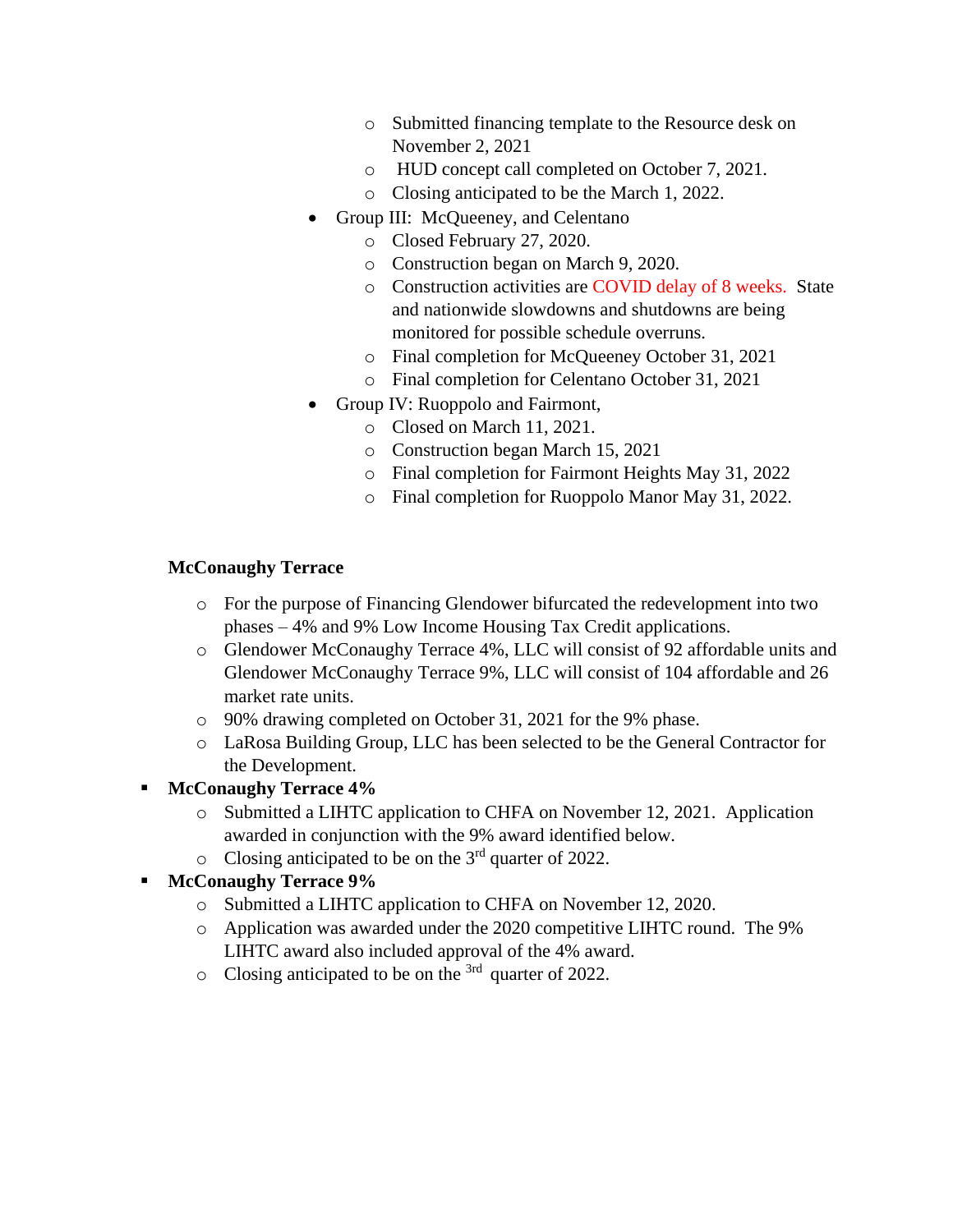#### MEMORANDUM

| TO:   | All Members, Board of Commissioners                         |
|-------|-------------------------------------------------------------|
| FROM: | Karen DuBois-Walton, President                              |
| DATE: | November 16, 2021                                           |
| RE:   | Approving HANH Electronic Funds Transfer Policy & Procedure |
|       |                                                             |

ACTION: Recommend that the Board of Commissioners pass Resolution Number #11-88/21-R

#### TIMING: Immediately

Background: In June of 2020 the Board of Commissioners approved updated Finance Department policies including a policy over Cash Disbursements. Due to the current environment, management felt it was important to have a separate policy addressing payments by Electronic Funds Transfer (ACH or wire).The Housing Authority of New Haven (HANH) currently has policies addressing Internal Control, Cash Receipts, Cash Disbursements, Payroll, Petty Cash, General Budget Procedures Financial Reporting, Reconciliations, Grant Compliance, Section 8 Payment Process, Business Expense, Travel Expense, Fixed Assets, Risk Management and Investments. These policies were last reviewed in either 2012 or 2018. We undertook a review of these policies to ensure that they are still appropriate for HANH. This review resulted in us significantly streamlining our Cash Disbursement Policy and updating our Payroll Policy to reflect the changes implemented upon our conversion to the Kronos payroll system. In addition, our Internal Control Policy was updated to reflect the 17 internal control principles identified by the Committee of Sponsoring Organizations (COSO). Other policies were updated where it was deemed appropriate. It was determined that the policies and outlined processes were still appropriate but, in some cases, clarifying language was added.

We are submitting the Electronic Funds Transfer Policy to the Board of Commissioners for approval.

Fiscal Impact: None

Staff: John Rafferty, Senior VP Finance, IT & Admin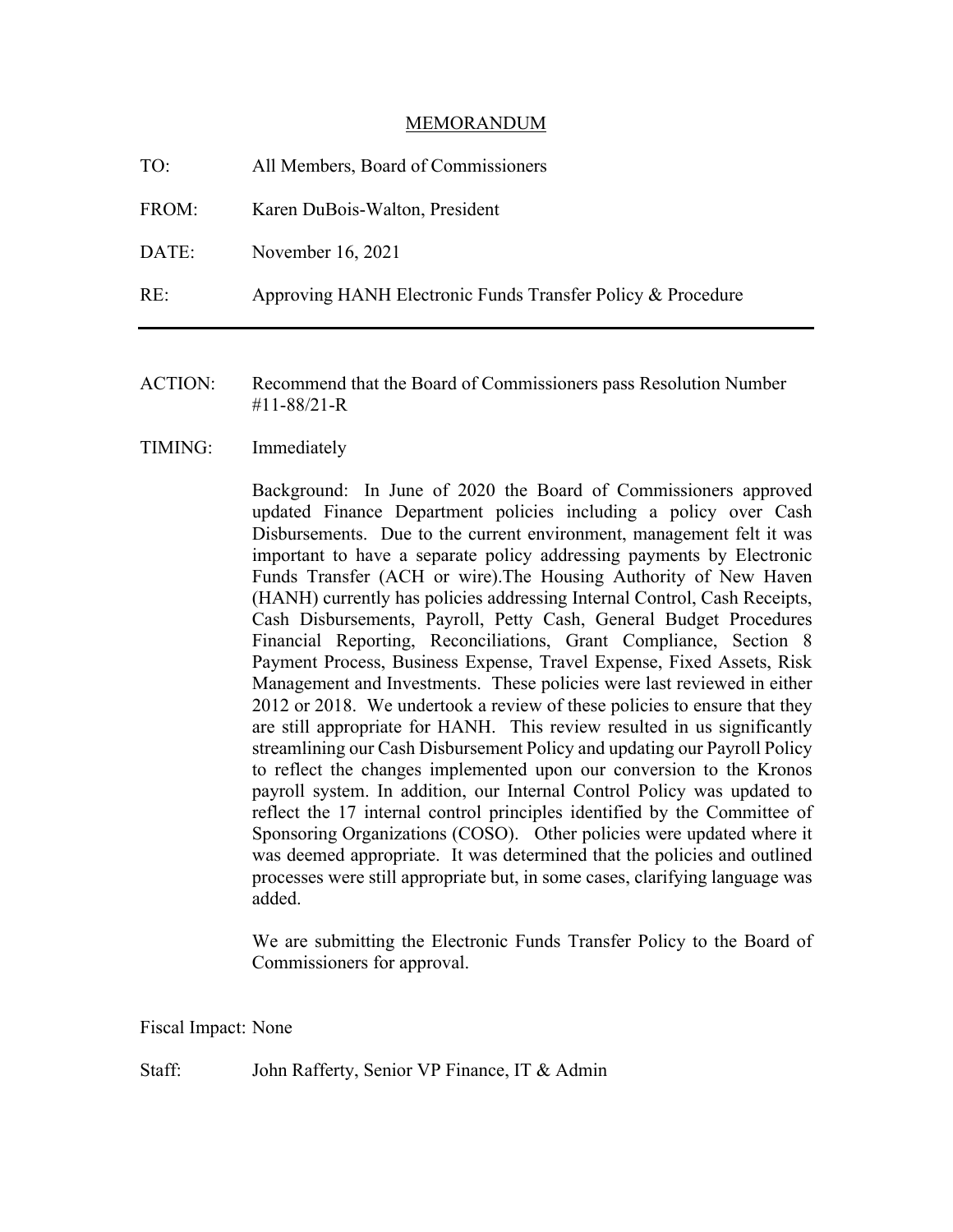## **Housing Authority of the City of New Haven**

## **RESOLUTION NUMBER** #11-88/21-R **RESOLUTION APPROVING HANH ELECTRONIC FUNDS TRANSFER POLICY**

WHEREAS, the Housing Authority of New Haven (HANH) has a policy covering Cash Disbursements; and

WHEREAS, this policy was last reviewed for appropriateness 2020; and

WHEREAS, HANH staff reviewed this policy and determined that Electronic Funds Transfer required its own policy; and

WHEREAS, this review resulted in the development of the Electronic Funds Transfer policy. This policy contains procedures specific to Electronic Funds Transfers made to outside parties; and

NOW, THEREFORE, BE IT RESOLVED BY THE BOARD OF COMMISSIONERS OF THE HOUSING AUTHORITY OF THE CITY OF NEW HAVEN that the

- 1) The new Electronic Funds Transfer policy is hereby approved.
- 2) The President be and hereby is authorized, empowered and directed to execute and deliver and agreement and expend the authorized funds.
- 3) The President be and hereby authorized, empowered and directed to take any and all such ancillary action necessary and appropriate to fulfill the intent of the foregoing.
- 4) The resolution shall take effect.

I hereby certify that the above resolution was adopted by a majority of the Commissioners present at a meeting duly called at which a quorum was present, on November 16, 2021.

 $\frac{1}{\sqrt{2}}$  ,  $\frac{1}{\sqrt{2}}$  ,  $\frac{1}{\sqrt{2}}$  ,  $\frac{1}{\sqrt{2}}$  ,  $\frac{1}{\sqrt{2}}$  ,  $\frac{1}{\sqrt{2}}$  ,  $\frac{1}{\sqrt{2}}$  ,  $\frac{1}{\sqrt{2}}$  ,  $\frac{1}{\sqrt{2}}$  ,  $\frac{1}{\sqrt{2}}$  ,  $\frac{1}{\sqrt{2}}$  ,  $\frac{1}{\sqrt{2}}$  ,  $\frac{1}{\sqrt{2}}$  ,  $\frac{1}{\sqrt{2}}$  ,  $\frac{1}{\sqrt{2}}$ 

Karen DuBois-Walton, Ph. D. Secretary/President

 $\mathcal{L}_\text{max}$  , where  $\mathcal{L}_\text{max}$  and  $\mathcal{L}_\text{max}$ 

Date

REVIEWED: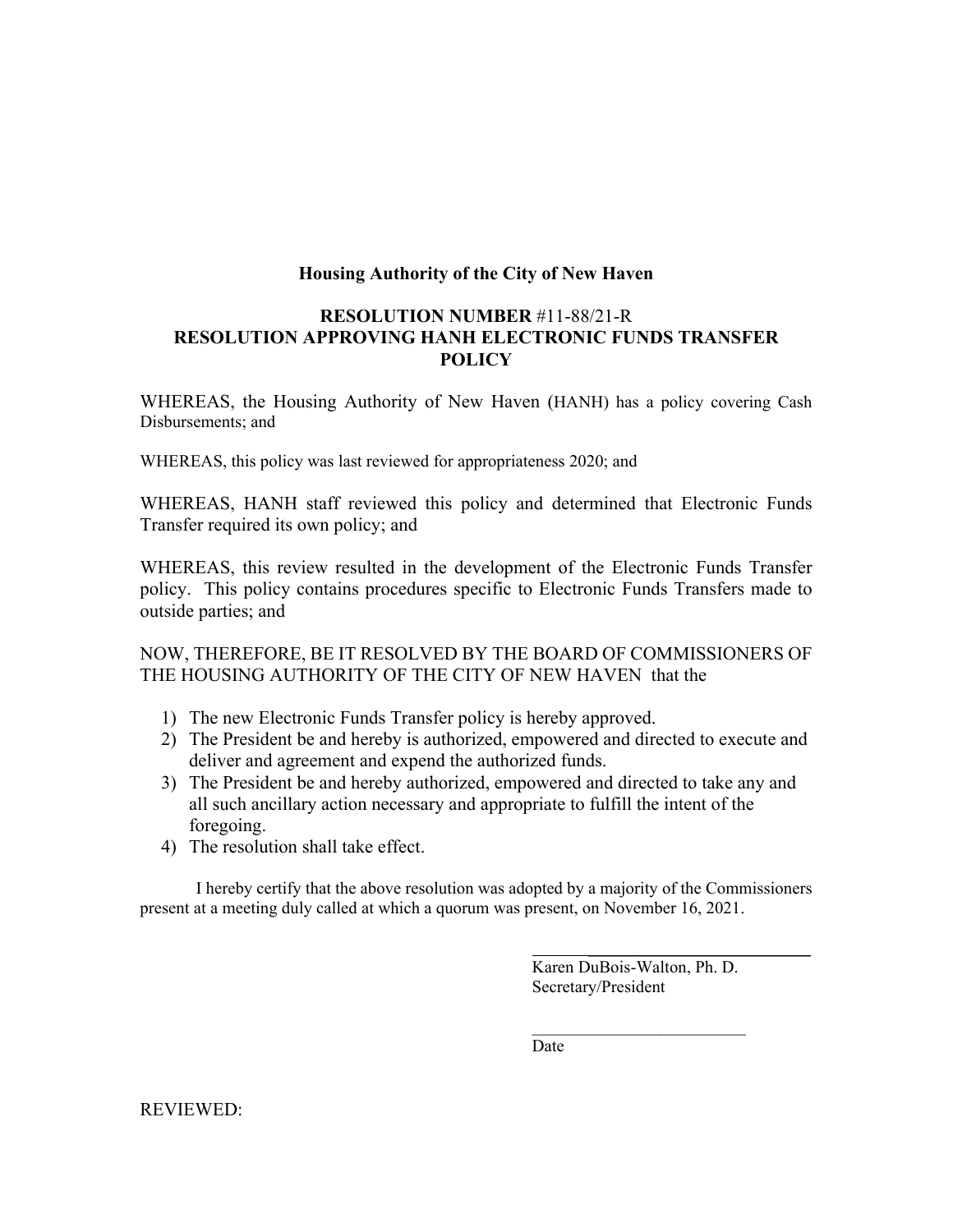# MCCARTER & ENGLISH, LLP GENERAL COUNSEL

 $\mathbf{By:}$ 

 Rolan Joni Young, Esq. A Senior Partner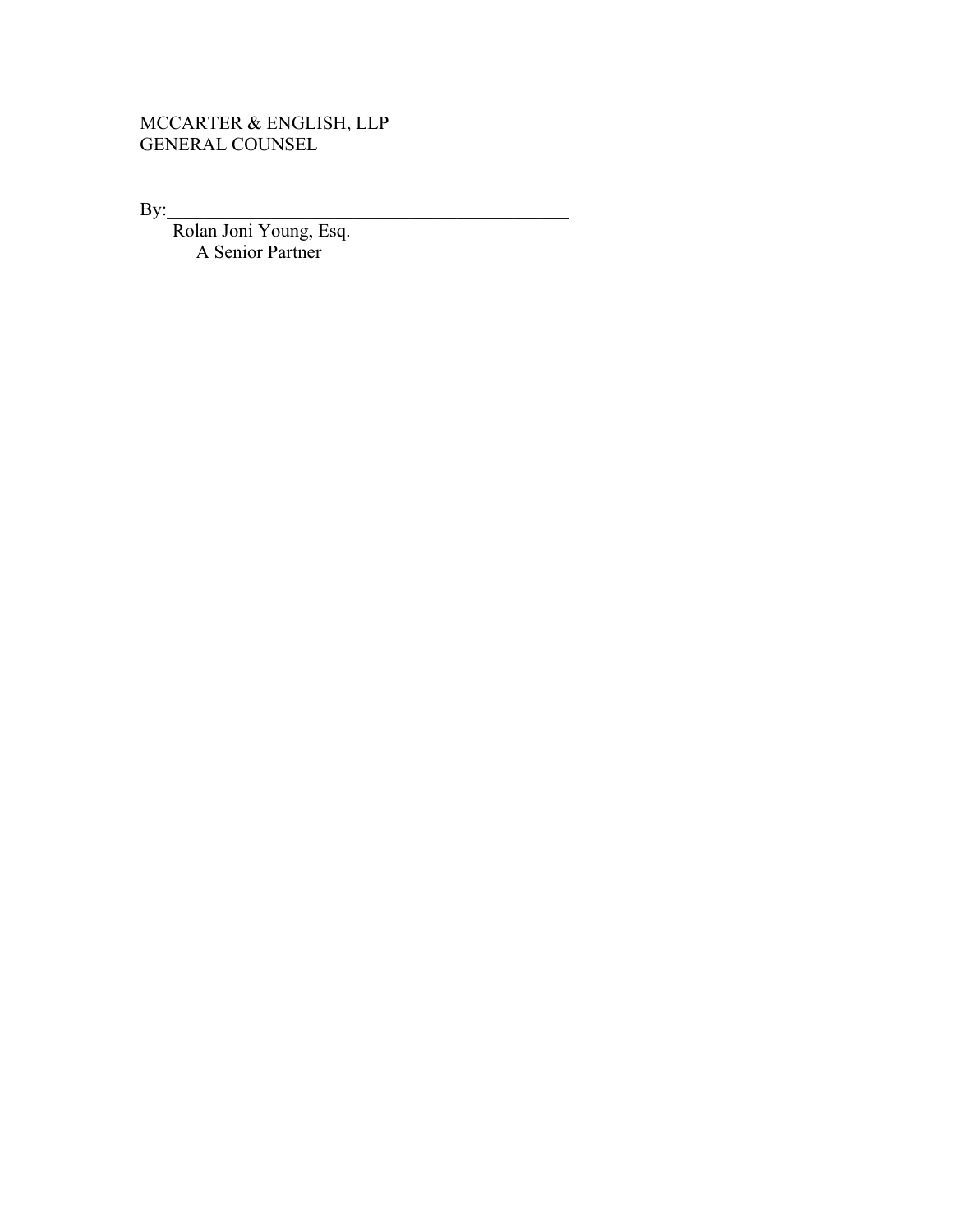#### **MEMORANDUM**

**TO: Board of Commissioners FROM: Karen DuBois-Walton, President DATE: October 22, 2021 RE: Resolution Authorizing the Write- Off of Accounts Receivable of Former ECC/HANH Tenants of the Federal Public Housing Program** 

- ACTION: Recommend that the Board of Commissioners pass Resolution Number #11- 89/21-R
- TIMING: Immediately
- DISCUSSION: ECC/ECC/HANH has accounts receivable balances for individuals that are no longer tenants. These balances need to be removed from our Financial Reporting systems. In writing these accounts off for financial reporting purposes, the accounts receivable detail will still remain in our Low Income Housing system for possible collection efforts. The dollar amounts will simply not carry over to the Financial Reporting system, thus lowering the net accounts receivable balance to an amount closer to what is expected to be collected as required under Generally Accepted Accounting Principles (GAAP) for financial statement reporting.

Any tenant leaving ECC/HANH with an outstanding balance is to be denied readmission to ECC/HANH and all other PHA's until all outstanding obligations are satisfied. Therefore, information regarding any outstanding accounts receivable will be maintained on Tenant Ledgers in the Low Income Housing component of our computer system for review and possible reporting as allowed by HUD.

ECC/HANH is currently carrying a \$10,565.29 balance for 12 vacated tenants from the  $4<sup>th</sup>$  Quarter FY 2021, a period ending 09/30/2021. This amount includes residents that are deceased, terminally ill and in nursing homes. It also includes residents that have been evicted or skip leaving no forwarding address.

#### FISCAL IMPACT: None

STAFF: John Rafferty, Sr. VP of Finance, IT & Administration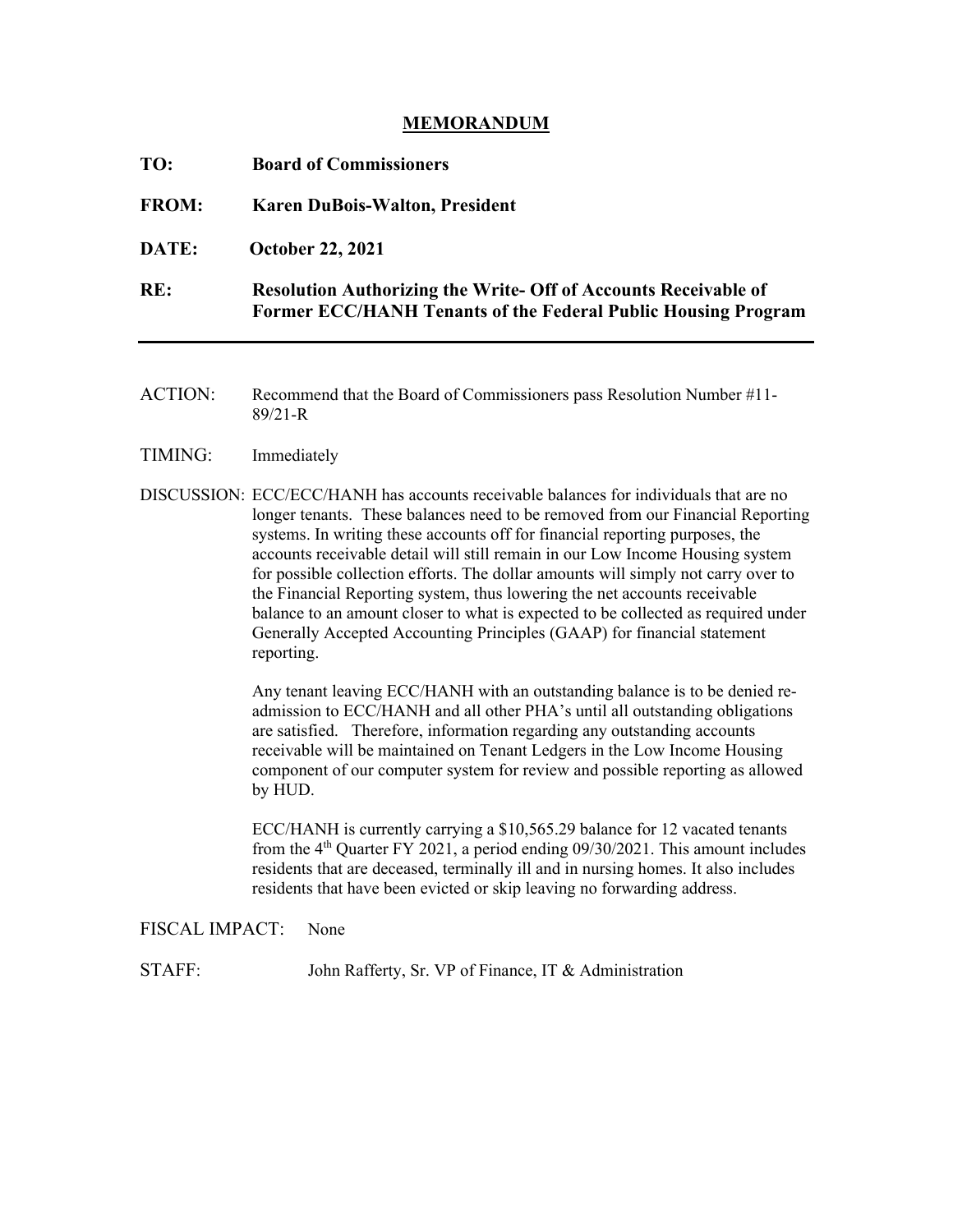#### **ELM CITY COMMUNITIES THE HOUSING AUTHORITY OF THE CITY OF NEW HAVEN**

#### **RESOLUTION NUMBER** #11-89/21-R

#### **RESOLUTION AUTHORIZING THE WRITE-OFF OF FORMER TENANT ACCOUNTS RECEIVABLE (TAR) FOR THE LOW INCOME PUBLIC HOUSING (LIPH) PROGRAM FOR THE PERIOD ENDING 09/30/2021 IN THE AMOUNT OF \$10,565.29**

WHEREAS, ECC/HANH's is responsible for the management and operation of all projects under the Federal Consolidate Program; and

WHEREAS, in the course of such operation, certain tenants of these developments discontinue occupancy leaving outstanding balances for rents and other charges with the Authority; and

WHEREAS, efforts were made to collect all outstanding balances while tenants remain in possession; and

WHEREAS, ECC/HANH has previously contracted with Collection Company of America during FY 2009 to pursue collection of outstanding balances, but effects proved to be unsuccessful; and

WHEREAS, ECC/HANH is currently carrying \$10,565.29 balance for 12 vacated tenants through September 30,2021; and

WHERAS, while ECC/HANH will remove the balances from ECC/HANH's Financial Reporting systems, the obligations of these former tenants will remain in the Low Income Housing System for possible future collections; and

NOW, THEREFORE, BE IT RESOLVED BY THE BOARD OF COMMISSIONERS OF THE HOUSING AUTHORITY OF THE CITY OF NEW HAVEN that the write-off for financial reporting purposes of all former tenant's accounts receivable balances accrued through September 30, 2021 for LIPH program in the amount of \$10,565.29 is approved and the President is authorized to recapture from any former tenant seeking readmission to Public Housing, all written-off obligation incurred as a former tenant prior to tenant acceptance into any development or program operated by the Housing Authority of the City of New Haven.

I hereby certify that the above resolution was adopted by a majority of the Commissioners present at a meeting duly called at which a quorum was present, on **November 16**, 2021.

 $\frac{1}{\sqrt{2}}$  ,  $\frac{1}{\sqrt{2}}$  ,  $\frac{1}{\sqrt{2}}$  ,  $\frac{1}{\sqrt{2}}$  ,  $\frac{1}{\sqrt{2}}$  ,  $\frac{1}{\sqrt{2}}$  ,  $\frac{1}{\sqrt{2}}$  ,  $\frac{1}{\sqrt{2}}$  ,  $\frac{1}{\sqrt{2}}$  ,  $\frac{1}{\sqrt{2}}$  ,  $\frac{1}{\sqrt{2}}$  ,  $\frac{1}{\sqrt{2}}$  ,  $\frac{1}{\sqrt{2}}$  ,  $\frac{1}{\sqrt{2}}$  ,  $\frac{1}{\sqrt{2}}$ 

Karen DuBois-Walton Secretary/President.

 $\mathcal{L}_\text{max}$ 

Date

REVIEWED: MCCARTER & ENGLISH, LLP GENERAL COUNSEL

 $\mathcal{L}_\text{max}$ 

Rolan Joni Young, Esq.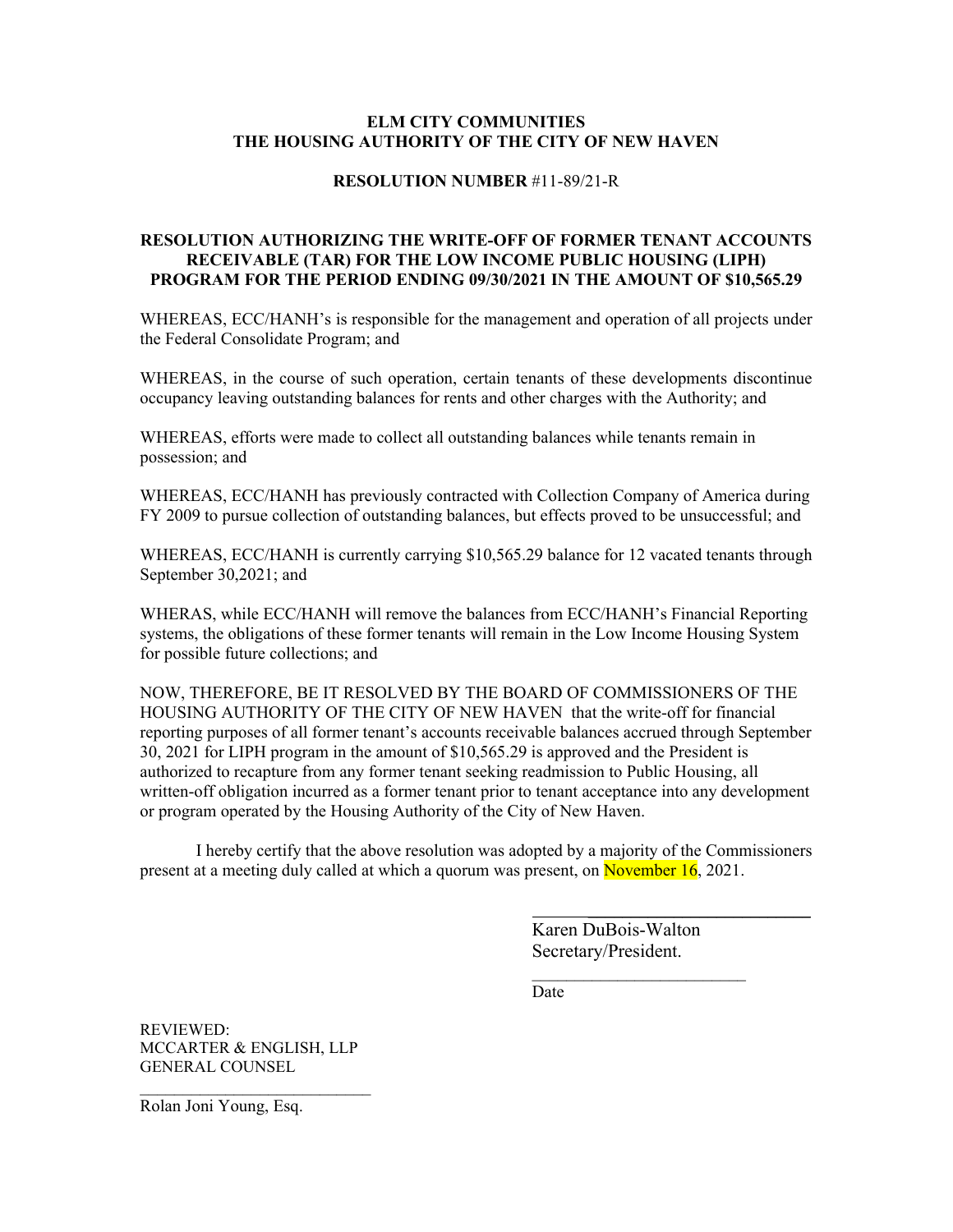A Senior Partner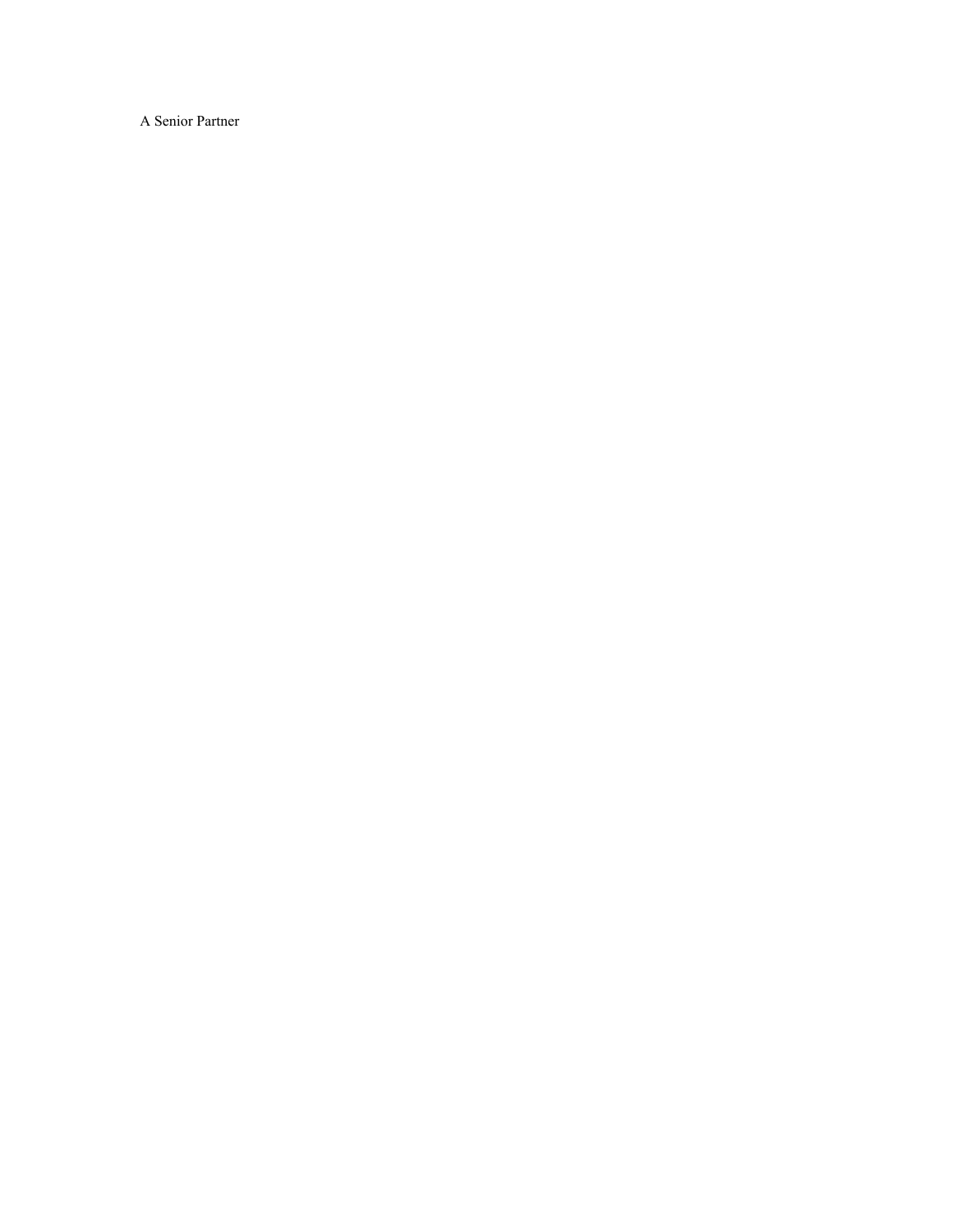# **MEMORANDUM**

| TO:                               | Board of Commissioners                                                                                                                                                                                                                                                                                                                                                                                                                                                                                                                                                                                                                                                                                                                                                                                      |
|-----------------------------------|-------------------------------------------------------------------------------------------------------------------------------------------------------------------------------------------------------------------------------------------------------------------------------------------------------------------------------------------------------------------------------------------------------------------------------------------------------------------------------------------------------------------------------------------------------------------------------------------------------------------------------------------------------------------------------------------------------------------------------------------------------------------------------------------------------------|
| FROM:                             | Karen DuBois-Walton, Ph.D., President                                                                                                                                                                                                                                                                                                                                                                                                                                                                                                                                                                                                                                                                                                                                                                       |
| DATE:                             | November 16, 2021                                                                                                                                                                                                                                                                                                                                                                                                                                                                                                                                                                                                                                                                                                                                                                                           |
| RE:                               | Resolution Approving Change Order Number Nine (9) to the<br>Contract with Haz-Pros, Inc. for Removal and Disposal of<br>Asbestos, Lead and Mold Containing Materials Agency wide for an<br>additional amount of \$130,000.00 bringing the total contract to<br>\$526,428.00.                                                                                                                                                                                                                                                                                                                                                                                                                                                                                                                                |
| <b>ACTION:</b>                    | Recommend that the Board of Commissioners adopt Resolution<br>Number $\#11 - 90/21 - R$                                                                                                                                                                                                                                                                                                                                                                                                                                                                                                                                                                                                                                                                                                                     |
| TIMING:                           | Immediately                                                                                                                                                                                                                                                                                                                                                                                                                                                                                                                                                                                                                                                                                                                                                                                                 |
| <b>BACKGROUND/</b><br>DISCUSSION: | On June 29, 2017, HANH approved PO $\#$ 20195-12427 with Haz-<br>Pros, Inc. under State Contract #16PSX0110 set to expire April 30,<br>2022 for abatement and removal of hazardous materials for one<br>year commencing June 29, 2017 through June 29, 2018 for a total<br>contract amount not to exceed \$48,500.00.<br>On May 15, 2018, the Board of Commissioners approved<br>Resolution Number #05-47/18-R authorizing Change Order<br>Number One (1) in the amount of 47,000.00 with Haz-Pros, Inc. for<br>removal and disposal of asbestos, lead and mold containing<br>materials agency wide for one year commencing on July 1, 2018<br>and ending on June 30, 2019 bringing the contract amount from                                                                                                |
|                                   | \$48,500.00 to 95,500.00.<br>On September 18, 2018, the Board of Commissioners approved<br>Resolution Number #09-114/18-R authorizing Change Order<br>Number Two (2) to the Contract with Haz-Pros, Inc. for Removal<br>and Disposal of Asbestos, Lead and Mold Containing Materials<br>Agency wide for an additional amount of \$84,300.00 bringing the<br>total contract amount from $$95,500.00$ to $$179,800.00$ .<br>On April 19, 2019 Resolution the Board of Commissioners<br>approved Resolution Number #04-20/19-R authorizing Change<br>Order Number Three (3) to the Contract with Haz-Pros, Inc. for<br>the Abatement and Demolition of the Boiler Room at 295 Wilmot<br>Road for an additional amount of \$106,628.00 bringing the total<br>contract amount from \$179,800.00 to \$286,428.00. |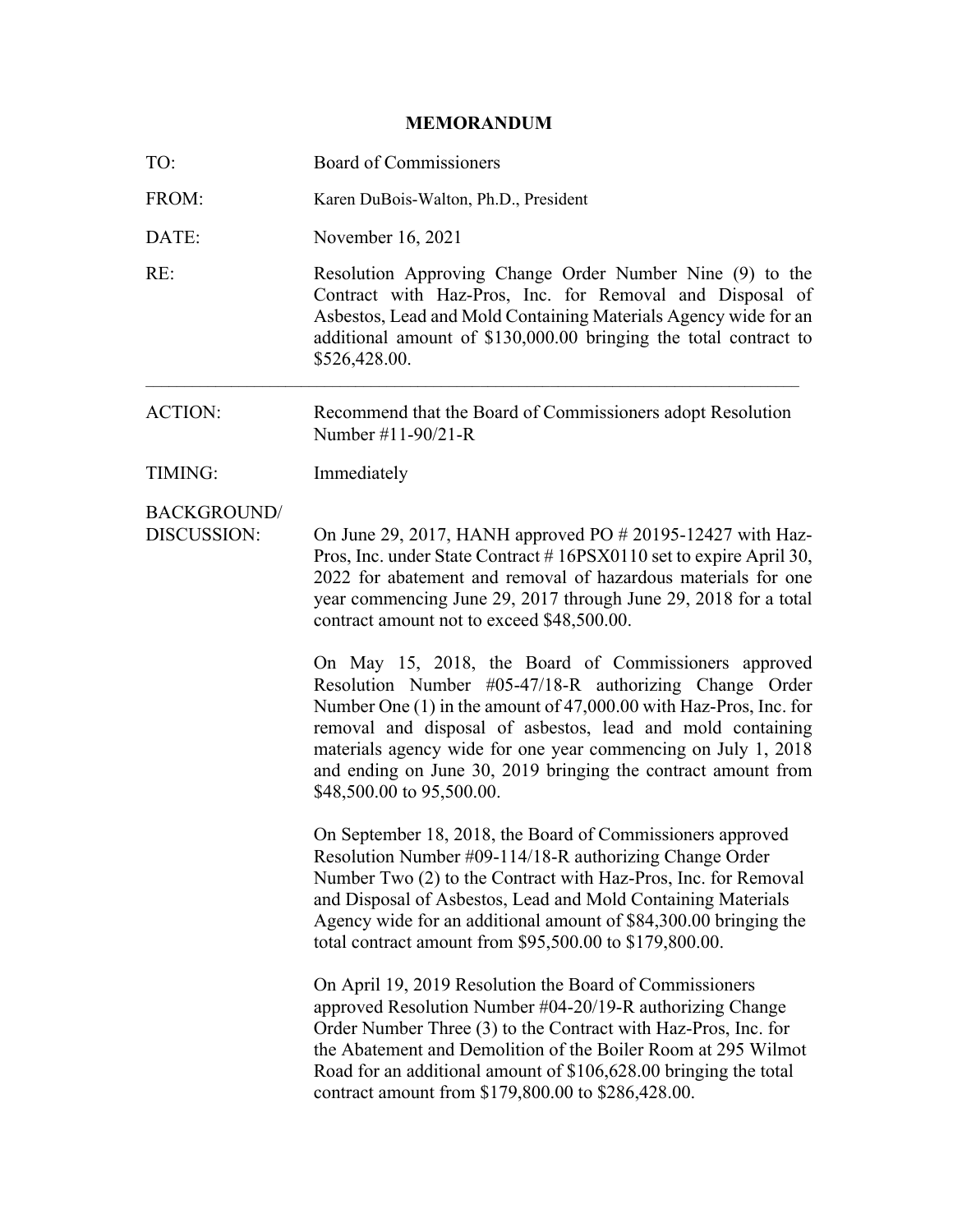On June 23, 2019 the Board approved Contract Time Extension per Resolution #02-25/10-R with Haz-Pro, Inc for Asbestos & Mold abatement from June 30, 2019 until September 30, 2019 (P.O. # 20195-12427).

On September 17, 2019 the Board approved Contract Time Extension per Resolution #02-25/10-R with Haz-Pro, Inc for Asbestos & Mold abatement from September 30, 2019 until December 31, 2019 (P.O. # 20195-12427).

On November 19, 2019 Resolution he Board of Commissioners approved Resolution Number #11-98/19-R authorizing Change Order Number Six (6) to the Contract with Haz-Pros, Inc. for Removal and Disposal of Asbestos, Lead and Mold Containing Materials Agency wide commencing on January 1, 2020 and ending on September 30, 2020 for an additional amount of \$50,000.00 bringing the total contract amount from \$286,428.00 to \$336,428.00.

On September 15, 2020 the Board approved Contract Time Extension per Resolution #02-25/10-R with Haz-Pros Inc. for abatement of mold, lead & asbestos material from October 1, 2020 to September 30, 2021. (PO 20195-12427)

On June 15, 2021, Resolution the Board of Commissioners approved Resolution Number #06-45/21-R authorizing Change Order Number Eight (8) to the Contract with Haz-Pros, Inc. for Removal and Disposal of Asbestos, Lead and Mold Containing Materials Agency wide extending the contract from September 30, 2021, to April 30, 2022 for an additional amount of \$60,000.00 bringing the total contract amount from \$336,428.00 to \$396,428.00.

HANH is now seeking Board approval for Change Order Number Nine (9) to the Contract with Haz-Pros, Inc. for Removal and Disposal of Asbestos, Lead and Mold Containing Materials Agency wide for an additional amount of \$130,000.00 bringing the total contract amount from \$396,428.00.00 to \$526,428.00.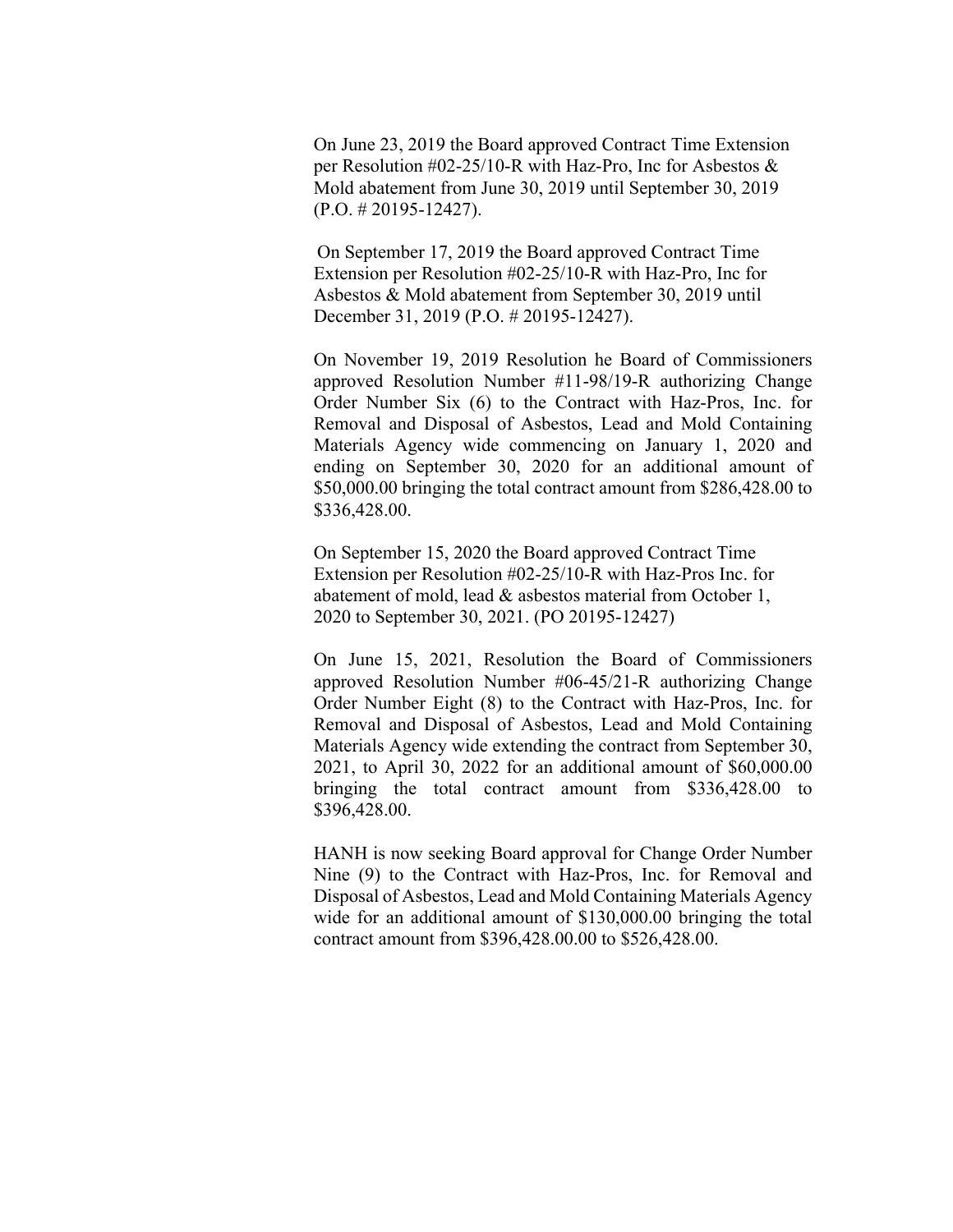In accordance with resolution 10-129/18-R for the Revised Procurement Policy, approved by the Board of Commissioners on October 16, 2018, all Contracts greater than \$150,000.00 inclusive of all optional years and all Change Orders and amendments in excess of 10% or \$50,000.00 (whichever is higher) and which results in a total contract greater than \$150,000.00 must be approved by the Board of Commissioners prior to execution. HANH is now seeking Board approval for Change Order Number Nine (9) to the Contract with Haz-Pros, Inc. for Removal and Disposal of Asbestos, Lead and Mold Containing Materials Agency wide for an additional amount of \$130,000.00 bringing the total contract amount from \$396,428.00.00 to \$526,428.00.

- FISCAL IMPACT: \$130,000.00 in MTW, Capital funds 2021 or Housing Related Hazard 2020 Grant
- STAFF: Lee Purvis, Central Operations Manager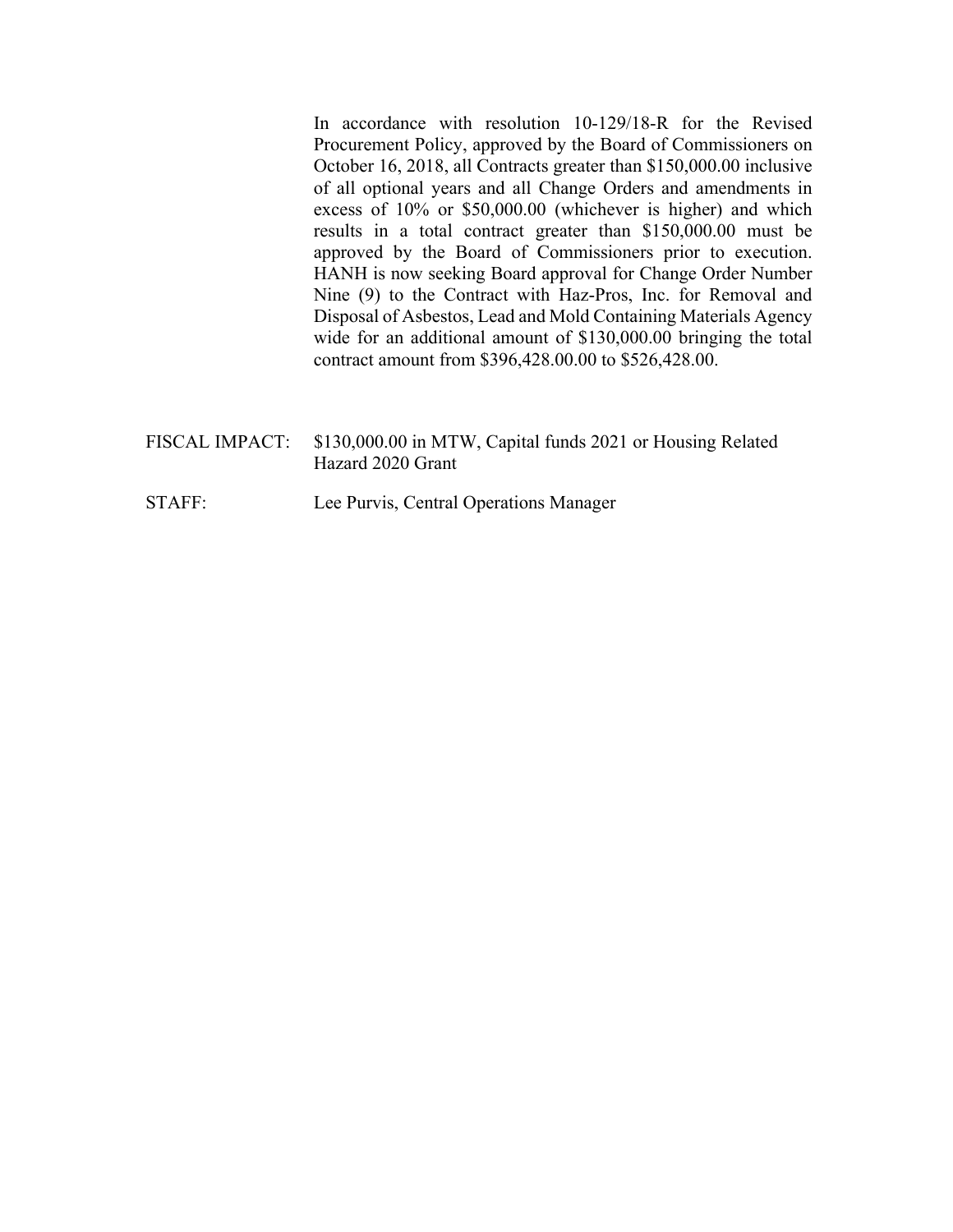## Housing Authority of the City of New Haven

Resolution ##11-90/21-R

Resolution Approving Change Order Number Nine (9) to the Contract with Haz-Pros, Inc. for Removal and Disposal of Asbestos, Lead and Mold Containing Materials Agency wide for an additional amount of \$130,000.00 bringing the total contract amount from \$396,428.00.00 to \$526,428.00.

**\_\_\_\_\_\_\_\_\_\_\_\_\_\_\_\_\_\_\_\_\_\_\_\_\_\_\_\_\_\_\_\_\_\_\_\_\_\_\_\_\_\_\_\_\_\_\_\_\_\_\_\_\_\_\_\_\_\_\_\_\_\_\_\_\_\_\_\_\_\_\_** 

**WHEREAS,** on June 29, 2017, HANH authorized PO # 20195-12427 with Haz-Pros, Inc. under State Contract # 16PSX0110 set to expire April 30, 2022 for abatement and removal of hazardous materials for one year commencing June 29, 2017 through June 30, 2018 for a total contract amount not to exceed \$48,500.00; and

**WHEREAS**, On May 15, 2018, the Board of Commissioners approved Resolution Number #05-47/18-R authorizing Change Order Number One (1) in the amount of 47,000.00 with Haz-Pros, Inc. for removal and disposal of asbestos, lead and mold containing materials agency wide for one year commencing on July 1, 2018 and ending on June 30, 2019 bringing the contract amount from \$48,500.00 to 95,500.00; and

**WHEREAS**, On September 18, 2018, he Board of Commissioners approved Resolution Number #05-47/18-R authorizing #09-114/18-R authorizing Change Order Number Two (2) to the Contract with Haz-Pros, Inc. for Removal and Disposal of Asbestos, Lead and Mold Containing Materials Agency wide for an additional amount of \$84,300.00 bringing the total contract amount from \$95,500.00 to \$179,800.00; and.

**WHERESAS**, On April 19, 2019 Resolution he Board of Commissioners approved Resolution Number #04-20/19-R authorizing Change Order Number Three (3) to the Contract with Haz-Pros, Inc. for the Abatement and Demolition of the Boiler Room at 295 Wilmot Road for an additional amount of \$106,628.00 bringing the total contract amount from \$179,800.00 to \$286,428.00; and

**WHEREAS,** On June 23, 2019 the Board approved Contract Time Extension per Resolution #02-25/10-R with Haz-Pro, Inc for Asbestos & Mold abatement from June 30, 2019 until September 30, 2019 (P.O. # 20195-12427); and

**WHEREAS,** On September 17, 2019, the Board approved Contract Time Extension per Resolution #02-25/10-R with Haz-Pro, Inc for Asbestos & Mold abatement from September 30, 2019 until December 31, 2019 (P.O. # 20195-12427); and

**WHEREAS**, On November 19, 2019 Resolution he Board of Commissioners approved Resolution Number #11-98/19-R authorizing Change Order Number Six (6) to the Contract with Haz-Pros, Inc. for Removal and Disposal of Asbestos, Lead and Mold Containing Materials Agency wide commencing on January 1, 2020 and ending on September 30, 2020 for an additional amount of \$50,000.00 bringing the total contract amount from \$286,428.00 to \$336,428.00; and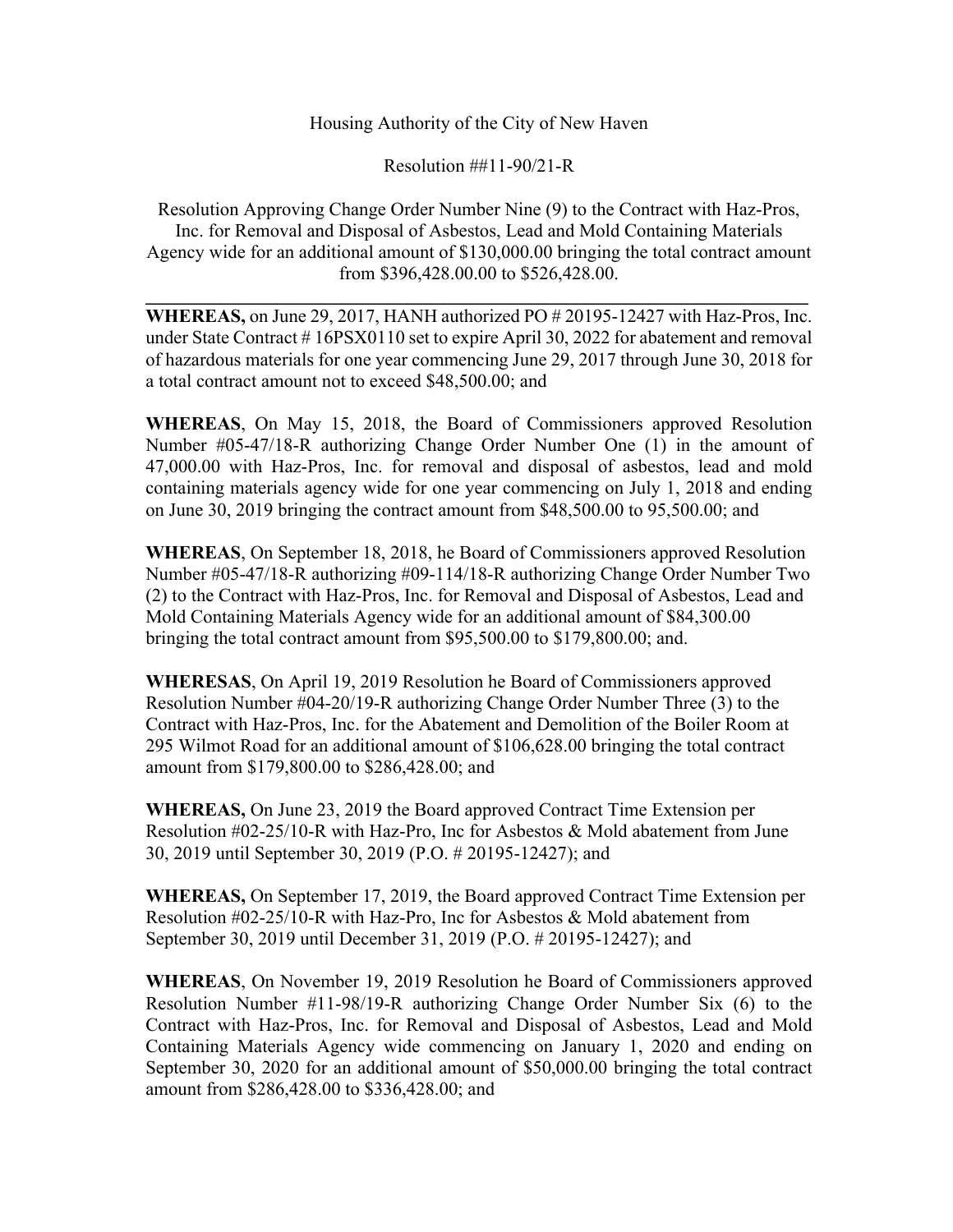**WHEREAS**, On September 15, 2020 the Board approved Contract Time Extension per Resolution  $\text{\#}02\text{-}25/10\text{-R}$  with Haz-Pros Inc. for abatement of mold, lead & asbestos material from October 1, 2020 to September 30, 2021. (PO 20195-12427); and

**WHEREAS**, On June 15, 2021, Resolution the Board of Commissioners approved Resolution Number #06-45/21-R authorizing Change Order Number Eight (8) to the Contract with Haz-Pros, Inc. for Removal and Disposal of Asbestos, Lead and Mold Containing Materials Agency wide extending the contract from September 30, 2021 to April 30, 2022 for an additional amount of \$60,000.00 bringing the total contract amount from \$336,428.00 to \$396,428.00; and

**WHEREAS,** HANH is now seeking Board approval for Change Order Number Nine (9) to the Contract with Haz-Pros, Inc. for Removal and Disposal of Asbestos, Lead and Mold Containing Materials Agency wide for an additional amount of \$130,000.00 bringing the total contract amount from \$396,428.00.00 to \$526,428.00; and

**WHEREAS,** in accordance with resolution 10-129/18-R for the Revised Procurement Policy, approved by the Board of Commissioners on October 16, 2018, all Contracts greater than \$150,000.00 inclusive of all optional years and all Change Orders and amendments in excess of 10% or \$50,000.00 (whichever is higher) and which results in a total contract greater than \$150,000.00 must be approved by the Board of Commissioners prior to execution.

## **NOW, THEREFORE, BE IT RESOLVED BY THE BOARD OF COMMISSIONERS OF THE HOUSING AUTHORITY OF THE CITY OF NEW HAVEN** that:

- 1. Change Order Number Nine (9) to the Contract with Haz-Pros, Inc. for Removal and Disposal of Asbestos, Lead and Mold Containing Materials Agency wide for an additional amount of \$130,000 bringing the total contract amount from \$396,428.00.00 to \$526,428.00 is approved.
- 2. The President be and hereby is authorized, empowered and directed to execute and deliver an agreement and expend the authorized funds.
- 3. The President be and hereby authorized, empowered and directed to take any and all such ancillary action necessary and appropriate to fulfill the intent of the foregoing.
- 4. The resolution shall take effect immediately.

I hereby certify that the above resolution was adopted by a majority of the Commissioners present at a meeting duly called at which a quorum was present, November 16, 2021.

> Karen DuBois-Walton, Ph. D. Secretary/President

 $\mathcal{L}_\text{max}$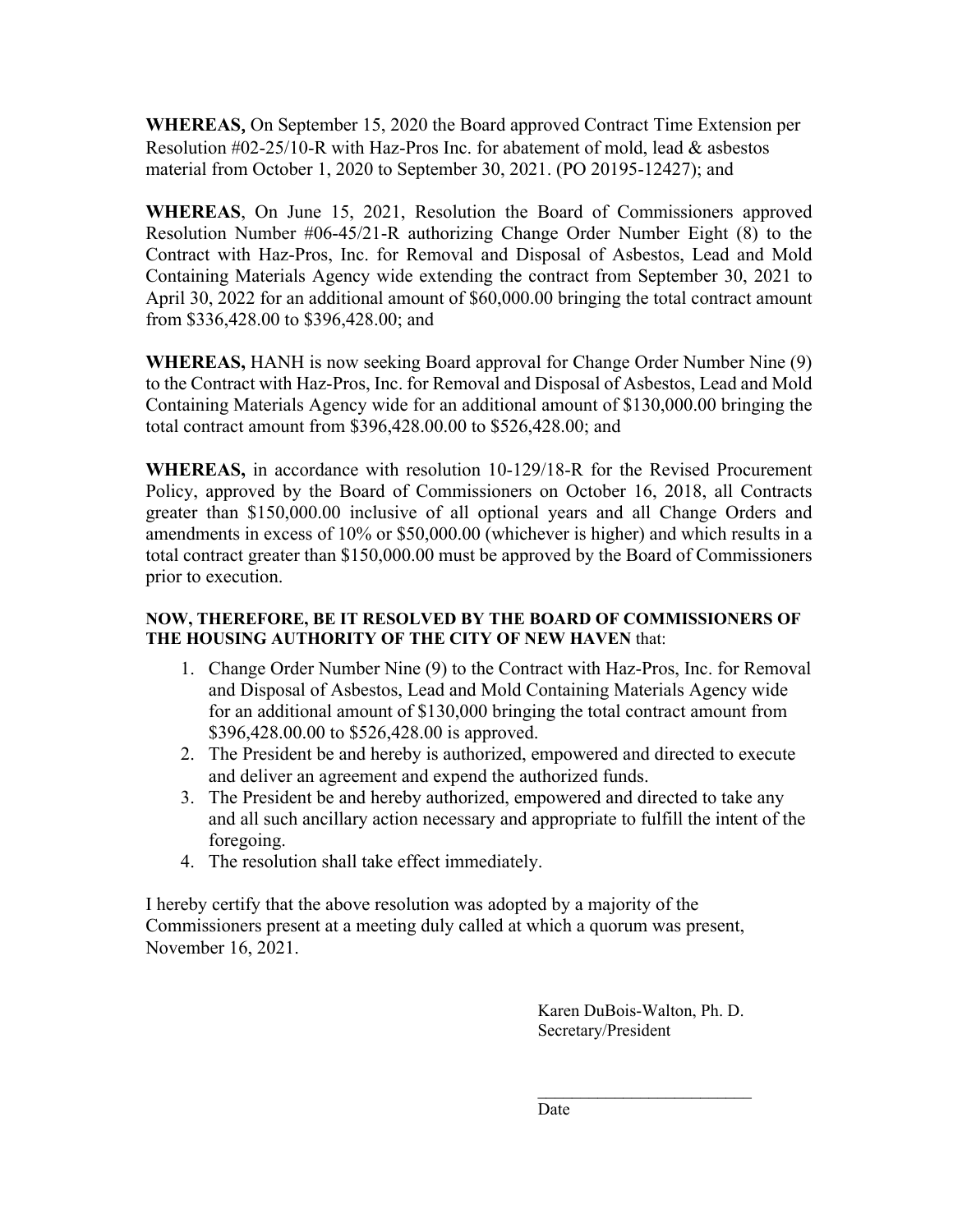REVIEWED: McCarter and English

 $\mathbf{By:}$ 

Rolan Joni Young, Esq. A Senior Partner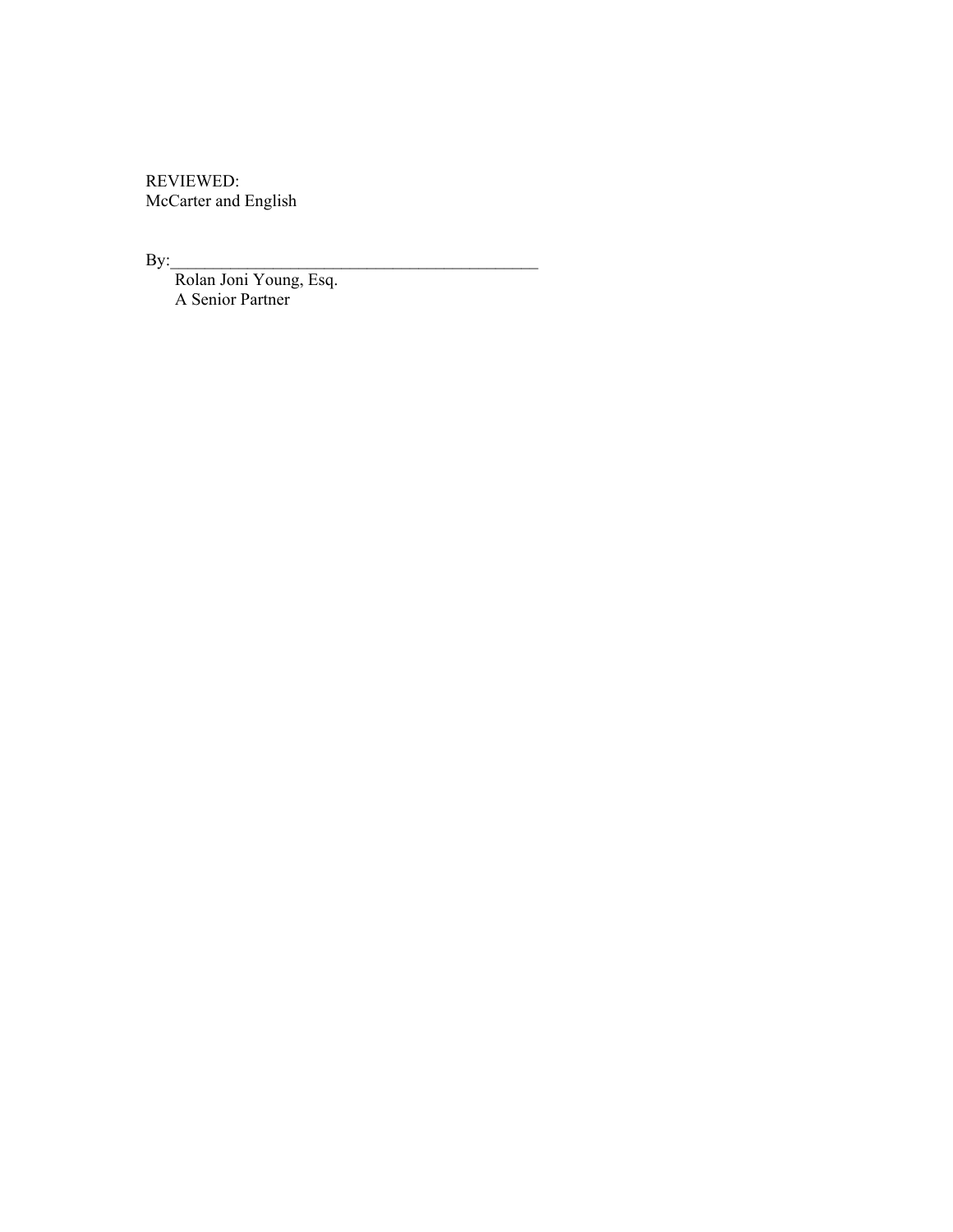# **MEMORANDUM**

To: Board of Commissioners

From: Karen DuBois-Walton Ph. D., President

Date: November 16, 2021

#### **RESOLUTION AUTHORIZING A CONTRACT WITH KJR CONSULTING FOR LEADERSHIP AND TEAM BUILDING CONSULTING FOR A TOTAL CONTRACT NOT TO EXCEED AMOUNT OF \$180,000.00.**

 $\mathcal{L}_\text{max} = \frac{1}{2} \sum_{i=1}^n \mathcal{L}_\text{max}(\mathbf{x}_i - \mathbf{y}_i)$ 

| <b>ACTION:</b> | Recommend that the Board of Commissioners adopt Resolution Number<br>#11-91/21-R                                                                                                                                                                                                                                                                                                                                                                                                                                                                                            |
|----------------|-----------------------------------------------------------------------------------------------------------------------------------------------------------------------------------------------------------------------------------------------------------------------------------------------------------------------------------------------------------------------------------------------------------------------------------------------------------------------------------------------------------------------------------------------------------------------------|
| TIMING:        | Immediately                                                                                                                                                                                                                                                                                                                                                                                                                                                                                                                                                                 |
| DISCUSSION:    | Elm City Communities Housing Authority New Haven identified a<br>continued need for Leadership and Team Building consulting services to<br>ready the team for a new organizational paradigm. ECC, HANH seeks to<br>prepare staff and the Board of Commissioners for change management<br>and seeking to foster ECC/HANH Board of Commissioners Governance.                                                                                                                                                                                                                  |
|                | The goal is to equip the Senior Leadership team to optimize their<br>performance to exhibit real leadership and utilize the organization's<br>current Vision and Mission statement as a real tool. ECC/HANH<br>mission is to deepen each team member's self-awareness and develop a<br>better understanding of one another and provide the tools and techniques<br>that can be used in the workplace.                                                                                                                                                                       |
|                | ECC-HANH conducted a competitive procurement to identify a<br>contractor to continue these needed services. On July 26, 2021 ECC-<br>HANH released proposals to retain the services from qualified<br>professional consulting firms with expertise in Leadership and Team<br>Building. Responses were due no later than 3:00 p.m. on August 24,<br>2021. To ensure fair competition, ECC-HANH contacted vendors to<br>make them aware of the RFP. ECC-HANH received two (2) responses<br>and (2) proposals moved on to the second step by receiving a 70 or above<br>score. |
|                | The evaluation team met on August 31, 2021 to evaluate the submitted<br>proposals. Respondents receiving a favorable score were invited to an<br>interview. The highest scored was invited to a negotiations session and<br>was given the opportunity to submit A Best and Final Offer which was<br>held on October 29, 2021.                                                                                                                                                                                                                                               |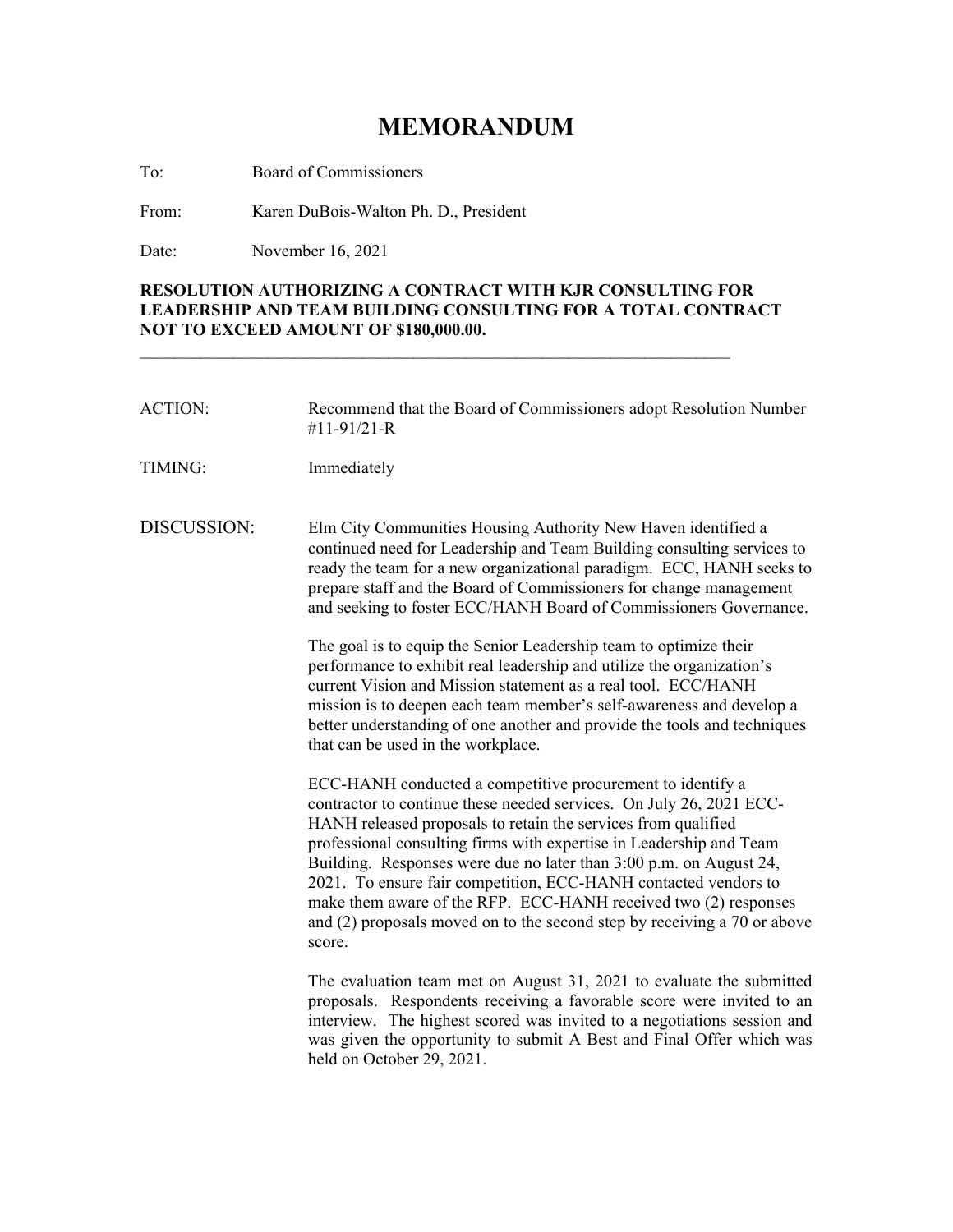Upon completion of the review and evaluations of proposals, it was deemed by the Evaluation Committee that KJR Consulting had submitted the most responsive proposal and award of the contract for Leadership and Team Building Consultant Services for a period of three (3) years, commencing on December 1, 2021 and ending on November 30, 2024 with two (2) one (1) year options to renew, for a total contract not to exceed amount of \$180,000.00.

In accordance with resolution 10-129/01-R for the Revised Procurement Policy, approved by the Board of Commissioners on October 16, 2018, all Contracts greater than \$150,000.00 inclusive of all optional years and all Change Orders and amendments in excess of 10% or \$50,000.00 (whichever is higher) and which results in a total contract greater than \$150,000.00 must be approved by the Board of Commissioners prior to execution. ECC-HANH staff is recommending that the Board of Commissioners approve the contract with KJR Consulting for a period of three (3) years, commencing on December 1, 2021 and ending on November 30, 2024 with two (2) one (1) year options to renew, for a total contract not to exceed amount of \$180,000.00.

- FISCAL IMPACT: \$180,000.00 Budgeted Operations Funds.
- STAFF: Iris M. Collazo, Vice President of Administration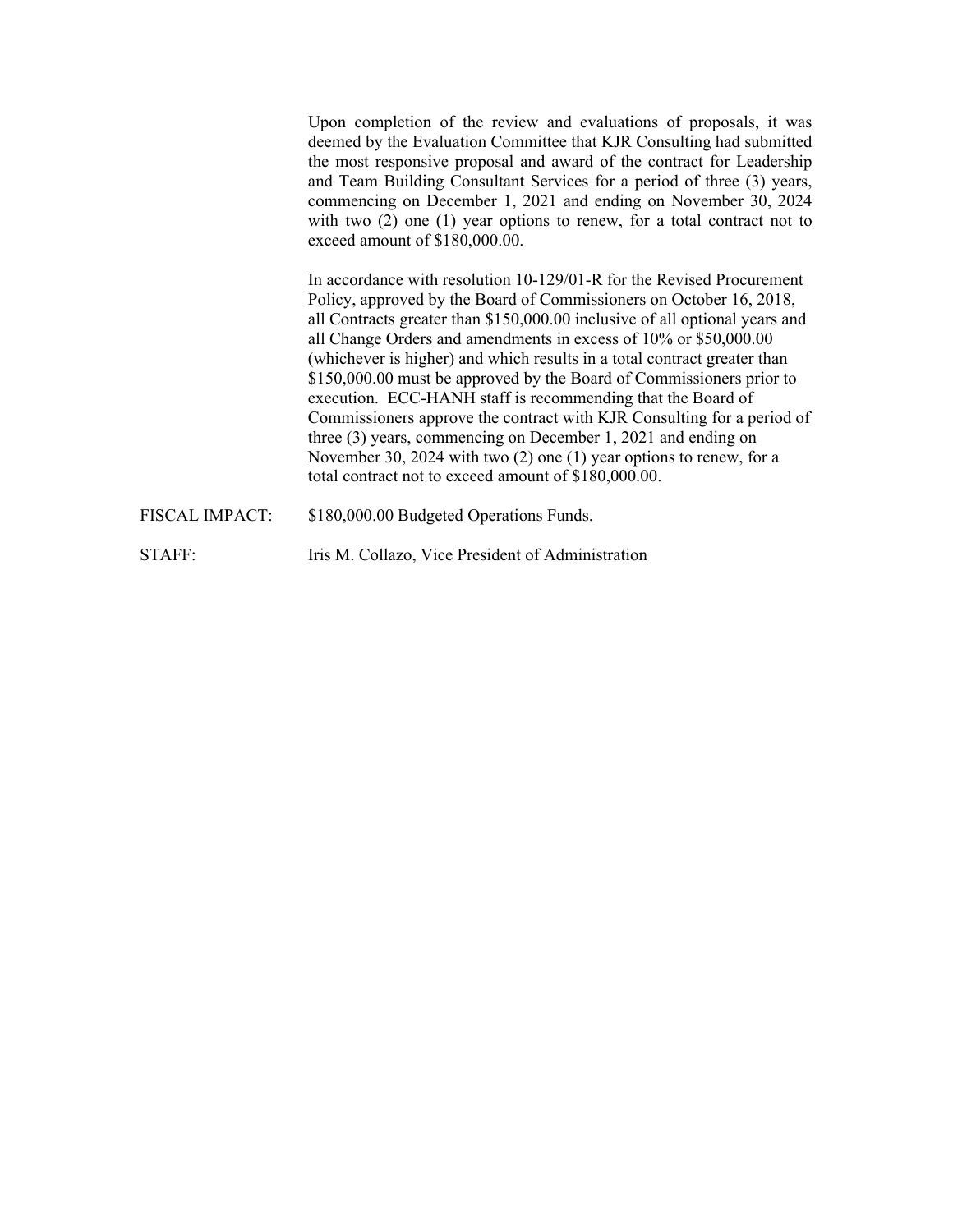#### **Housing Authority of the City of New Haven**

#### **Resolution Number #**11-91/21-R

#### **RESOLUTION AUTHORIZING A CONTRACT WITH KJR CONSULTING FOR LEADERSHIP AND TEAM BUILDING CONSULTING FOR A PERIOD OF THREE (3) YEARS, COMMENCING ON DECEMBER 1, 2021 AND ENDING ON NOVEMBER 30, 2024 WITH TWO (2) ONE (1) YEAR OPTIONS TO RENEW, FOR A TOTAL CONTRACT NOT TO EXCEED AMOUNT OF \$180,000.00.**

WHEREAS, Elm City Communities Housing Authority New Haven identified a continued need for Leadership and Team Building consulting services to ready the team for a new organizational paradigm. ECC, HANH seeks to prepare staff and the Board of Commissioners for change management and seeking to foster ECC/HANH Board of Commissioners Governance; and

WHEREAS, The goal is to equip the Senior Leadership team to optimize their performance to exhibit real leadership and utilize the organization's current Vision and Mission statement as a real tool. ECC/HANH mission is to deepen each team member's self-awareness and develop a better understanding of one another and provide the tools and techniques that can be used in the workplace; and

WHEREAS, ECC-HANH conducted a competitive procurement to identify a contractor to continue these needed services. On July 26, 2021 ECC-HANH released proposals to retain the services from qualified professional consulting firms with expertise in Leadership and Team Building. Responses were due no later than 3:00 p.m. on August 24, 2021. To ensure fair competition, ECC-HANH contacted vendors to make them aware of the RFP. ECC-HANH received two (2) responses and (2) proposals moved on to the second step by receiving a 70 or above score; and

WHEREAS, The evaluation team met on August 31, 2021 to evaluate the submitted proposals. Respondents receiving a favorable score were invited to an interview. The highest scored was invited to a negotiations session and was given the opportunity to submit A Best and Final Offer which was held on October 29, 2021; and

WHEREAS, Upon completion of the review and evaluations of proposals, it was deemed by the Evaluation Committee that KJR Consulting had submitted the most responsive proposal and award of the contract for Leadership and Team Building Consultant Services for a period of three (3) years, with two (2) one (1) year options to renew, for a total contract not to exceed amount of \$180,000.00 commencing on December 1, 2021 and ending on November 30, 2024; and

WHEREAS, In accordance with resolution 10-129/01-R for the Revised Procurement Policy, approved by the Board of Commissioners on October 16, 2018, all Contracts greater than \$150,000.00 inclusive of all optional years and all Change Orders and amendments in excess of 10% or \$50,000.00 (whichever is higher) and which results in a total contract greater than \$150,000.00 must be approved by the Board of Commissioners prior to execution. ECC-HANH staff is recommending that the Board of Commissioners approve the contract with KJR Consulting for a period of three (3) years, with two (2) one (1) year options to renew, for a total contract not to exceed amount of \$180,000.00 commencing on December 1, 2021 and ending on November 30, 2024.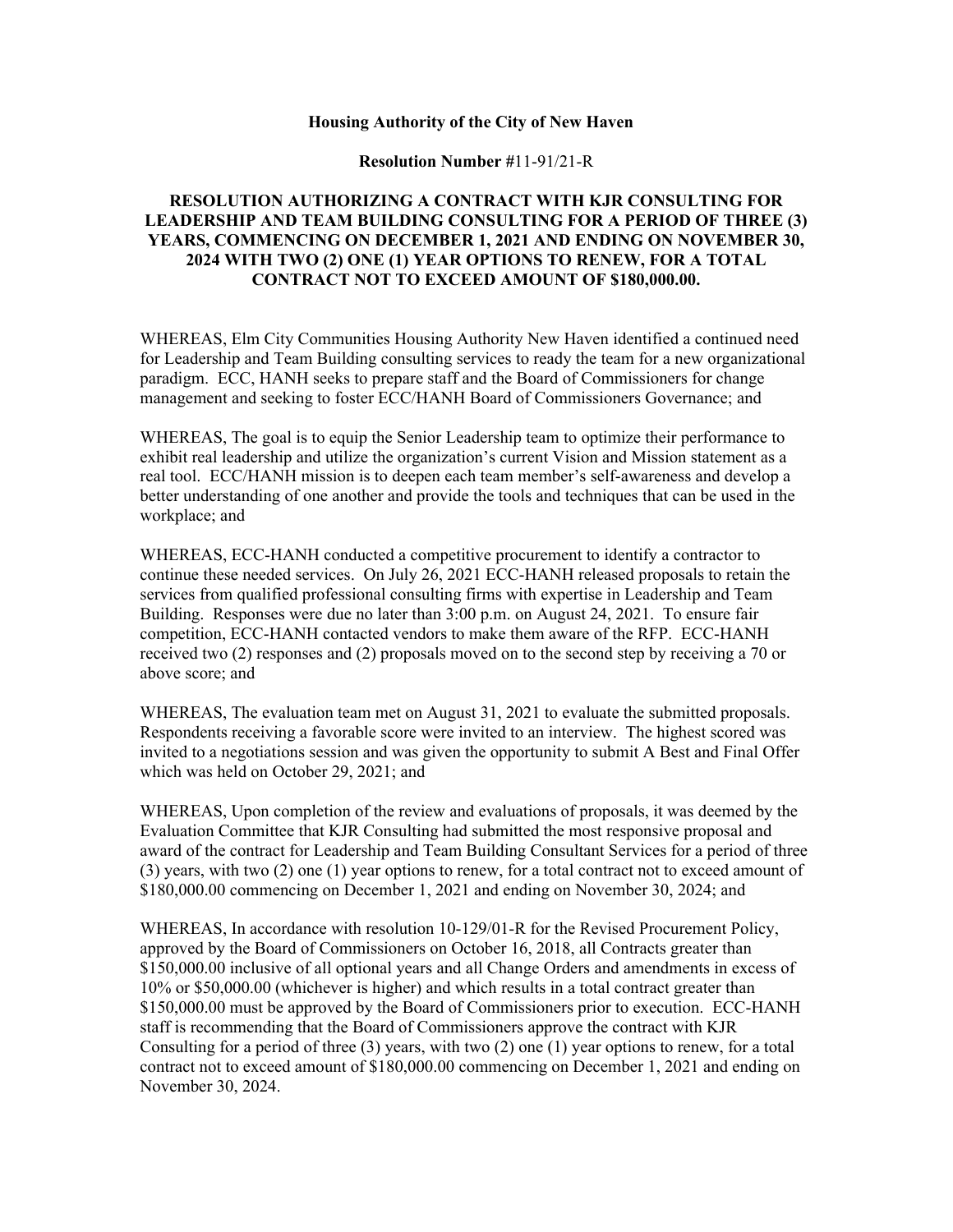#### NOW, THEREFORE, BE IT RESOLVED BY THE BOARD OF COMMISSIONERS OF THE HOUSING AUTHORITY OF THE CITY OF NEW HAVEN that

- 1. The contract with KJR Consulting for Leadership & Team Building consulting Services be approved in the amount of \$180,000.00 for a period of three (3) years, with two (2) one (1) year options to renew commencing on December 1, 2021 and ending on November 30, 2024.
- 2. The President be and hereby is authorized, empowered and directed to execute and deliver and agreement and expend the authorized funds.
- 3. The President be and hereby authorized, empowered and directed to take any and all such ancillary action necessary and appropriate to fulfill the intent of the foregoing.
- 4. The resolution shall take effect.

I hereby certify that the above resolution was adopted by a majority of the Commissioners present at a meeting duly called at which a quorum was present, on October 19, 2021.

> Karen DuBois-Walton Secretary/ President

 $\mathcal{L}_\text{max}$ 

 $\mathcal{L}_\text{max}$ 

Date

REVIEWED: MCCARTER & ENGLISH, LLP GENERAL COUNSEL

 $\mathbf{By:}$ 

 Rolan Joni Young, Esq. A Partner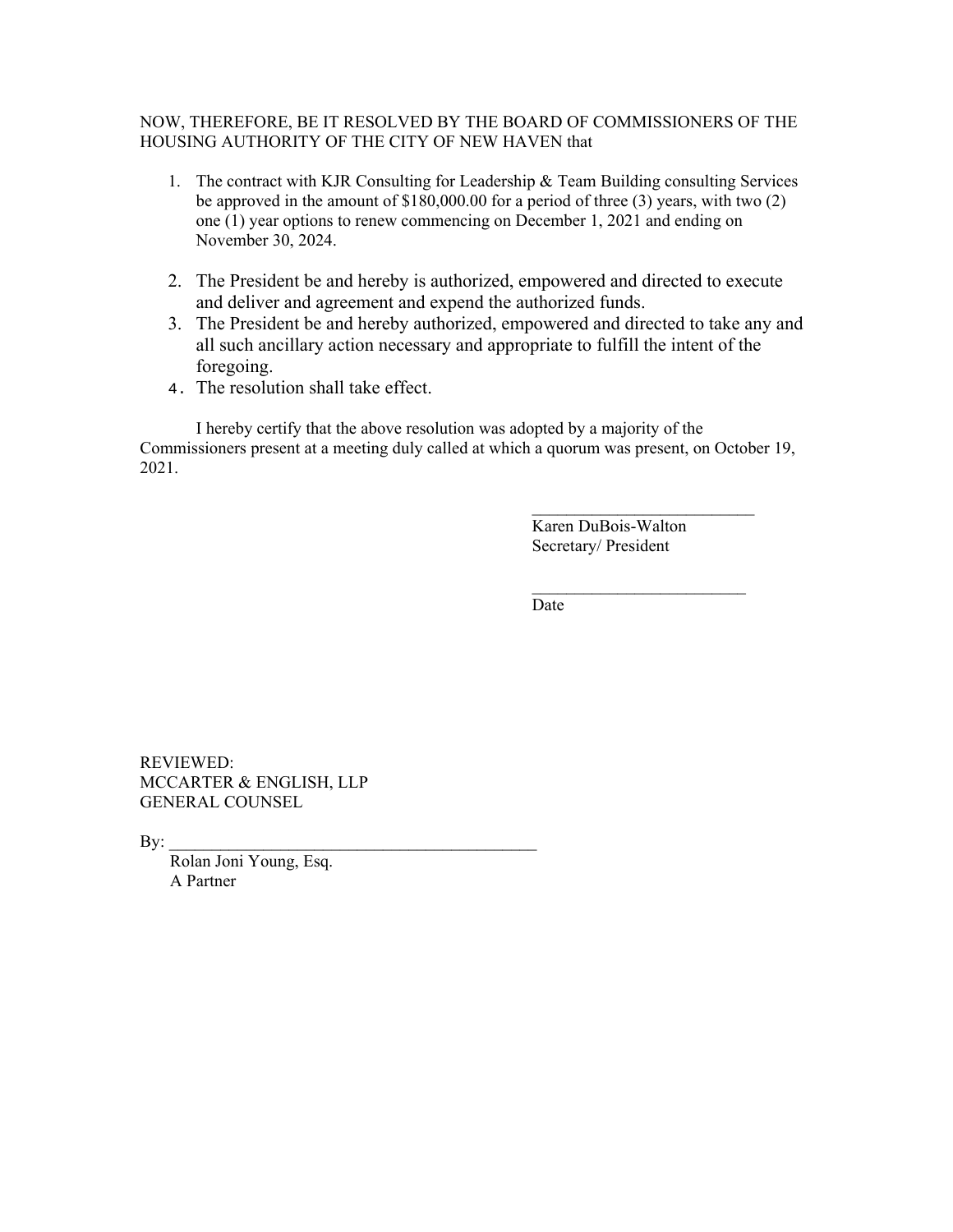- TO: Board of Commissioners
- FROM: Karen DuBois-Walton, President
- DATE: November 16, 2021
- RE: **Resolution to Authorize the Utility Allowance Schedule for the Low-Income Public Housing (LIPH) Program for McConaughy Terrace, Westville Manor, Scattered Site, Quinnipiac Terrace, Brookside Estates, William T. Rowe, and Rockview I from January 1, 2022 to December 31, 2022**
- ACTION: Recommend that the Board of Commissioners Approve Resolution Number 11- 92/21-R
- TIMING: January 1, 2022
- BACKGROUND: HUD regulations (24 CFR CH. IX, Subpart E, sections 965.501 through 965.508 Resident Allowance for Utilities) direct housing authorities to develop and provide utility allowances to public housing residents where utility metering is provided to individual dwelling units. The schedules are to be reviewed annually and updated as appropriate.

In 2020, 2RW Consultants Inc. conducted a utility allowance study for electricity usage in several HANH developments. The developments are McConaughy Terrace, Westville Manor.

The utility allowance study was also conducted by housing type for and applies to Scattered Site, Quinnipiac Terrace, Brookside Estates, William T. Rowe and Rockview I.

The methodology used for the study was the Community Average Method, in which 2RW Consultants, Inc. obtained residential utility consumption in the form of regional data in US DOE RECS database.

HANH's utility allowance is for Heating, Cooking, Other Electric, Water Heating and Natural Gas and Electricity Monthly Fee and air conditioning, water and sewage when applicable. This includes whether the service is Natural Gas, Oil or Electric with or without a Heat Pump.

The study showed that there were significant changes from between 2020 and 2021. The following changes occurred to the utility rates:

- Electricity The rate per kWh decreased by 6%.
- Natural Gas Southern Connecticut Gas, the natural gas supplier for the city of New Haven, charges separate rates for customers who have natural gas heating. Customers who do not use natural gas for heating are charged according to Schedule RSG. Customers who use gas for heating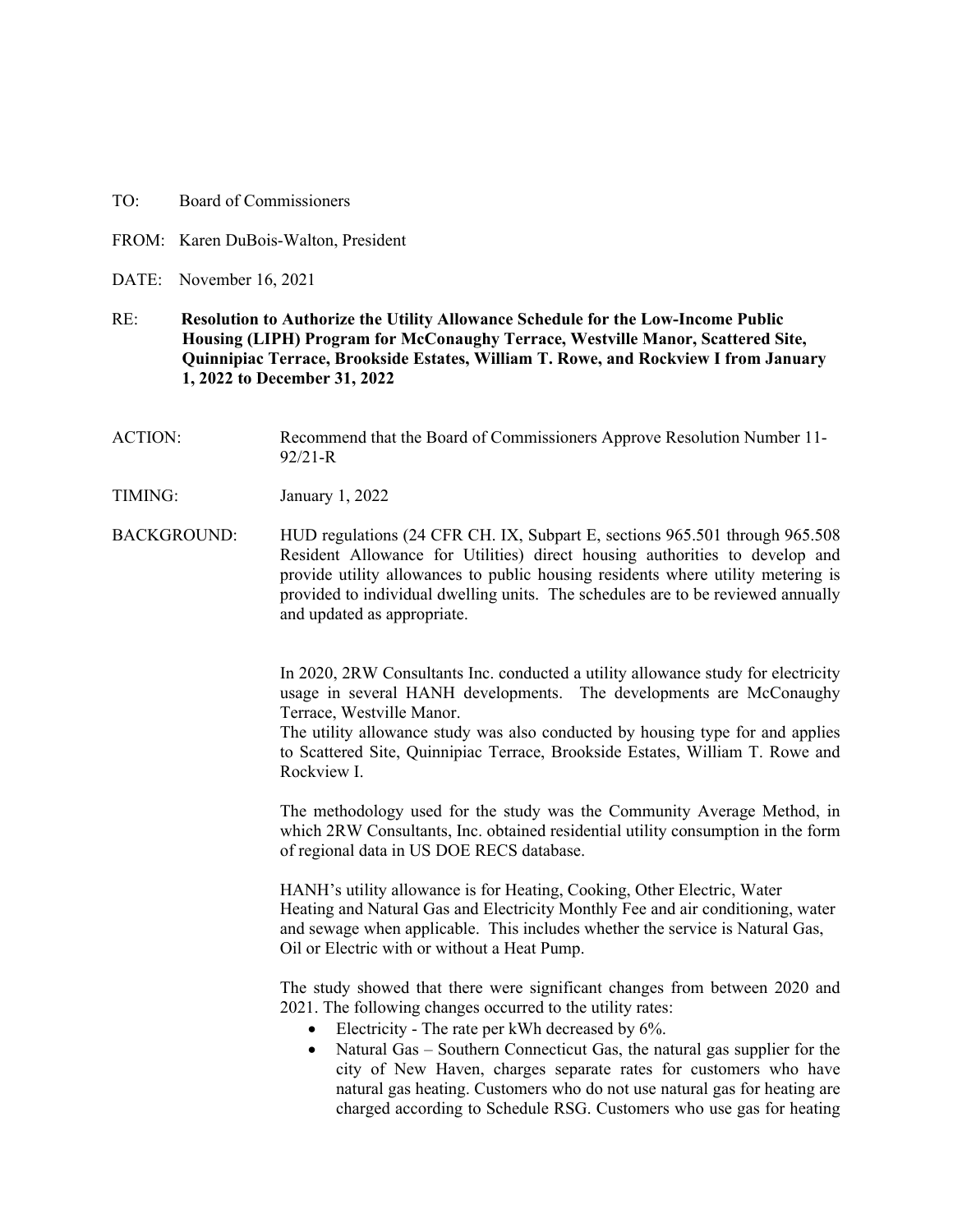are charged according to Schedule RSH. Schedule RSG saw an increase in usage fees of 5.73%. Schedule RSH saw a increase of 5.31% for the first usage tier and 10.03% for the second usage tier.

- Oil Decreased by 15.84%. 2RW based their calculations on a historical average of weekly residential heating prices from the Energy Information Administration. Using an average price eliminates the peaks and valleys of constantly varying data and provides a reasonable estimate of future prices.
- Water Rates have not changed since last year.
- Sewer Monthly administrative fee increased to \$17.00 per quarter (\$5.67 per month). The usage charge increased by 2.29%.

According to 24 CFR 965.507,

(a) *Annual review*. The PHA shall review at least annually the basis on which utility allowances have been established and, **if reasonably required** in order to continue adherence to the standards stated in sec. 965.505 (standards for allowance for utilities), shall establish revised allowances.

The review shall include all changes in circumstances (including completion of modernization and/or other energy conservation measures implemented by the PHA) indicating probability of a significant change in reasonable consumption requirements and changes in utilities.

(b) *Revision as a result of rate charges.* The PHA may revise its allowances for resident purchased utilities between annual reviews if there is a rate change (including fuel adjustments and shall be required to do so if change, by itself or together with prior rate changes not adjusted for, results in a change of 10 percent or more from the rates on which such allowances were based.

According to 24 CFR 965.503, The Housing Authority of the City of New Haven is required to give residents notice of the proposed utility allowance, not less than 60 days before the proposed effective date of the utility allowance. Notice will be sent to residents by November 1, 2021. HANH is also required to make the allowances and back up documentation available for inspection and shall provide all residents an opportunity to submit written comments for a period expiring not less than 30 days before the proposed effective date. The effective date for the proposed allowance will be January 1, 2022.

The results indicate the following utility allowances should be adopted:

#### **McConaughy Terrace- Duplex, Rowhouse, Townhouse (HANH managed)**

*Resident pays electricity*  Bedroom size 2 3 4 \$102 \$128 \$154

**Westville Manor** – **Duplex, Rowhouse, Townhouse (HANH managed)**  *Resident pays electricity* 

| nesiaeni pays electricity |       |       |       |  |
|---------------------------|-------|-------|-------|--|
| Bedroom size              |       |       |       |  |
| $\mathcal{L}$             |       |       |       |  |
| \$102                     | \$128 | \$154 | \$179 |  |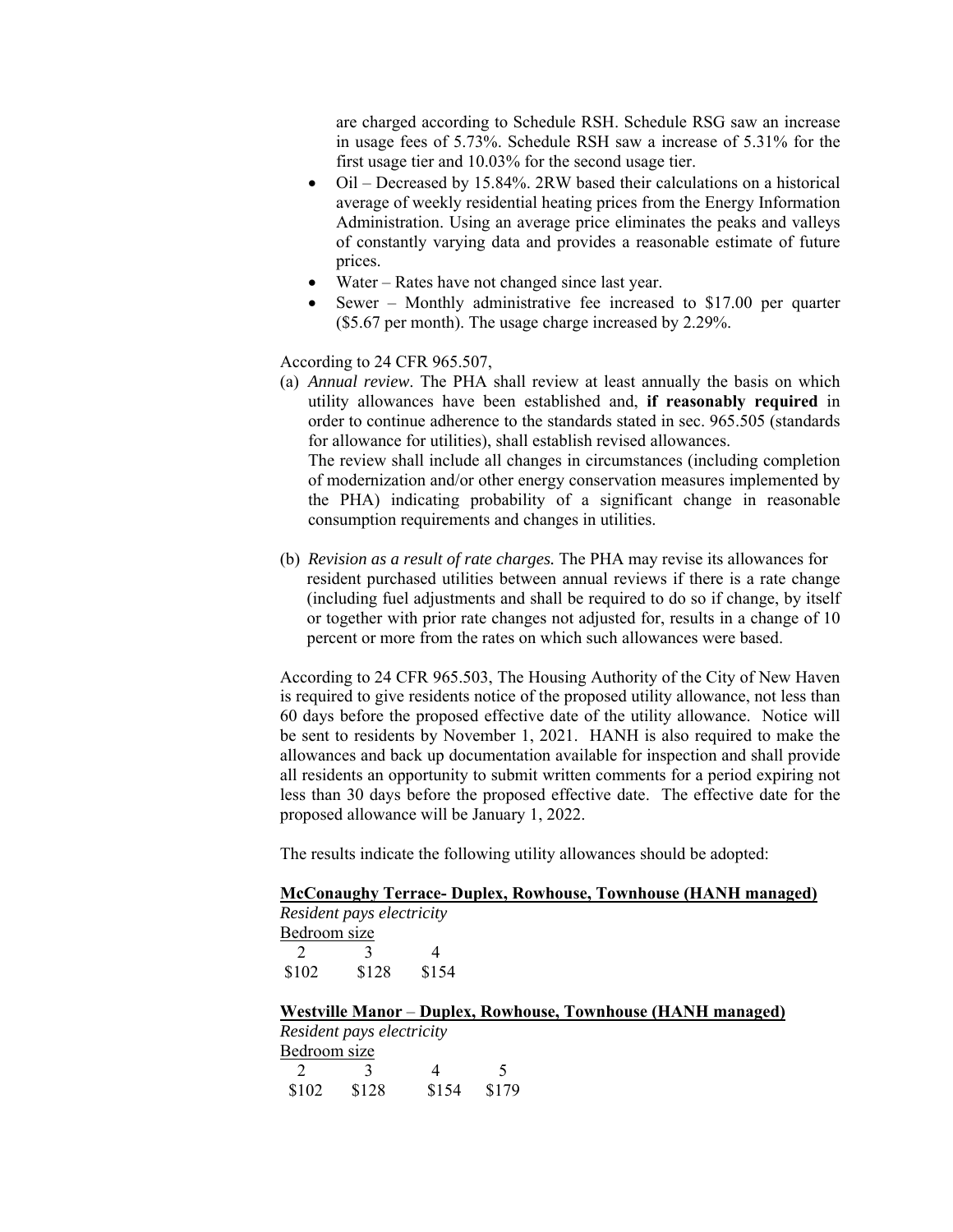#### **Scattered Sites- Single Family, Garden Walk-up, Duplex, Rowhouse and Townhouse (HANH managed)**

*Resident pays electricity, gas and or oil*  Bedroom Size 1 2 3 4 5 (See attached utility allowance schedule)

#### **Quinnipiac Terrace I, II and III – Duplex, Rowhouse, Townhouse and High Rise/Apartment**

*Resident pays gas and electricity*  Bedroom Size 1 2 3 4 5 (See attached utility allowance sheet)

#### **William T. Rowe – High Rise/Apartment**

*Resident pays electricity*  Bedroom size 0 1 2 (See attached Utility allowance schedule)

#### **Brookside Estates – Duplex, Rowhouse, Townhouse**

Bedroom Size 1 2 3 4 5 (See attached Utility allowance schedule)

#### **Rockview – Duplex, Rowhouse, Townhouse**

Bedroom Size 1 2 3 4 5 (See attached Utility allowance schedule)

In accordance with resolution 07-54/01-R, approved by the Board of Commissioners on July 24, 2001, all contracts greater than \$50,000.00 and all change orders in excess of 10% of the contract value must be approved by the Board of Commissioners prior to execution, HANH staff is recommending that the Board of Commissioners approve the above resolution to provide an adjustment to the utility allowances to residents that participate in **the Low Income Public Housing Program to begin January 1, 2022 to December 31, 2022.** 

FISCAL IMPACT: LIPH Funds

STAFF: Tim Regan Housing Choice Voucher Manager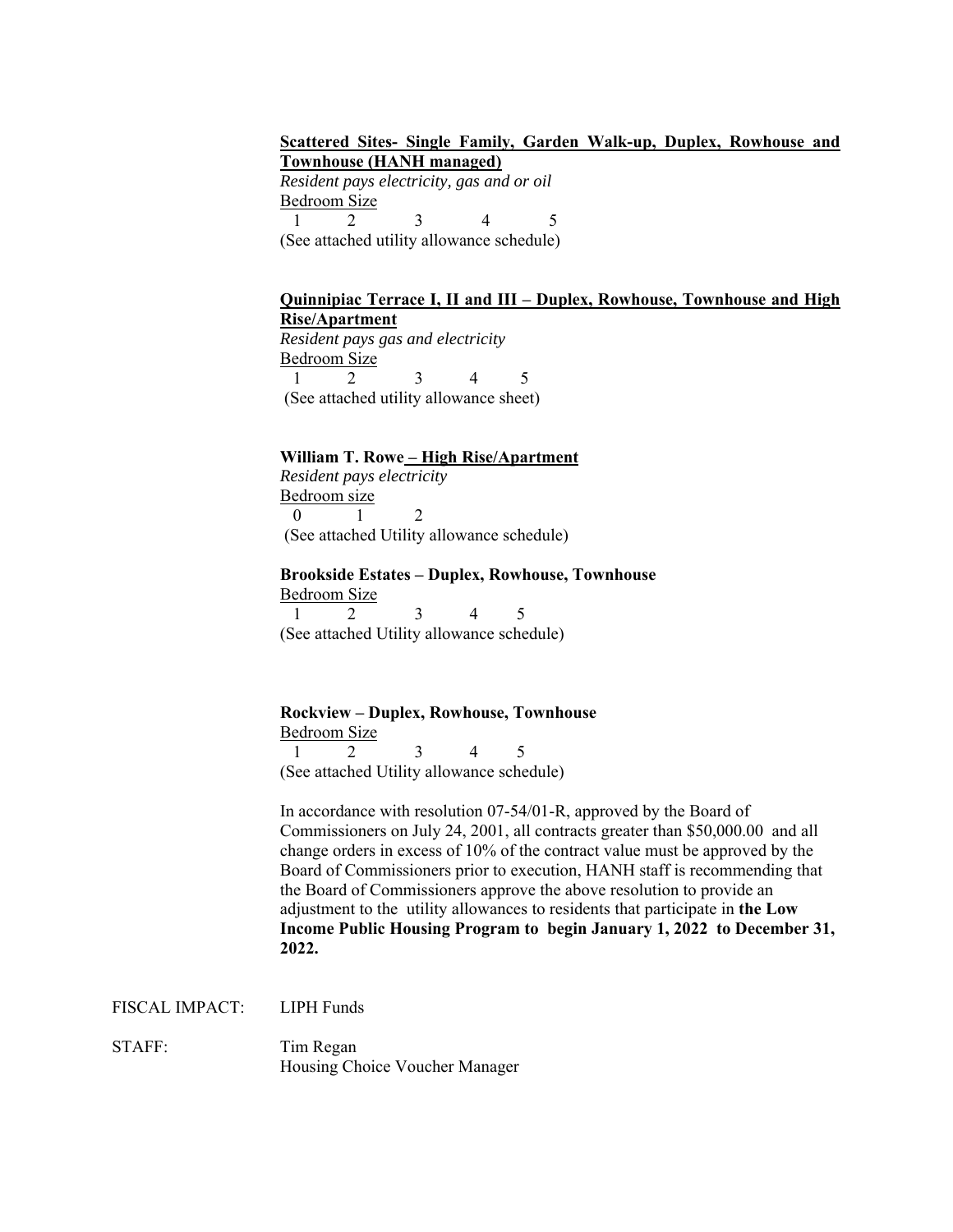#### **Housing Authority of the City of New Haven**

#### **RESOLUTION #11-92/21-R**

#### **Resolution to Authorize the Utility Allowance Schedule for the Low-Income Public Housing (LIPH) Program for McConaughy Terrace, Westville Manor, Scattered Site, Quinnipiac Terrace, Brookside Estates, William T. Rowe, and Rockview I from January 1, 2022 to December 31, 2022**

**WHEREAS,** HUD regulations (24 CFR CH. IX, Subpart E, Resident Allowance for Utilities) direct housing authorities to develop and provide utility allowances to public housing residents where utility metering is provided to individual dwelling units; and

**WHEREAS**, the utility allowance schedule should be reviewed annually and updated; and

**WHEREAS,** according to 24 CFR 965.507, The PHA shall review at least annually the basis on which utility allowances have been established and, **if reasonably required** in order to continue adherence to the standards stated in sec. 965.505 (standards for allowance for utilities), shall establish revised allowances; and

**WHEREAS,** HUD recently released an updated version of the Utility Schedule Model to reflect new weather data and allowance calculations; and

**WHEREAS**, according to CFR 982.517, section (4)(c) Revisions of utility allowance schedule, (1) a PHA must review its schedule of utility allowance each year, and must revise its schedule for utility allowance if there has been a change of 10% or more in the utility rate since the last time the utility allowance schedule was revised and can revise the utility allowance if there is a change of less than 10%; and

**WHEREAS,** the review shall include all changes in circumstances (including completion of modernization and/or other energy conservation measures implemented by the PHA) indicating probability of a significant change in reasonable consumption requirements and changes in utilities. and

**WHEREAS,** HANH may revise its allowances for resident purchased utilities between annual reviews if there is a rate change (including fuel adjustments and shall be required to do so if change, by itself or together with prior rate changes not adjusted for, results in a change of 10 percent or more from the rates on which such allowances were based; and

**WHEREAS,** according to 24 CFR 965.503, the Housing Authority of the City of New Haven is required to give residents notice of the proposed allowance revision not less than 60 days before the proposed effective date of the revision: and

**WHEREAS**, HANH is also required to make the allowances and back up documentation available for inspection and shall provide all residents an opportunity to submit written comments for a period expiring not less than 30 days before the proposed effective date: and

**WHEREAS,** the revised schedules shall apply to McConaughy Terrace (electricity only), Westville Manor (electricity only), Fairmont Heights (electricity only), Scattered Site, Quinnipiac Terrace, Brookside Estates, William T. Rowe, and Rockview I.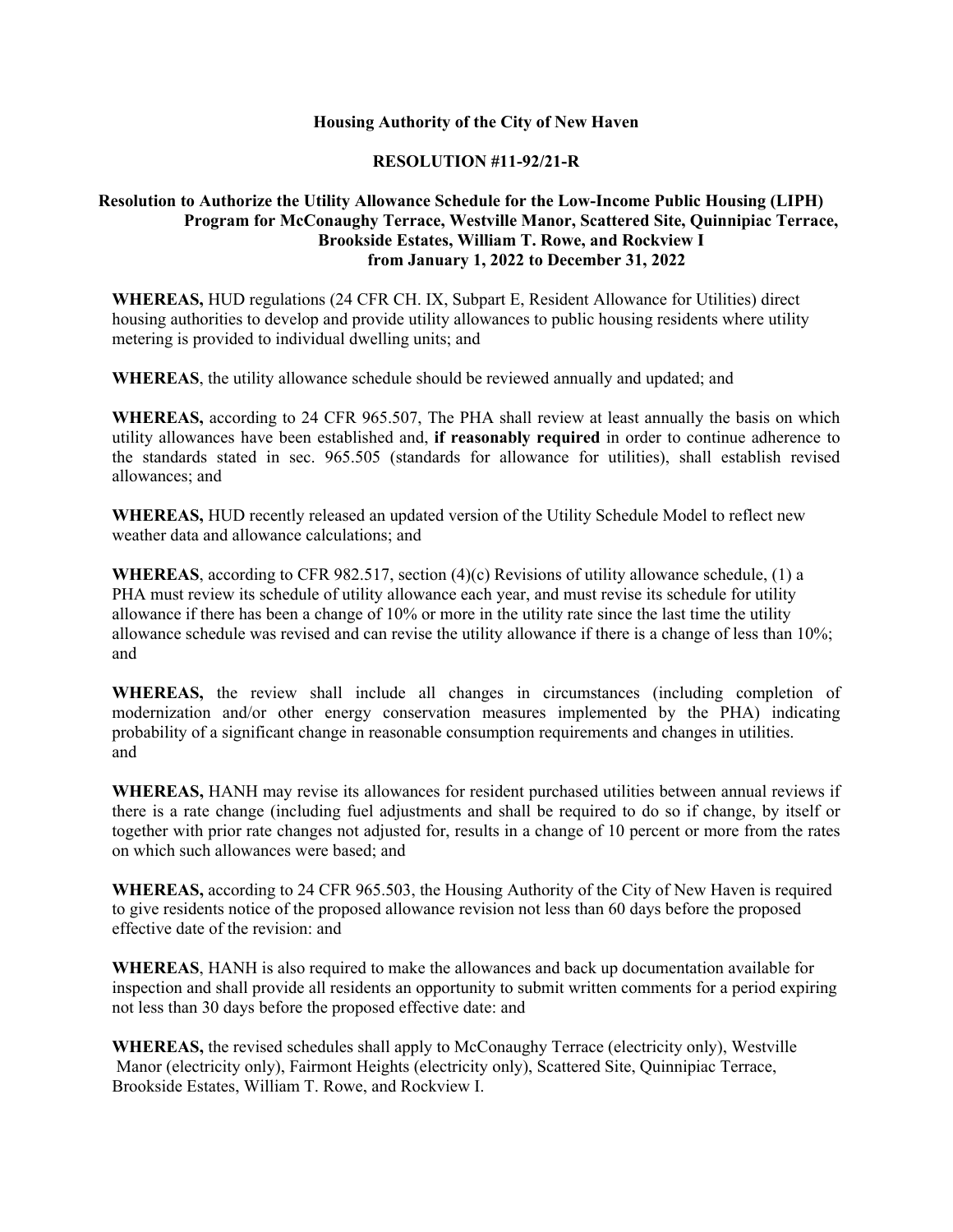#### **NOW, THEREFORE, BE IT RESOLVED BY THE BOARD OF COMMISSIONERS OF THE HOUSING AUTHORITY OF THE CITY OF NEW HAVEN** that:

- 1. The proposed Utility Allowance schedules, for the Low-Income Public Housing at McConaughy Terrace, Westville Manor, Scattered Site, Quinnipiac Terrace, Brookside Estates, William T. Rowe, and Rockview I is approved**.**
- 2. The President be and hereby is authorized, empowered and directed to execute and deliver an agreement and expend the authorized funds.
- 3. The President be and hereby authorized, empowered and directed to take any and all such ancillary action necessary and appropriate to fulfill the intent of the foregoing.
- 4. The resolution shall take effect January 1, 2022 to December 31, 2022

**NOW, THEREFORE, BE IT RESOLVED BY THE BOARD OF COMMISSIONERS OF THE HOUSING AUTHORITY OF THE CITY OF NEW HAVEN**, that the proposed schedules for Utility Allowances for Low Income Public Housing is approved and the Executive Director be and hereby is authorized, empowered and directed to act on behalf of HANH to take all such actions as are necessary or appropriate to cause to be prepared, execute and finalize, upon such terms as the Executive Director deems necessary and appropriate and in the best interest of HANH, the agreement contemplated and hereby to take all necessary actions to implement the revised schedule for an effective date of January 1, 2022 to December 31, 2022.

I hereby certify that the above resolution was adopted by a majority of the Commissioners present at a meeting duly called at which a quorum was present, on October 19, 2021.

> Karen DuBois-Walton, Ph. D. Secretary/President

 $\mathcal{L}_\text{max}$ 

 $\_$ 

Date

REVIEWED: MCCARTER & ENGLISH, LLP GENERAL COUNSEL

 $\mathbf{By:}$ 

 Rolan Joni Young, Esq. A Senior Partner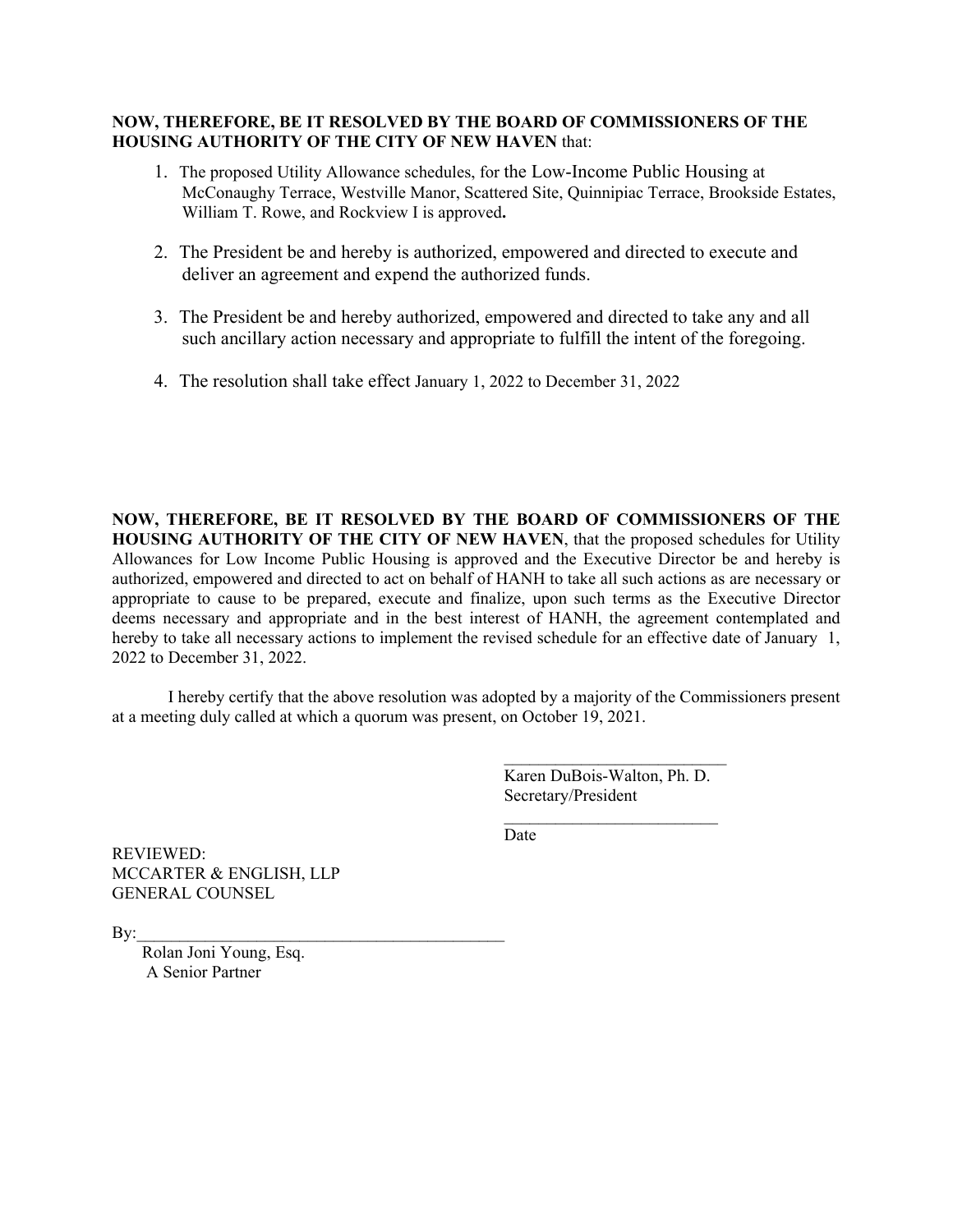## **MEMORANDUM**

| DATE:                 | November 16, 2021                                                                                                                                                                                                                                                                                                                                                                                                                                                                                                   |
|-----------------------|---------------------------------------------------------------------------------------------------------------------------------------------------------------------------------------------------------------------------------------------------------------------------------------------------------------------------------------------------------------------------------------------------------------------------------------------------------------------------------------------------------------------|
| TO:                   | All Members, Board of Commissioners                                                                                                                                                                                                                                                                                                                                                                                                                                                                                 |
| FROM:                 | Karen DuBois-Walton, President                                                                                                                                                                                                                                                                                                                                                                                                                                                                                      |
| RE:                   | Authorizing second year option Patterson and Associates for Electronic Document<br>Management System (EDMS) in the amount of \$49,140.00 for one year with three<br>remaining renewal options, beginning January 1, 2022 and ending December 31, 2022                                                                                                                                                                                                                                                               |
| <b>ACTION:</b>        | Recommend that the Board of Commissioners adopt Resolution<br>Number #11-93/21-R                                                                                                                                                                                                                                                                                                                                                                                                                                    |
| TIMING:               | Immediately                                                                                                                                                                                                                                                                                                                                                                                                                                                                                                         |
| DISCUSSION:           | On December 16, 2020, the Board of Commissioners approved Resolution Number 12-<br>113/20-R for a five year contract with Patterson and Associates in the amount of<br>\$245,700.00 to provide a base level Electronic Document Management System (EDMS).                                                                                                                                                                                                                                                           |
|                       | An EDMS will better serve our residents, potential residents, and internal staff while<br>simultaneously supporting remote work. It also reduces processing time and cost by<br>allowing all users to work with electronic documents, eliminating the need for handling<br>of paper or mail. Documents that are generated from electronic sources such as portals,<br>Elite, or file systems can be pushed directly into the EDMS system. Paper documents<br>can be digitized by scanning and pushed into the EDMS. |
|                       | It is recommended that the Board of Commissioners authorize spending for Patterson and<br>Associates in the amount \$49,140.00 for one year beginning January 1,2022 and ending<br>December 31, 2022 with 3 remaining renewal options for a total contract value of<br>\$245,700.00 over 5 years ending December 31, 2025.                                                                                                                                                                                          |
| <b>FISCAL IMPACT:</b> | \$245,700.00 Operating Budgets                                                                                                                                                                                                                                                                                                                                                                                                                                                                                      |
| STAFF:                | Donna Piccirilli VP Information Technology                                                                                                                                                                                                                                                                                                                                                                                                                                                                          |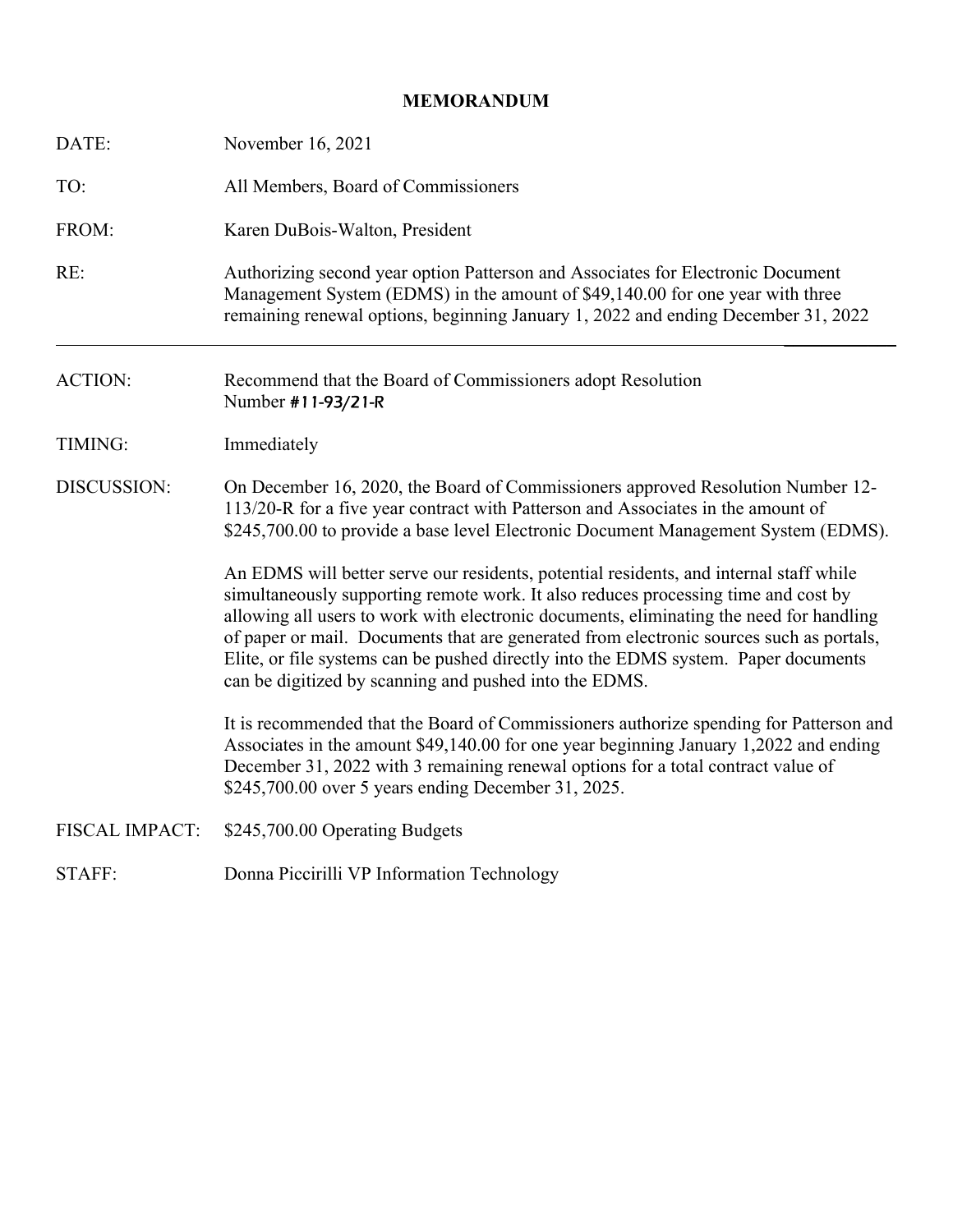## Elm City Communities – Housing Authority of New Haven

## **Resolution Number** #11-93/21-R

## **RESOLUTION APPROVING SECOND YEAR OPTION OF THE CONTRACT WITH PATTERSON AND ASSOCIATES FOR ELECTRONIC DOCUMENT MANAGEMENT SYSTEM** (**EDMS) SERVICES AND HOSTING IN THE AMOUNT OF \$49,140.00 FOR ONE YEAR WITH THREE RENEWAL OPTIONS FOR A TOTAL CONTRACT VALUE OF \$245,700 ENDING DECEMBER 31, 2025**

WHEREAS, On December 16, 2020, the Board of Commissioners approved Resolution Number 12- 113/20-R for a five year contract with Patterson and Associates in the amount of \$245,700.00 to provide a base level Electronic Document Management System (EDMS); and

WHEREAS, An EDMS will better serve our residents, potential residents, and internal staff while simultaneously supporting remote work. It also reduces processing time and cost by allowing all users to work with electronic documents, eliminating the need for handling of paper or mail. Documents that are generated from electronic sources such as portals, Elite, or file systems can be pushed directly into the EDMS system. Paper documents can be digitized by scanning and pushed into the EDMS; and

# NOW, THEREFORE, BE IT RESOLVED BY THE BOARD OF COMMISSIONERS OF THE HOUSING AUTHORITY OF THE CITY OF NEW HAVEN that

- 1) The second year option of the contract with Patterson and Associates to provide electronic document management services be approved in the amount \$49,140.00 for one year beginning January 1,2022 and ending December 31, 2022 with 3 remaining renewal options for a total contract value of \$245,700.00 over 5 years ending December 31, 2025.
- 2) The President be and hereby is authorized, empowered and directed to execute and deliver and agreement and expend the authorized funds.
- 3) The President be and hereby authorized, empowered and directed to take any and all such ancillary action necessary and appropriate to fulfill the intent of the foregoing.
- 4) The resolution shall take effect.

I hereby certify that the above resolution was adopted by a majority of the Commissioners present at a meeting duly called at which a quorum was present, on November 16, 2021.

 $\frac{1}{\sqrt{2}}$  , and the state of the state of the state of the state of the state of the state of the state of the state of the state of the state of the state of the state of the state of the state of the state of the sta

Karen DuBois-Walton, Ph. D. Secretary/President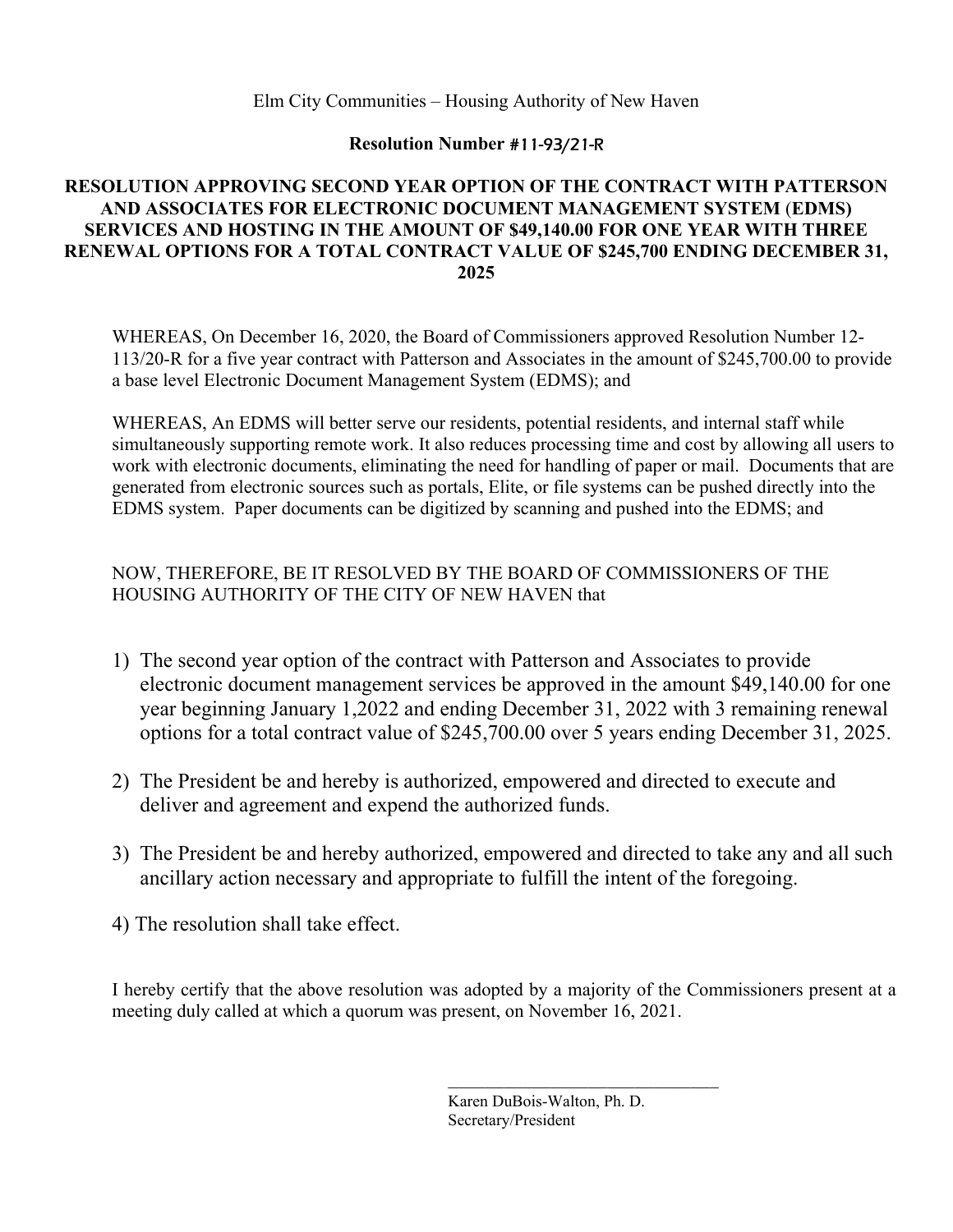Date

 $\mathcal{L}_\text{max}$ 

REVIEWED: MCCARTER & ENGLISH, LLP GENERAL COUNSEL

 $By:$  $\mathbf{By:}$ 

 Rolan Joni Young Smith, Esq. A Senior Partner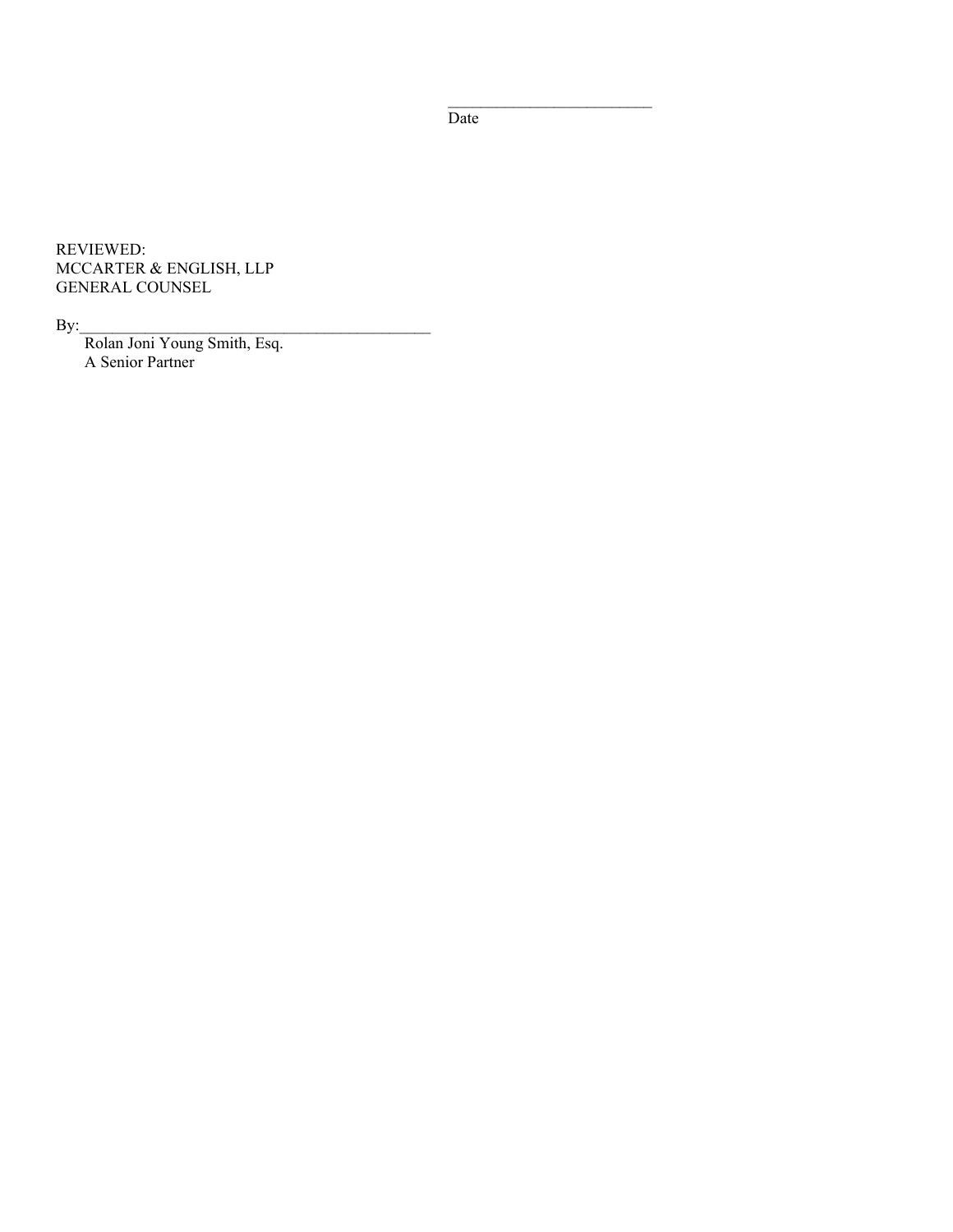#### **MEMORANDUM**

| DATE:                 | November 16, 2020                                                                                                                                                                                                                                                                                                                                                                                                                                                                                                                                                                                                                                                                                                                                                                                                                                                                                                                   |
|-----------------------|-------------------------------------------------------------------------------------------------------------------------------------------------------------------------------------------------------------------------------------------------------------------------------------------------------------------------------------------------------------------------------------------------------------------------------------------------------------------------------------------------------------------------------------------------------------------------------------------------------------------------------------------------------------------------------------------------------------------------------------------------------------------------------------------------------------------------------------------------------------------------------------------------------------------------------------|
| TO:                   | All Members, Board of Commissioners                                                                                                                                                                                                                                                                                                                                                                                                                                                                                                                                                                                                                                                                                                                                                                                                                                                                                                 |
| FROM:                 | Karen DuBois-Walton, President                                                                                                                                                                                                                                                                                                                                                                                                                                                                                                                                                                                                                                                                                                                                                                                                                                                                                                      |
| RE:                   | Approving second year renewal option with The Computer Company for<br>Outsourcing of IT Infrastructure and Help Desk in the amount of \$298,150 for the<br>second year beginning January 1, 2022 with three remaining renewal options at<br>HANH's discretion.                                                                                                                                                                                                                                                                                                                                                                                                                                                                                                                                                                                                                                                                      |
| <b>ACTION:</b>        | Recommend that the Board of Commissioners adopt Resolution<br>Number #11-94/21-R;                                                                                                                                                                                                                                                                                                                                                                                                                                                                                                                                                                                                                                                                                                                                                                                                                                                   |
| TIMING:               | Immediately                                                                                                                                                                                                                                                                                                                                                                                                                                                                                                                                                                                                                                                                                                                                                                                                                                                                                                                         |
| DISCUSSION:           | In order to achieve a competitive edge in technology and gain access to highly skilled<br>expertise, ECC outsourced the Help Desk and Infrastructure functions of our<br>Information Technology Department in 2020.                                                                                                                                                                                                                                                                                                                                                                                                                                                                                                                                                                                                                                                                                                                 |
|                       | On December 1, 2020, The Board of Commissioners approved resolution 12-108/20-<br>S for outsourcing the IT infrastructure services for one year with four renewal options<br>in for a total amount of \$1,490,750 over five years.                                                                                                                                                                                                                                                                                                                                                                                                                                                                                                                                                                                                                                                                                                  |
|                       | Some of the performance and accomplishments of the past year are:<br>Implementing Office 365<br>$\bullet$<br>Providing resident community rooms with wifi access<br>$\bullet$<br>Upgrading remote site offices<br>$\bullet$<br>Upgrading technology backbone at 360 Orange Street<br><b>Implementing Onedrive</b><br><b>User Training</b><br>Framework for Business Intelligence<br>$\bullet$<br>Stabilization of Remote Desktop Infrastructure<br>٠<br>Two factor implementation for email to prevent Phishing<br>$\bullet$<br>Implementing many other best practice technology standards<br>Based on the aforementioned accomplishments, it is recommended the Board of<br>Commissioners approve the second year option with The Computer Company in the<br>amount of \$298,150 beginning January 1, 2022 through December 31, 2022, with<br>renewal option for three additional years at HANH's discretion, for a total contract |
|                       | amount of \$1,490,750 over five years.                                                                                                                                                                                                                                                                                                                                                                                                                                                                                                                                                                                                                                                                                                                                                                                                                                                                                              |
| <b>FISCAL IMPACT:</b> | \$298,150 annually, or \$1,490,750 over five year period, to be funded by the annual<br><b>Operating Budget</b>                                                                                                                                                                                                                                                                                                                                                                                                                                                                                                                                                                                                                                                                                                                                                                                                                     |
| STAFF:                | Donna Piccirilli, VP Information Technology                                                                                                                                                                                                                                                                                                                                                                                                                                                                                                                                                                                                                                                                                                                                                                                                                                                                                         |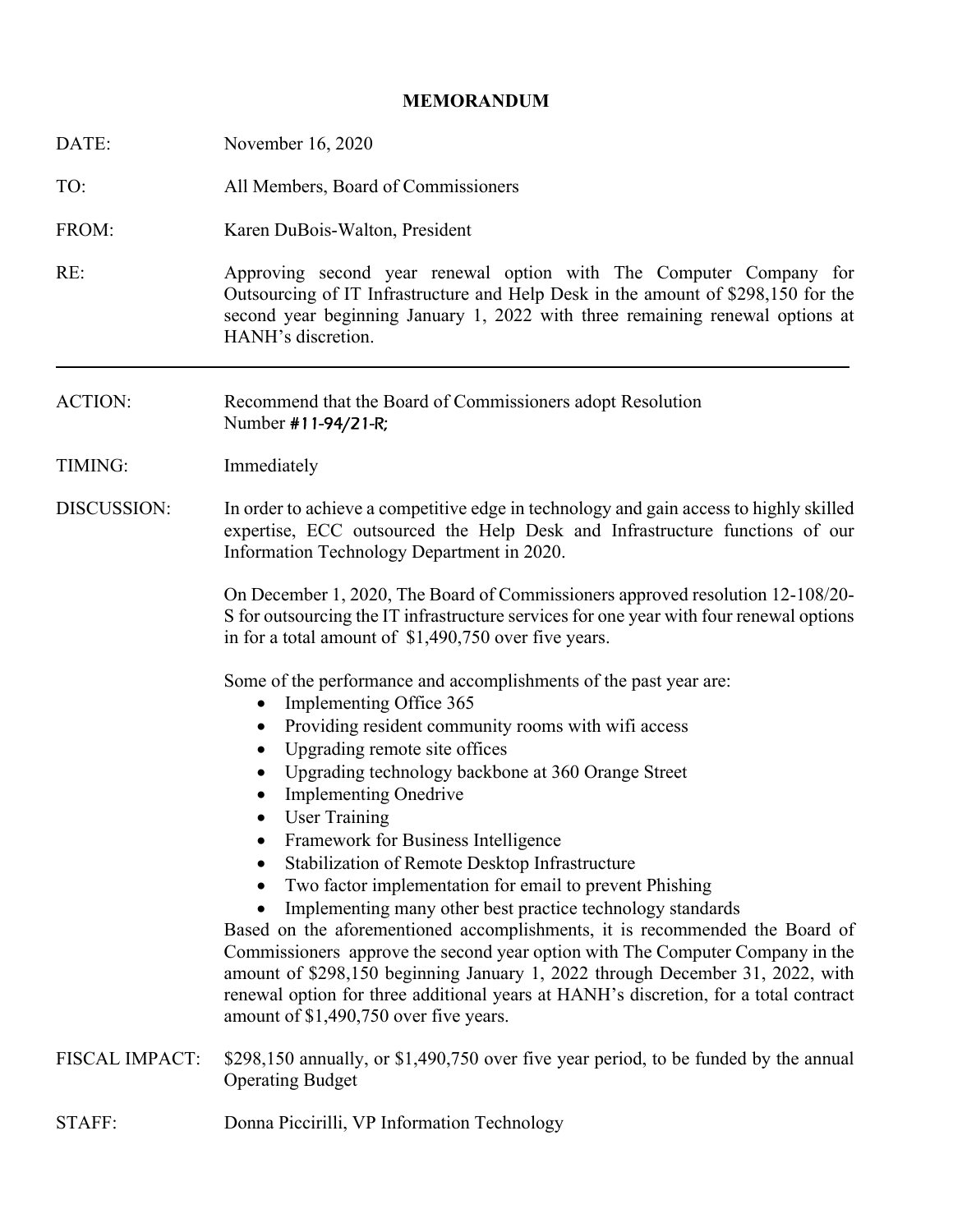## **Elm City Communities – Housing Authority of New Haven**

## **Resolution Number** #11-94/21-R;

## **RESOLUTION APPROVING THE SECOND YEAR OPTION FOR OUTSOURCING OF INFORMATION TECHNOLOGY INFRASTRUCTURE AND HELP DESK IN THE AMOUNT OF \$298,150 FOR A ONE YEAR PERIOD BEGINNING JANUARY 1, 2022 AND ENDING DECEMBER 31, 2022 WITH AN OPTION TO RENEW FOR THREE ADDITIONAL YEARS FOR A TOTAL CONTRACT VALUE OF \$1,490,750**

WHEREAS, On December 1, 2020, The Board of Commissioners approved resolution 12-108/20- S for outsourcing the IT infrastructure services to The Computer Company for one year with four renewal options in for a total amount of \$1,490,750 over five years; and

WHEREAS, Accomplishments of The Computer Company partnership with ECC include implementing Office 365, providing resident community rooms with wifi access, upgrading remote site offices, and implementing many other best in technology standards; and

WHEREAS, Based on the aforementioned accomplishments, HANH would like to execute the second year option in the amount of \$298,150 beginning January 1, 2022 through December 31, 2022, with renewal option for three additional years at HANH's discretion, for a total contract amount of \$1,490,750 over five years; and

WHEREAS, It is recommended that the Board of Commissioners authorize the second year option of the contract for IT outsourced services with The Computer Company for one year in the amount of \$298,150 beginning January 1, 2022 through December 31, 2021 with renewal options for three additional years at HANH's discretion for a total contract amount of \$1,490,750 over five years; and

WHEREAS, all Contracts greater than \$150,000.00 inclusive of all optional years and all Change Orders and amendments in excess of 10% or \$50,000.00 (whichever is higher) and which results in a total contract greater than \$150,000.00 must be approved by the Board of Commissioners prior to execution.

# NOW, THEREFORE, BE IT RESOLVED BY THE BOARD OF COMMISSIONERS OF THE HOUSING AUTHORITY OF THE CITY OF NEW HAVEN that the

- 1) Contract for Professional IT Outsourced Help Desk and Infrastructure services with The Computer Company in the amount of \$298,150 for the one year period beginning January 1, 2022 and ending December 31, 2022 and three optional renewal years at HANH's discretion, for a total contract value of \$1,490,750 over five years ending December 31, 2025 is approved.
- 2) The President be and hereby is authorized, empowered and directed to execute and deliver and agreement and expend the authorized funds.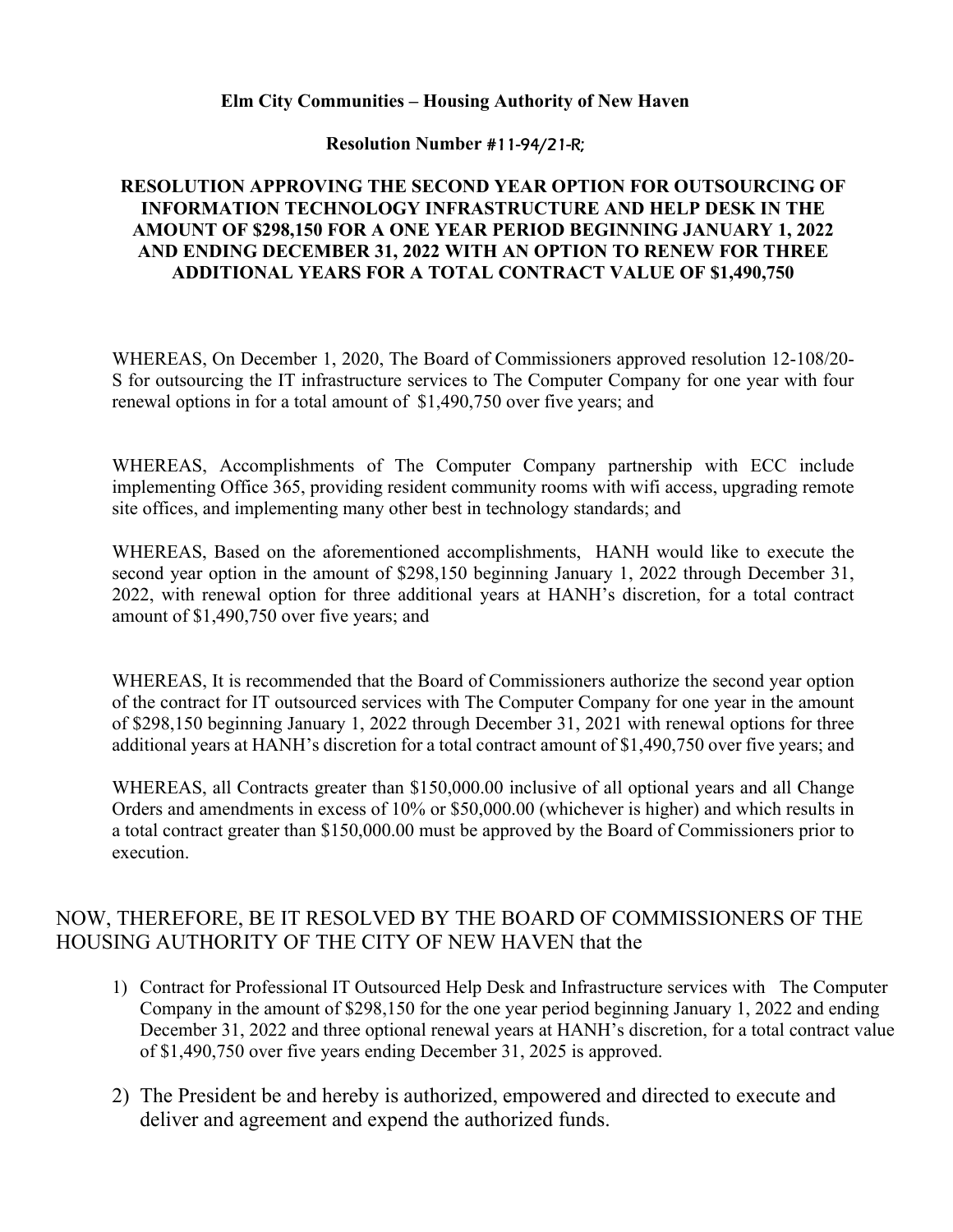- 3) The President be and hereby authorized, empowered and directed to take any and all such ancillary action necessary and appropriate to fulfill the intent of the foregoing.
- 4) The resolution shall take effect.

I hereby certify that the above resolution was adopted by a majority of the Commissioners present at a meeting duly called at which a quorum was present, on November 16, 2020.

> Karen DuBois-Walton, Ph. D. Secretary/President

 $\mathcal{L}_\text{max}$ 

Date

 $\_$ 

REVIEWED: MCCARTER & ENGLISH, LLP GENERAL COUNSEL

 $\mathbf{By:}$ 

 Rolan Joni Young Smith, Esq. A Senior Partner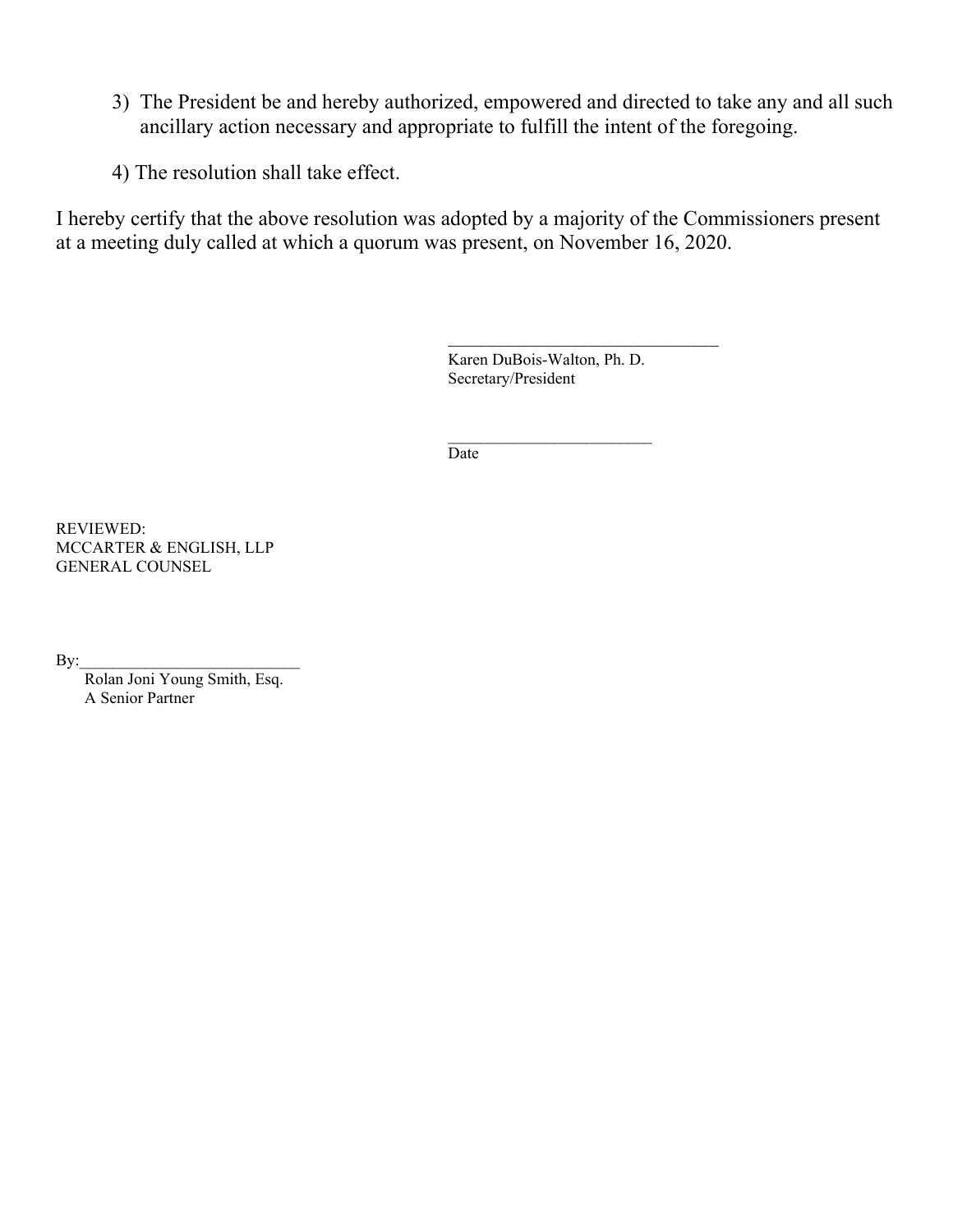#### To: Board of Commissioners

From: Karen DuBois-Walton, Executive Director

Date: 11/16/2021

Re: **Resolution to Authorize the Utility Allowance Schedule for the Section 8 Housing Choice Voucher Program to include Tenant Based Vouchers (TBV), Project Based Vouchers (PBV), Low Income Housing Tax Credit Properties (LIHTC) and Rental Assistance Demonstration Properties (RAD/PBV) from January 1, 2022 to December 31, 2022** 

#### ACTION: Recommend that the Board of Commissioners adopt Resolution #11-95/21-R

TIMING: Immediately

DISCUSSION: HUD regulations (24 CFR CH. IX, 982.517 Utility Allowance schedule) direct housing authorities to develop and provide utility allowances schedules to HCVP participants. Schedules are reviewed annually and updated as appropriate.

The new Housing Choice Voucher Utility Allowances will be effective on January 1, 2022.

2RW Consultants Inc. conducted a utility allowance study for natural gas, oil, electricity, water and sewage usage for all housing types. The housing types are:

- **Detached houses** (single family/detached) A stand alone, unattached structure designed to accommodate one family
- **Apartment** (elevator/low-rise or high-rise) A structure three/four stories in which an elevator is provided.
- **Duplex/Rowhouse/Townhouse** An apartment where a single family resides on two or more floors, within a structure of two or more connecting units, i.e living and kitchen area are on main level and bedrooms/bathroom on upper level or a structure containing three or more living units separated only by vertical walls.
- **Garden/Walk-Up** (Garden) An apartment development of two or more three story, walk up structures built in a garden like setting; customarily a suburban or rural-urban fringe development **or** (Walk-up) A multi-level low-rise structure containing two or more living units, in which housing units are separated by a ceiling/floor from other housing units or mixed use i.e. a multi-family house.
- **Manufactured** Any site with facilities suitable for parking two or more mobile homes semi-permanently

The Utility Allowance applies to all Housing Choice Voucher/Section 8 (HCV) Program participants.

HANH's utility allowance is for Heating, Cooking, Other Electric, Water Heating and Natural Gas and Electricity Monthly Fee and air conditioning, water and sewage when applicable. This includes whether the service is Natural Gas, Oil or Electric with or without a Heat Pump.

Per CFR 982.517, section (4)(c) Revisions of utility allowance schedule. (1) a PHA must review its schedule of utility allowance each year and must revise its allowance for a utility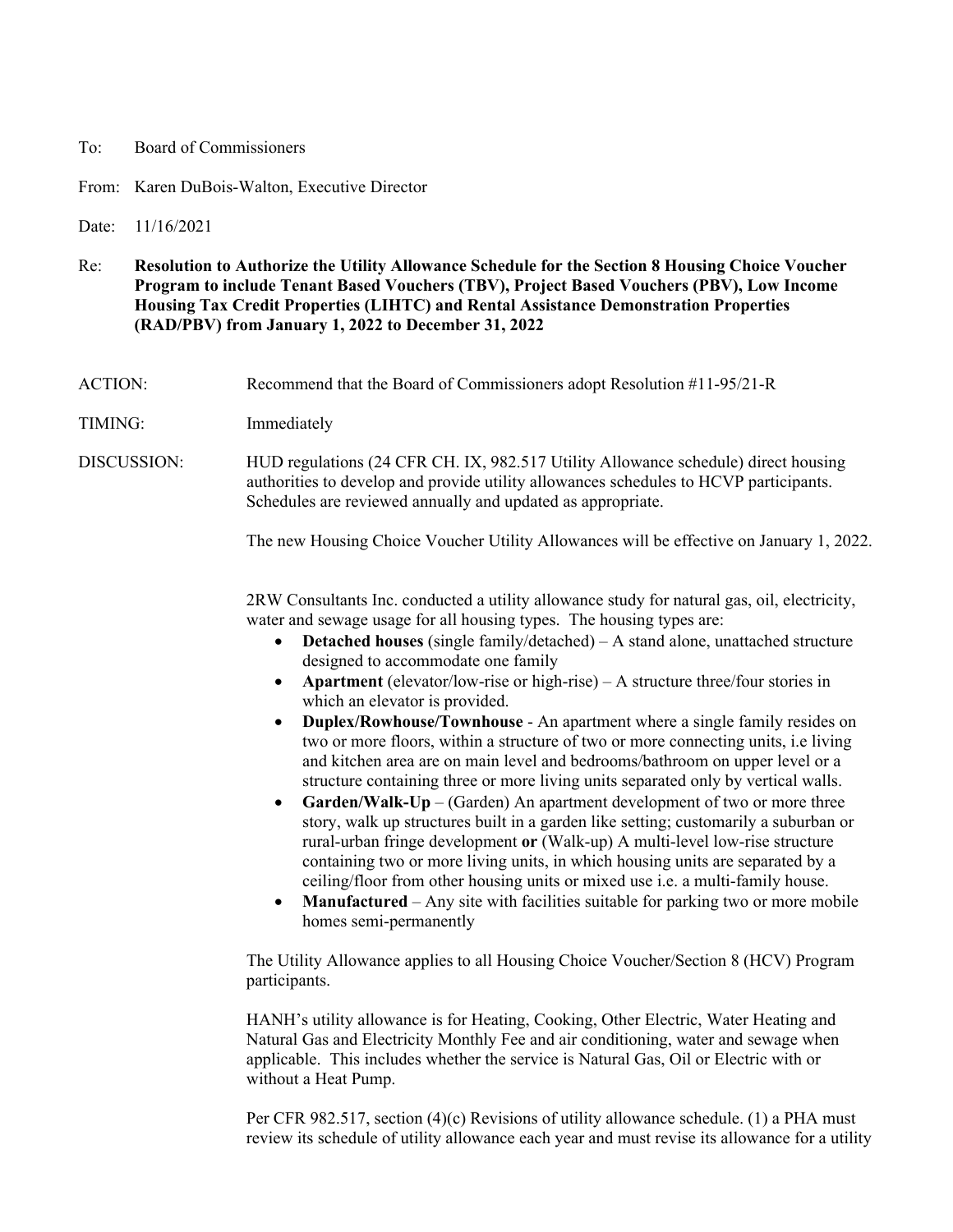category if there has been a change of 10 percent or more in the utility rate since the last time the utility allowance schedule was revised. However, HANH can revise the utility allowance for a change less than 10%.

The study showed that there were changes from between 2020 and 2021. The following changes occurred to the utility rates:

- Electricity The rate per kWh decreased by 6%.The utility allowances calculated in September 2021 reflect this rate change
- Natural Gas Southern Connecticut Gas, the natural gas supplier for the city of New Haven, charges separate rates for customers who have natural gas heating. Customers who do not use natural gas for heating are charged according to Schedule RSG. Customers who use gas for heating are charged according to Schedule RSH. Schedule RSG saw an increase in usage fees of 5.73%. Schedule RSH saw an increase in usage fee of 5.73%. Schedule RSH saw an increase of 5.31% for the first usage tier and a 10.03% for the second usage tier.
- Oil Decreased by 15.84% since last year. 2RW based calculations on a historical average of weekly residential heating Oil prices from the Energy Information Administration. Using an average price eliminates the peaks and troughs of constantly- varying data and provides a reasonable estimate of future oil prices.
- Water Rates have not changed since last year.
- Sewer Monthly administrative fee increased to \$17.00 per quarter (\$5.67 per month). The usage charge increased by 2.29%.

The attached Utility Allowance schedules are for the HANH Tenant Based (TBV) and Project Based (PBV) vouchers and the HANH owned tax credit (LIHTC) properties, and the RAD/PBV properties.

In accordance with resolution 07-54/01-R, approved by the Board of Commissioners on July 24, 2001, all contracts greater than \$50,000.00 and all change orders in excess of 10% of the contract value must be approved by the Board of Commissioners prior to execution, HANH staff is recommending that the Board of Commissioners approve the above resolution to provide an adjustment to the utility allowances to residents that participate in the Housing Choice Voucher Program to begin January 1, 2022 to December 31, 2022.

FISCAL IMPACT: Section 8/HCV funds

STAFF: Tim Regan Housing Choice Voucher Manager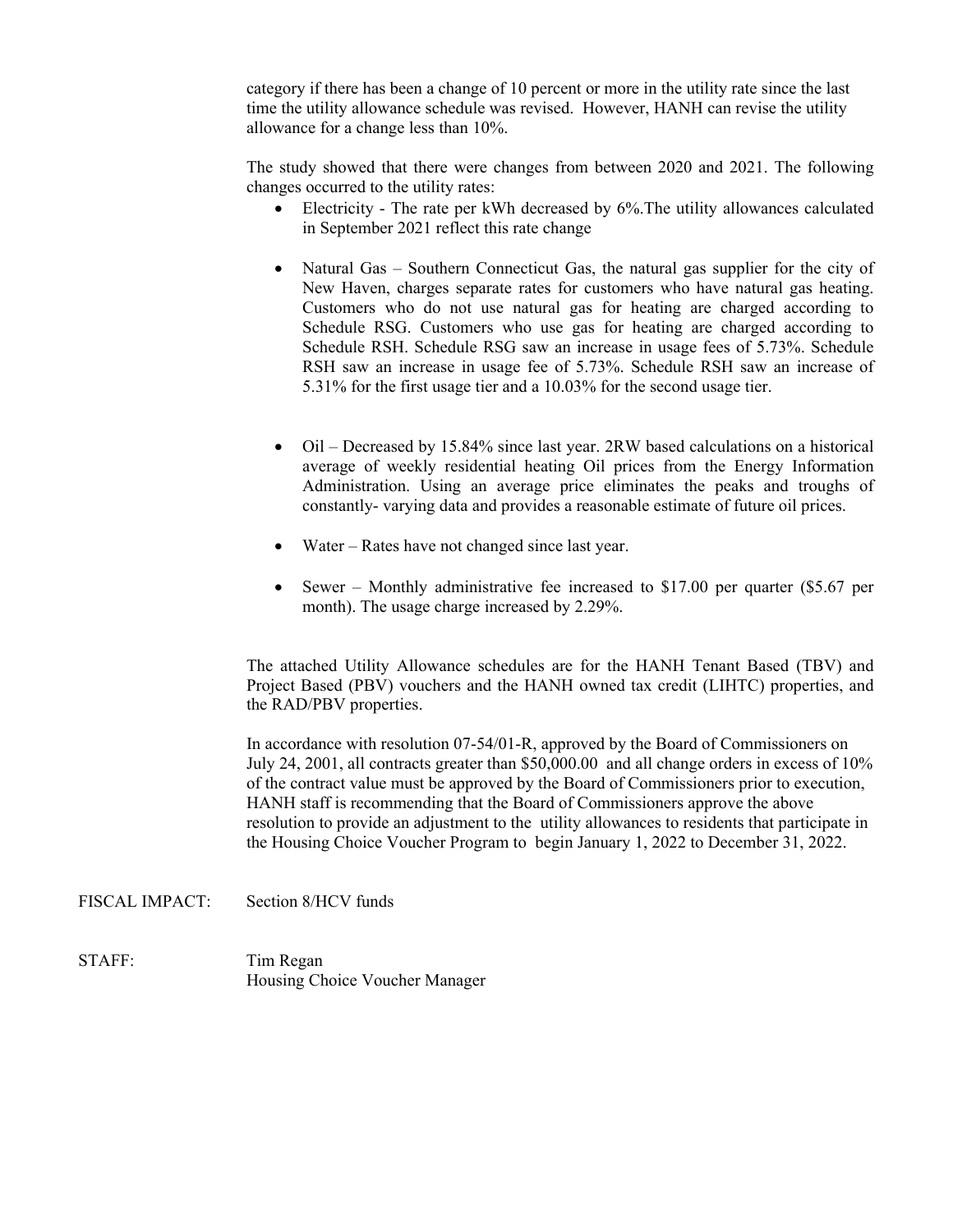## **Housing Authority of the City of New Haven**

#### **Resolution # 11-95/21-R**

#### **Resolution to Authorize the Utility Allowance Schedule for the Section 8 Housing Choice Voucher Program to include Tenant Based Vouchers (TBV), Project Based Vouchers (PBV), Low Income Housing Tax Credit Properties (LIHTC) and Rental Assistance Demonstration Properties (RAD/PBV) from January 1, 2022 to December 31, 2022**

**WHEREAS**, HUD regulations (24 CFR CH. IX, 982.517 Utility Allowance schedule) direct housing authorities to develop and provide utility allowances schedules to HCVP participants; and

**WHEREAS**, the utility allowance schedule should be reviewed annually and updated; and

**WHEREAS**, the utility allowance applies to all Section 8 participants: and

**WHEREAS**, according to CFR 982.517, section (4)(c) Revisions of utility allowance schedule, (1) a PHA must review its schedule of utility allowance each year, and must revise its schedule for utility allowance if there has been a change of 10% or more in the utility rate since the last time the utility allowance schedule was revised and can revise the utility allowance if there is a change of less than 10%; and

**WHEREAS**, HUD recently released an updated version of the Utility Schedule Model to reflect new weather data and allowance calculations; and

**WHEREAS**, according to the Utility Allowance study conducted by 2RW utility rates, the electricity rate increased by 6%, natural gas usage rate increased by 5.73% for the Schedule RSG and increase of 5.31% and 5.31 for Schedule RSH , oil rate decreased by 15.84%, water rates remained the same and sewer monthly administrative fee increased to \$17.00 per quarter (\$5.67 per month) The usage charge increased by about 2.29%.

**WHEREAS,** the attached Utility Allowance schedules are for the HANH Tenant Based (TBV) and Project Based (PBV) vouchers and the HANH owned tax credit (LIHTC) properties, and the RAD/PBV properties.

#### **NOW, THEREFORE, BE IT RESOLVED BY THE BOARD OF COMMISSIONERS OF THE HOUSING AUTHORITY OF THE CITY OF NEW HAVEN** that:

- 1. The proposed schedules for Utility Allowances, for the Housing Choice Voucher Program for the HANH Tenant Based (TBV) and Project Based (PBV) vouchers and the HANH owned tax credit (LIHTC) properties, and the RAD/PBV properties is approved.
- 2. The President be and hereby is authorized, empowered and directed to execute and deliver an agreement and expend the authorized funds.
- 3. The President be and hereby authorized, empowered and directed to take any and all such ancillary action necessary and appropriate to fulfill the intent of the foregoing.
- 4. The resolution shall take effect January 1, 2022 to December 31, 2022.